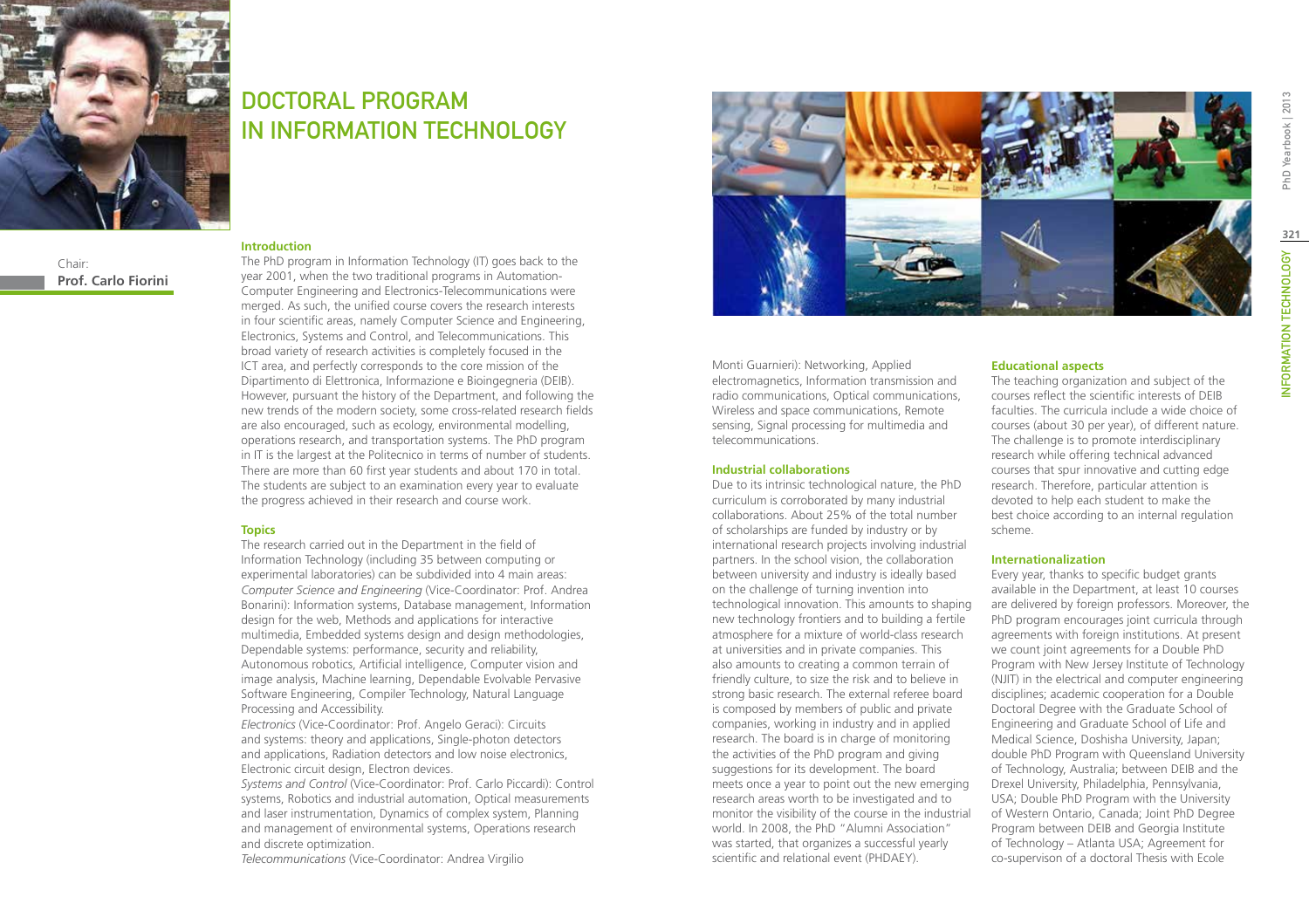Polythechnique de Montreal – Canada. The PhD program in Information Technology participates in ICO-NEH (International Curriculum Option of Doctoral, in Erasmus mundus Programs: STRONG-TIES Strengthening Training and Research Through Networking and Globalisation of Teaching in Engineering Studies and GREEN IT for the benefit of civil Society (North Africa – for incoming and outgoing mobility) and a Cooperation agreement with "Escuela superior Politecnica del Litoral" (Ecuador) for admission of Doctoral candidates. Some activities are organized within the Network of Excellence EURO-NF (Network of the Future) and of ACCM, Austrian Centre of Competence in Mechatronics.

Every year at least 4 fellowships are assigned to foreign students, selected on the basis of their CV and research interest.

## **Conclusions**

It is quite clear that the core mission is to offer an excellent PhD curriculum, through high quality courses, a truly interdisciplinary advanced education, cutting-edge research, and international and industrial collaborations.

| <b>ADVISORY BOARD</b>                                                                                                                                                                                                                                                                                          |
|----------------------------------------------------------------------------------------------------------------------------------------------------------------------------------------------------------------------------------------------------------------------------------------------------------------|
| Livio Baldi (Micron Semiconductors Italia                                                                                                                                                                                                                                                                      |
| Claudio Bertolini (HP Labs - USA)                                                                                                                                                                                                                                                                              |
| Marc Dacier (Symantec Research Labs Europe)                                                                                                                                                                                                                                                                    |
| Riccardo De Gaudenzi (European Space Agency)                                                                                                                                                                                                                                                                   |
| Stefano De Panfilis (Engineering Ingegneria Informatica Spa)                                                                                                                                                                                                                                                   |
| Giuseppe Fogliazza (MCM Spa)                                                                                                                                                                                                                                                                                   |
| Flavio Gaj (B.E.E. Team)                                                                                                                                                                                                                                                                                       |
|                                                                                                                                                                                                                                                                                                                |
|                                                                                                                                                                                                                                                                                                                |
|                                                                                                                                                                                                                                                                                                                |
| <b>Prizes and awards</b><br>In 2012 the following awards have been obtained by PhD students:                                                                                                                                                                                                                   |
| Chorafas Foundation Award: Luigi Malagò, Ilaria Malanchini<br>Best Ph.D. in Information Technology Award: Fabio Della Rossa<br><b>Healt Awareness Award: Matteo Valoriani</b><br>Yahoo! 2012 Key Scientific Challenges Programming Award: Sofia Ceppi<br><b>IRPS Best Student Paper Award: Carmine Miccoli</b> |

#### **Prizes and awards**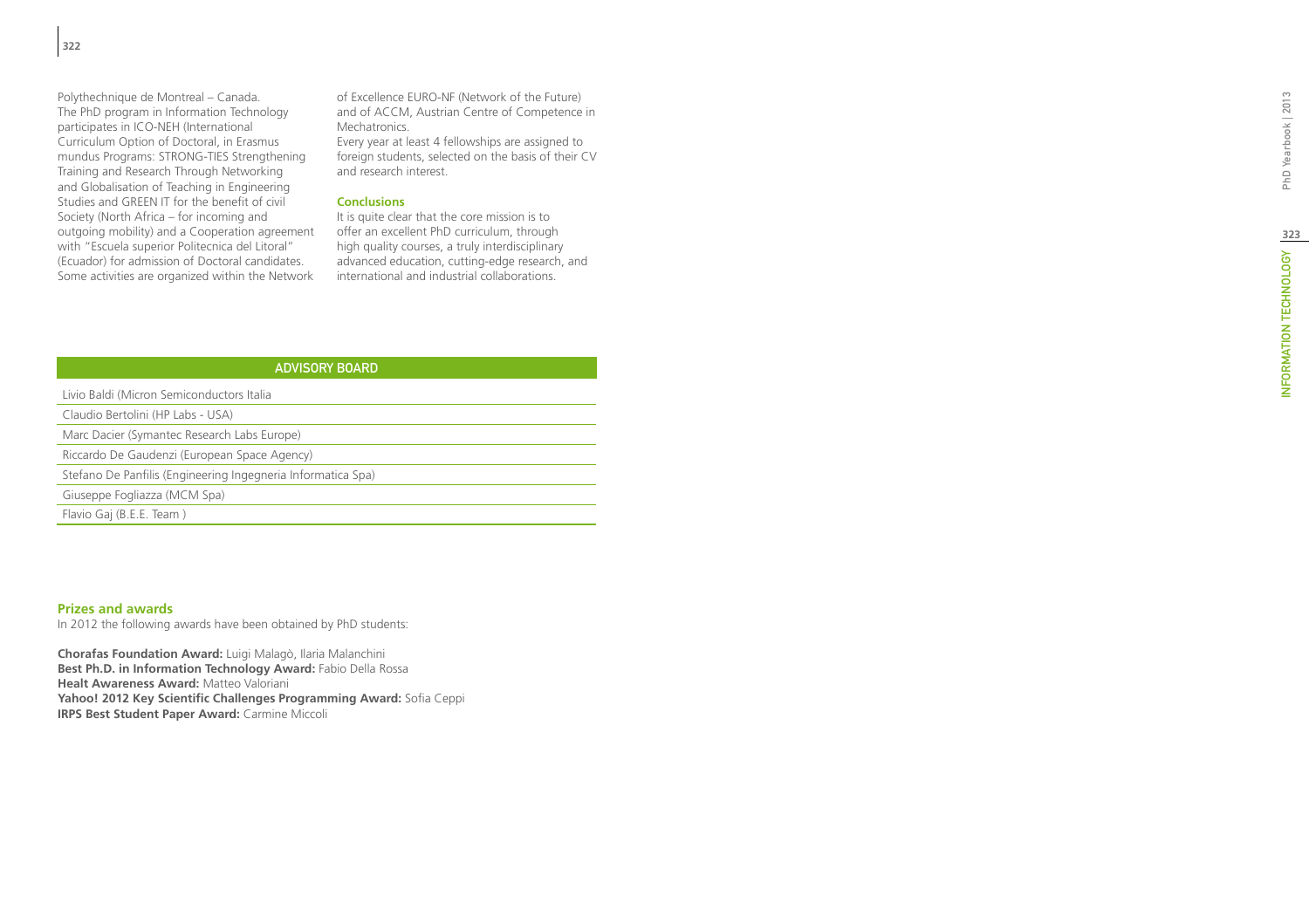## Simulation, Design and Testing of InGaAs/ InP Single-Photon Avalanche Diodes

#### **Michele Anti -** Supervisor: **Alberto Tosi**

During the last decades, the interest of the scientific world on Single Photon Avalanche Diodes (SPADs) has increased constantly, mainly because they can detect very low signals and have high timing resolution and detection efficiency. Their good performance made them the best choice for many different applications, from biomedical field to optical testing of VLSI circuit. The research on Single-Photon Avalanche Diodes leaded to design and manufacture high performance silicon detectors (low dark count rate, high timing resolution, and high detection efficiency). However, there is an increasing request for single-photon detectors for the near-infrared wavelength range  $(\lambda > 1 \mu m)$ , able to operate at high count rates (i.e. with low afterpulsing) with low dark counts, high detection efficiency, final "detection performance" and low time jitter. For this reason the use of materials with lower energy gap, such as the InGaAs compound, has been investigated to design photodetectors that can detect also longer wavelengths, including 1550 nm that is commonly used in many applications based on optical fibers. Aims of my thesis has been the simulation, design and test of SPADs capable to detect near infrared (NIR) photons. Simulation is done by means of an in-house built tool that integrates mathematical

and physical models described in literature with additional modelling developed ex-novo, and exploits such models to optimize the final design of the SPAD. The possibility to design our own masks and the layer structure allowed also to add integrated resistors, an additional component for improving SPAD performances. The initial part of my PhD has been focused on the development of a finiteelement-method InGaAs/ InP SPAD simulator, able to perform mono-dimensional and bi-dimensional simulations. Other device simulators already available are excellent for 1D, 2D and 3D simulations of electric fields, depleted region extension, carrier concentrations, etc., but they do not give information about the of the SPAD. The custom SPAD simulator is able to simulate basic SPAD parameters such as electric field profile, breakdown and trigger efficiency, as well as photon detection efficiency, dark count rate and afterpulsing effect for different values of temperature, layers thickness and other parameters. This simulator has demonstrated to be fundamental during the design phase, when we optimized the structure, and the test phase, when we faced some fabrication process issues.

I paid a lot of attention also to simulation speed, since a long calculation time delays the development of the detector, limiting the understanding and solution of possible issues. For this reason I developed a custom mesh generator which refines the grid near the curvature of the diffusions and increases the element dimension in neutral regions, thus reducing the total number of elements simulated. A simple graphical user interface presents to the user all the possible simulations and allows exporting the results in many different formats, either graphically or by text. Physical models used inside the simulator to calculate impact ionization, breakdown, photon detection efficiency and primary dark count rate have been studied in the literature, while models used for afterpulsing characterization have been developed autonomously due to the lack of complete models in previous works. The tight collaboration with the partner fab has started with the zinc diffusion calibration in order to study its dependence on temperature, gas flow and time, and continued during three production runs in order to match the designed SPAD structure and find the best process conditions. Totally me

and my colleagues designed two set of masks and hundreds of different SPAD structures to understand the best geometry possible. Moreover we included other devices such as photodetectors arrays, resistors and transistors. Most of the devices designed and manufactured by the foundry have been tested with our laboratory equipment

of electric fields, which was one of the design targets, resulted in very good temporal response, with a FWHM equal to 66 ps, better than state-ofthe-art devices which present a FWHM equal to 121 ps. The good uniformity of electric fields resulted also in a very low chips, which is more linear and simple than others proposed by different authors, which are either not reliable or require additional process step. Instead, the proposed structure based on patterned Zn diffusion requires little space and no additional fabrication steps. Integrated



in order to characterize their SPAD parameters. We have observed a good uniformity in terms of breakdown voltage on devices from the same wafer and between wafers diffused together in the MOCVD reactor, while differences have been observed in wafers with different miscut angles.

We characterized Polimi InGaAs/ InP SPADs measuring their breakdown voltage, photon detection efficiency (PDE) , primary dark count rate (DCR) and afterpulsing. At  $V_{\text{av}} = 5$  V detection efficiency is over 30 % at wavelengths between 900 nm and 1600 nm, comparable to state-of-the-art devices, and is uniform across devices from different wafers. Dark Count Rate is less uniform from wafer to wafer and varies from 104 cps to  $10^6$  cps at T = 200 K, a bit higher than state-of-the-art devices. The good uniformity

afterpulsing affect, strongly better than state-of-the-art devices. In this thesis I had also the

Dark Count Rate (cps)<br>호

SPAD + RCS um

**3.**

opportunity to design integrated quenching resistor for improving SPAD performance. More than the device itself, the innovation on this topic is the method used to integrate it inside the

resistors have demonstrated to reduce the afterpulsing effect by at least a factor of 3.

100

Tgate (µs)

- + - SPAD V<sub>IS</sub>-SY<br>- - - - SPAD V<sub>IS</sub>-TV<br>- - - - SPAD+R25um V<sub>IS</sub>-5V

 $-$ SPAD+R25um V.,-7V **Temp: 200 K**  $T_{\text{cm}}$ = 100 ns All in cryostat

PhD Yearbook | 2013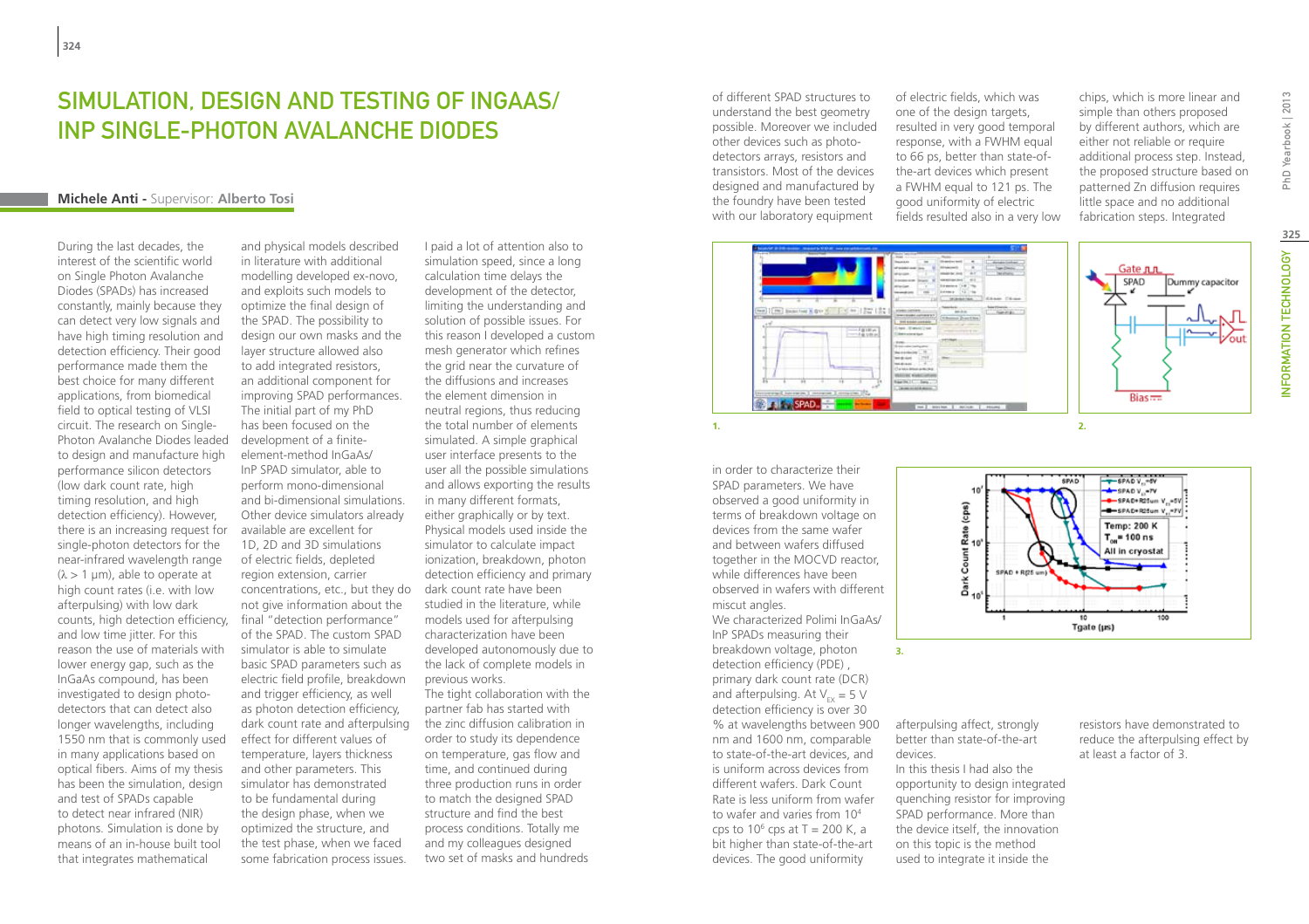## SINGI F-PHOTON DETECTION FOR THE NEAR infrared wavelength range

#### **Andrea Bahgat Shehata -** Supervisor: **Alberto Tosi**

In last years, single-photon detection in the near-infrared wavelength range has become more and more important when very faint or ultra-fast optical signals have to be measured. Advanced applications can be found in many fields, such as measurement of fluorescence decays (in physics, chemistry and biology), single molecule detection, characterization of new materials, non-invasive testing of VLSI circuits, singlephoton source characterization, fiber optics testing, laser ranging in space and telemetry, quantum cryptography, quantum computing and studies in quantum physics.

Different kinds of single-photon detectors have been developed in the past. Among the others, solid-state detectors have the advantage of high reliability and robustness, and they can be very compact and portable. Single-photon avalanche diodes (SPADs) are very sensitive and are characterized by high photon detection efficiency and good time resolution. In order to be sensitive in the near-infrared wavelength range, InGaAs/InP SPADs can be employed. Recently first detection modules based on InGaAs/InP SPADs devices have been developed. The latters, in fact, need a series of circuits in order to be properly exploited and operated. However state-of-

the-art instruments do not allow to configure all operating parameters, and therefore cannot be exploited in many applications.

A novel high-end InGaAs/ InP single-photon detection module, capable of performing photon counting and photon timing measurements, has been designed and developed to be as flexible as possible, in order to adapt to the different requirements of the nearinfrared applications mentioned above. The instrument is composed by a control unit and a detection head, connected by a multipin wideband cable (Fig. 1). In particular three different versions of the control unit has been realized. The first two versions are based on discrete components, while the last one is based on the use of an FPGA, within which some of the sub-circuits of the previous versions have been implemented, together with new functionalities. Through all steps of the design and development the goal was to offer high flexibility of the overall instrument. All main system parameters, in fact, are configurable in a wide range. The SPAD temperature can be set down to 225 K (in order to reduce its dark count rate) by means of a TEC controller, with a resolution better than 0.1 K.

The module can either work

with an internally generated trigger or can be synchronized with an external trigger (e.g. with the synchronization output from a laser). In the latter case the electronics accepts any kind of signal level (e.g. CMOS, TTL, ECL) or even a non-standard signal, positive or negative edge-triggered, either periodic or aperiodic, thanks also to the configurable input threshold. The repetition rate of the gate signal can be up to 133 MHz. In the last version of the control unit the circuitry for gate width configuration has been implemented within the FPGA. Different methods to generate programmable delays have been conceived (i.e. multiplexer chain, carry delayer, look-up table internal delay and ring oscillator) and combined together to achieve both dynamic range and resolution. Thanks to a delay auto-calibrator circuitry it has been possible to characterize the different delays to obtain a gate width as close as possible to the one configured by the user. With such implementation gate widths from 1 ns up to 65 ns and from 65 ns up to 1.5 µs have been achieved, with resolutions respectively of 100 ps and 1 ns. High-speed counters (*f MAX* = 250 MHz) have been implemented within the FPGA, allowing to measure the count rates of signals of interests, such as

the SPAD avalanches, the valid gates applied to the SPAD or the trigger rates.

The module can be controlled either from a remote computer by means of an easy-to-use interface developed in LabVIEW environment, or locally, by means of a local user interface, based on a touch-screen LCD display.

An extensive experimental characterization has been carried out to test both the electronics and the whole system (electronics + detector), proving outstanding performance, superior with respect to other state-of-the-art single-photon detection modules. In particular an effective afterpulsing reduction was measured thanks to prompt quenching of the avalanche by acting both at the anode and cathode side of the SPAD. Dark count temporal distribution showed excellent flatness inside the gate window, a fundamental requirement for single-photon timing applications, where sensitivity has to be as constant as possible within the gate window in order to avoid distortion in the reconstructed optical waveform. Moreover, the developed instrument is able to work at high repetition rates (up to 133 MHz), thus being exploitable for high count rate applications. Finally, the response of the system to a laser



**1. Picture of the InGaAs/InP single-photon detection module**

pulse has been characterized, obtaining about 150 ps (FWHM) timing resolution, limited only by the detector, itself. Thanks to these state-ofthe-art performance, the developed photon counting module constitutes the enabling technology needed to perform measurements that once were unrealizable. To this aim, different national and international collaborations with other research groups allowed to test the detection system: i) a compact setup for time-resolved diffuse optical spectroscopy up to 1700 nm was developed (for the first time the absorption spectra of collagen was obtained up to 1700 nm using a time-resolved approach); ii) characterization of singlephoton sources (demonstrating for the first time in literature room temperature heralded photon source generation from

a silicon nanophotonic chip at telecommunications-band, and demonstrating an extremely low-noise single-photon source based on parametric downconversion with a periodicallypoled lithium niobate crystal).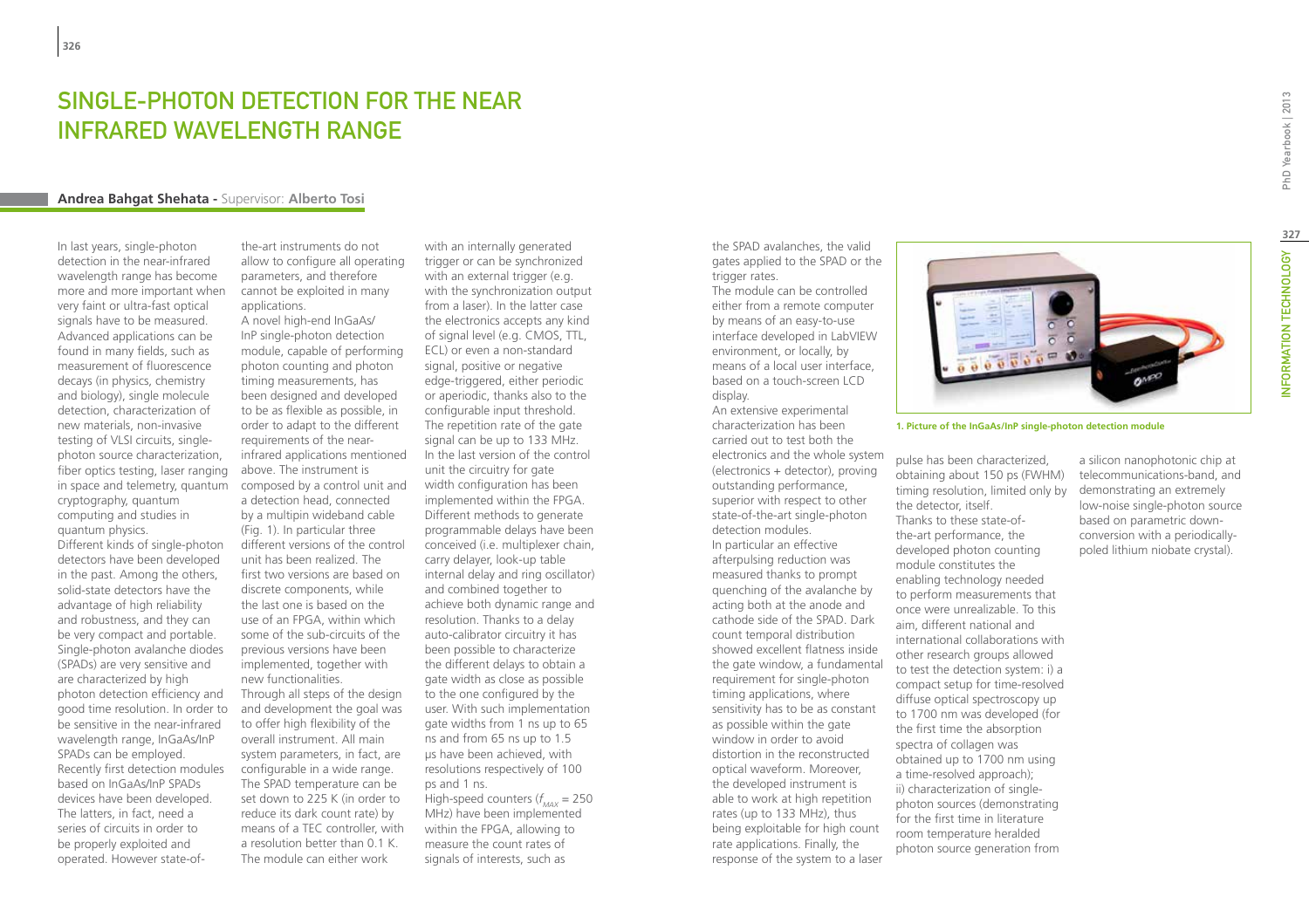## Energy Sensing and Control for the Future Internet of Energy

#### **Antimo Barbato -** Supervisor: **Antonio Capone**

Traditional power grids face many challenges that they were not designed and engineered to handle. Firstly, the high correlation among energy demands of customers creates very high peaks in the energy demand. Since electricity grids have little capacity to store energy, power demand and supply must balance at all times. Energy plants capacity is therefore sized to correspond to total demand peaks, driving a major increase of the cost of the infrastructure that is also underutilized during off-peak hours. Another key issue is represented by the increasing decentralization of the power system due to more Renewable Energy Sources (RESs) such as hydroelectric, PhotoVoltaic (PV) and wind. Over the years, renewable energies have experienced a remarkable growth. In the European Union (EU), for example, a total of about 58.8 GW of new power capacity was constructed in 2010 and the renewable share of new power installations was 40%. The increasing diffusion of renewable sources is changing the traditional approach of managing the energy production. In fact, while in the past the energy production was centralized in a small number of large power plants connected to the High Voltage (HV) grid, nowadays there are

an ever-increasing number of medium-small size power plants distributed on Medium and Low Voltage (MV and LV) networks. Moreover, RES units are unable to change their energy injections according to the power system requirements. In this context, the energy dispatching results more difficult than in the past, therefore new instruments are required to ensure the real-time balancing between load and generation.

Grid Energy Storage Systems (ESSs) represent one method that the operator of an electrical grid can use to solve problems related to peak loads and to adapt energy production to energy consumption. By most accounts, however, energy storage is still too expensive and inefficient. An alternate approach to grid energy storage is the smart grid in which a communication infrastructure is deployed alongside of the distribution network. The communication infrastructure that connects all distributed network elements, enables exchange of information and therefore makes the grid smart. All data provided by the grid can be used to optimize its efficiency and solve the problems stated above based on Demand Side Management (DSM) methods. DSM is a proactive approach used to modify consumers' demand for energy, over the

long-term, through various methods such as financial incentives and education. The residential sector represents one of the most promising scenarios to use demand side management mechanisms to effectively improve the energy distribution and usage efficiency. Domestic users, in fact, are becoming one of the major contributors to the countries energy balances. Despite the network operation cannot be analyzed without considering the final user perspective, loads, RESs and ESSs management cannot be left to users, since this new difficult task would significantly affect their everyday life. Therefore, an intelligent infrastructure based on Information and Communication Technology (ICT) tools is needed. In this thesis, we propose a framework to manage the energy demand of individual households and small user communities. The goal is to develop hardware and software prototype infrastructures capable of providing advanced tools to residential users in order to make them an active part of future smart grids. In order to support users in managing their energy plan, a novel architecture allowing real-time energy consumption monitoring and control is proposed. The framework proposed in this

thesis, in particular, is a demand side management system for residential users. In order to implement the proposed system we have worked on three specific topics: -Sensor networks for the smart grid: monitoring systems allow reducing buildings overall energy use and improving the energy efficiency of the grid by providing both power consumption of devices and environmental information (e.g. temperature, users presence, light). Even if the development of sensor networks infrastructures is a research area which has been explored for many years, there are still limitations that prevent the spread of this technology. Sensors energy consumption, in particular, represents a key issue. Energy, in fact, is a critical resource since sensor nodes are often battery powered and it is usually very difficult to recharge or change batteries. For this reason, the sensors energy efficiency problem is considered in this thesis and some efficient solutions are offered. In this field of research, in particular, the following contributions are provided: development of energy efficient Medium Access Control (MAC) and routing protocol metrics to optimize the utilization of sensors batteries and hence increase their lifetime. Regarding the MAC protocol, we propose a receiver oriented Time Division Multiple Access (TDMA) based protocol that is able to dynamically adjust sensors activity periods, according to the network traffic. an oversimplified model and In this case, energy saving is obtained by reducing the idle listening of sensors. As for the routing protocol, we propose

energy aware routing metrics for the Routing Protocol for Low power and lossy networks (RPL) protocol with the goal of optimizing the utilization of sensors batteries and hence increasing their lifetime. -Data forecast and users profiling: in order to efficiently plan residential buildings energy use, data provided by sensors have to be processed to extract meaningful and useful information. For this purpose, profiling algorithms have to be introduced. Solutions proposed in the literature, however, have several limitations. For the profiling of energy consumption, for example, these methods allow the assessment only at an aggregate level (homes or buildings), without providing any detail regarding the use of individual household devices. For this reason, in this research area, the following contributions are provided: development of temperature, light and presence learning methods able to profile users preferences; development of algorithms to predict individual household devices consumption and usage. -Home energy optimization models and heuristics: the whole energy generation and distribution system performance can be improved through DSM mechanisms designed for residential buildings. Solutions proposed in the literature, however, have several limitations. The whole house environment, with loads, generators and batteries, is represented with the electric grid efficiency is not explicitly optimized. For this reason, in this research field, the following contributions are

provided: models and heuristics to manage energy loads for both single and multi-users cases, taking into account distributed energy sources and batteries. The home energy management, in particular, is performed in two different steps, offline and online, so that two different kinds of DSM mechanisms are proposed. In the offline scenario, based on predictions on what will happen in the near future (e.g. photovoltaic panels production and users preferences), the DSM defines the optimal energy plan for future periods by scheduling loads, deciding when to buy or sell energy and so on. On the other hand, in the online case, the demand side management has the goal to define in real-time the energy plan of households based on the actual situation of the energy market and on users' needs. Proposed models require some input data such as PV production and users preferences. Regarding users information and preferences, sensor networks and learning mechanisms proposed in this thesis are used to provide these data.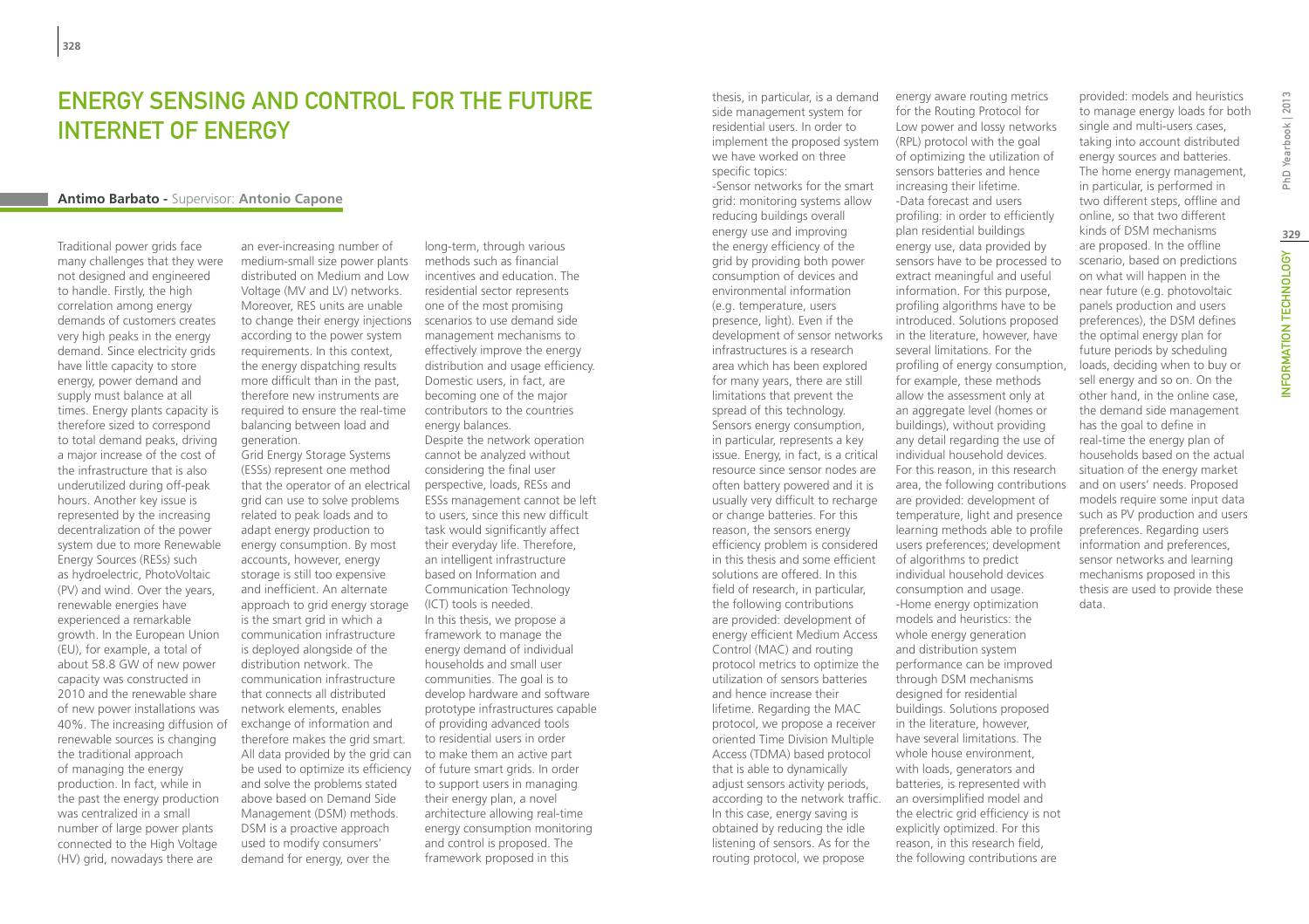## HIGH SPEED SINGLE-PHOTON 3D CAMERAS for Safety and Security Applications

#### **Simone Bellisai -** Supervisor: **Franco Zappa**

First image acquisitions introduced at the beginning of the XIX Century were based upon chemical reactions, were very slow and the results were not so satisfactory in terms of stability of the process and image quality. Moreover, photographic (or lithographic) techniques were not as widespread as we could think nowadays. But something new was created, one of the greatest technological revolutions of all time, if not equal to the birth of electronics and computers. Imaging technology has made great strides since it's born. The birth of robotics led another great development in imaging research field because new autonomous applications (as for example robotics movement in an unknown area) could be developed; this kind of acquisitions started to requiring the introduction of the last information missing in a normal image: the *depth* information. In recent years, first time-offlight cameras for the depth measurement in the acquired scene were developed. They were basically based on the distance-to-time conversion. In fact, assuming a photon travelling between the object and the camera, it is possible to measure the distance of the objects pixel by pixel within the image measuring the time interleaved to cover the scene-

camera distance. These systems are based on periodic modulated active illumination; the reflected waveform is compared to the emitted one in order to obtain the phase delay (and hence the distance information) pixel by pixel (as in the scheme of Fig.1). Every aspect of life is accompanied by the technology and the demand of new systems to improve safety and security everywhere drives the Research. In the last decade a great interest around this new kind of electronic systems focuses the Research and the development around the production of new sensors and algorithms to improve the precision and the accuracy of the range-image measurements. This kind of systems is faster and simpler compared to other techniques (i.e. stereography or structuredlight acquisition); moreover, the active illumination allows the use in low light environments. Finally, the lower required computing power allows the implementation of a high number of new applications, for example medical aids, autonomous improved surveillance of sensible areas and road safety. While for the former the depth range is very short (up to two meters), for the other two applications it can be much higher, this opening many big issues. Moreover the high speed and the great

change in the ambient light conditions (from nighttime to very bright daytime) require an accurate analysis, study and development of a complete camera solution. Some novel application can be implemented; for example, the new class of car equipment is focused around the measurements of the spatial occupation of the vehicle itself. Just think to the parking sensor (or parking radar) to "view" around the vehicle during the parking maneuver. With new systems able to detect the obstacles it could be possible to implement algorithms to autonomously move the vehicle, till a standstill when an obstacle is located in front the vehicle. The system should acquire information about the presence of obstacles on the route of the vehicle and predict the relative movements between obstacle and the vehicle, first warning the driver and afterwards taking all adequate decisions to stop the vehicle avoiding the collision. Such a system reduces the peak deceleration suffered by the collision partners during a crash, thus reducing the risks of severe injuries. On the other hand, a number of security applications (including tracking and identification of targets, analysis of crop production, etc.) require high distance measurement devices (for example applications which involve use of an airborne





platform, typically an unmanned autonomous vehicle to control and monitor risky areas). Politecnico di Milano is the Coordinator of the FP7 project MiSPiA (Microelectronic Single-Photon 3D Imaging Arrays for low-light high-speed Safety and Security Applications), which aims to the development of new sensors which will be designed to be used in safety and security application. A compact camera  $(12\times6.5\times5$  cm<sup>3</sup>, shown in Fig.2 left with a low-power LED based acquiring also 2D movies illuminator) with external highperformance 20 W peak power LASER-based illumination (Fig. 2 right) is the result of the best technological achievements studied and realized at Politecnico di Milano. The camera is USB-bus-powered and fully PC controlled. The system is able to acquire 3D movies with a frame rate up to 100 fps, while simultaneously

**2. 3D camera with LED-based illuminator (left) and powerful laser-based illuminator (right)**



**3. Car passing on the crossing road (left) and its distance measurement (right)**

up to 32,000 fps. In indoor measurements the 3D SPADbased camera can reach millimeters of resolution with a frame rate up to 100 fps, while in outdoor measurement the resolution is about 25 cm (distance information of a car in a crossroad is shown in Fig. 3) allowing the installation as car anti-collision autonomous systems.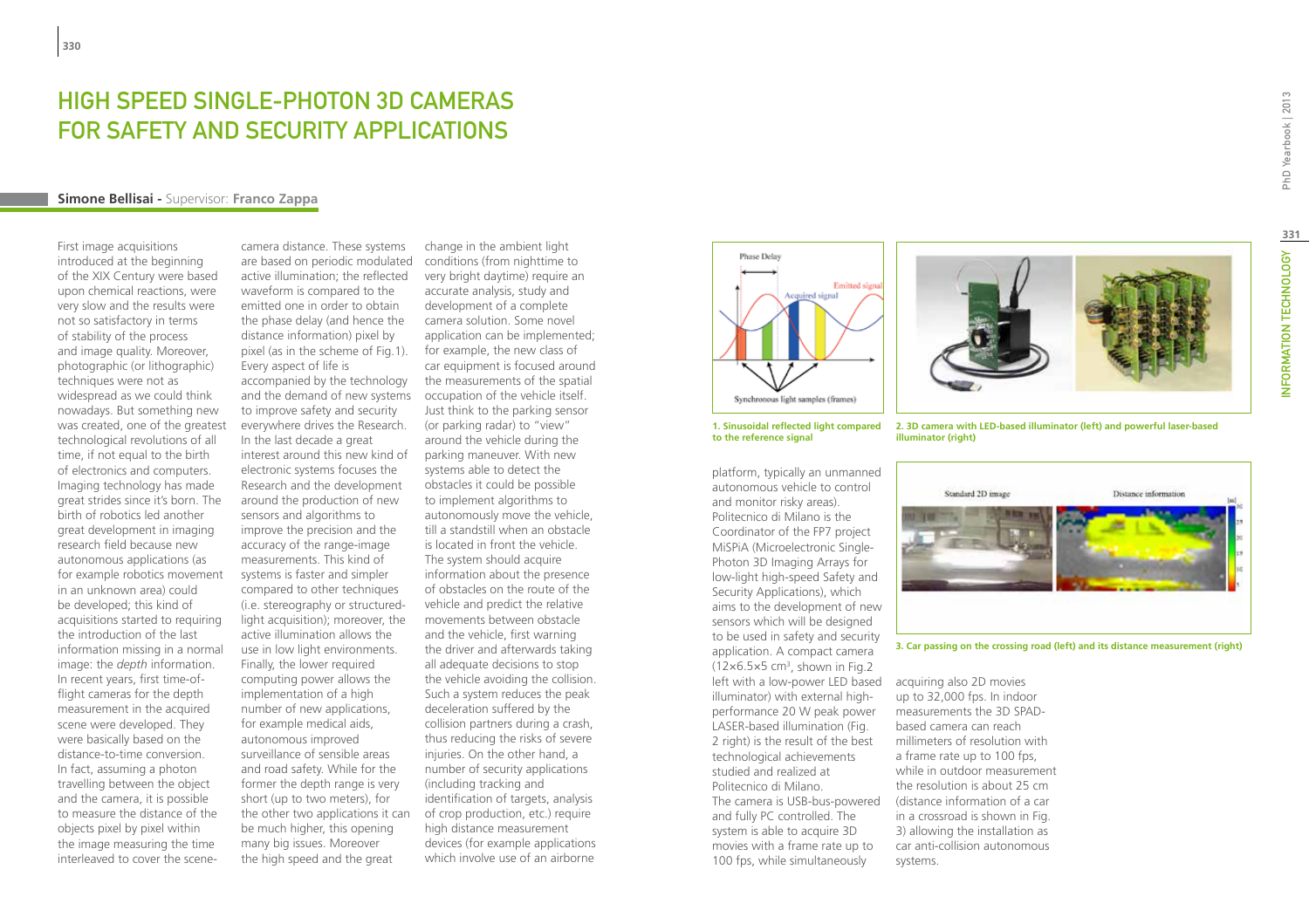## CONTINUOUS-TIME MODEL IDENTIFICATION WITH APPLICATIONS TO ROTORCRAFT DYNAMICS

## **Marco Bergamasco -** Supervisor: **Marco Lovera**

System identification is today a very wide research area, the results of which find application in a very diverse range of fields. While most of the literature on system identification focuses on discrete-time models, in many situations of practical interest (such, as, e.g., aircraft and rotorcraft identification) the direct estimation of the parameters of a continuoustime model from sampled input-output data is an important problem per se, for which dedicated methods and tools have to be employed. Moreover, the problem of identifying models under special circumstances which turn out to be critical in discrete-time, such as the identification of stiff systems or the use of nonequidistantly sampled data make it necessary to develop special algorithms that can deal with these cases. The development of identification methods for continuoustime models is a challenge its own, and has been studied extensively.

In this thesis continuous-time model identification methods are developed with a special focus on the issues of rotorcraft system identification. Subspace approaches have been mainly studied in the discrete-time domain but in this thesis it will be shown that their charming properties are still valid in the

continuous-time domain.

#### **Subspace model identification**

By the late 70s the theory of MIMO linear systems had been completely understood, and yet from a practical point of view black-box identification of MIMO systems remained an issue until the late 80s. The cause for this was the estimation of the structural indices that characterize the parameterizations of MIMO systems, which is tricky and often leads to ill-conditioned numerical problems. Therefore, there was a strongly felt need for simple, possibly suboptimal, procedures bypassing the need for estimating struc tural indices. Subspace model identification (SMI) methods offered exactly the potential to overcome this difficulty.

Classical SMI methods, developed in the early 90s for the estimation of discrete-time models, are the MIMO Output-Error State sPace (MOESP) class of algorithms and the N4SID algorithm. Besides the possibility all-pass domains and relying, of dealing with MIMO problems in a simple and natural way, one of the keys to the success of SMI methods in applications is that all the operations performed by subspace algorithms can be implemented with numerically stable and efficient tools from numerical linear algebra.

Not surprisingly, the problem of extending SMI methods to the identification of continuous-time systems has been studied in a number of contributions. Recently a novel approach to the problem of continuous-time SMI has been presented, based on the adoption of orthonormal basis functions to arrive, again, at a MOESP-like data equation for a continuous-time system. The problem of closed-loop SMI has been studied extensively in recent years due to its high relevance for practical applications. The present stateof-the-art is represented by the so-called Predictor-Based Subspace IDentification (PBSID) algorithm which, under suitable assumptions, can provide consistent estimates of the state space matrices for a discretetime, linear time-invariant system operating under feedback. In the light of the above discussion, the aim of this thesis is to propose novel continuous-time SMI schemes, based on the derivation of PBSID-like algorithms within the respectively, on Laguerre filtering and Laguerre projections of the sampled input-output data. More in details, the first results of this thesis are the continuoustime predictor based subspace model identification algorithms that consistently estimate continuous-time linear time

invariant system operating in open- or closed-loop. A relevant problem in the engineering field is to design a single control system that guarantees stability and performance requirements for a given plant in many different operating conditions. The gain scheduling technique solves this problem, provided that a suitable model in parameterdependent form has been derived. This modelling problem can be solved using methods based entirely on identification, i.e., aiming at deriving linear parameter varying (LPV) models for the plant directly from input/ output data. In this thesis the problem of the estimation of continuous-time state space LPV models, without a-priori knowledge of the system, will be carried out using a local approach. The identification of the local models will be performed using the continuous-relevant approaches and case first part of the thesis. A downside of the subspace

model identification approach to nonparametric model, i.e., the state space model identification is the impossibility to impose a parameterisation to the state space matrices and therefore it is tricky to recover physicallymotivated models. In this thesis the problem is formulated as an input-output model matching problem. The solution of the problem is subsequently computing using recent results in non-smooth optimisation techniques.

#### **Rotorcraft model identification**

Rotorcraft dynamics is described by the interaction of inertial and aerodynamic forces as well as control forces acting on the

rotor and the airframe. The resulting physical-based model contains a number of uncertain or unknown parameters which are very difficult to determine; for example, fluiddynamics is necessary to describe helicopter motion but the associated mathematical modelling is very complex and is affected by a number of unmeasurable physical parameters, e.g., wake interferences with the empennage and tail rotor. System identification in time and frequency domain has emerged as a viable approach for the estimation of the physical parameters.

time SMI schemes derived in the studies. In the frequency-domain In helicopter engineering, in the last two decades, frequency-domain system identification has been widely developed, as suggested by the number of contributions in the literature describing the approach, flight test data is used for the reconstruction of a frequency response data curve that characterizes the inputto-output process at a large number of discrete frequencies. Then, a parametric frequency response curve is matched with the nonparametric model to find the estimates.

Starting from another point of view, time domain system identification has been taken into account for rotorcraft system identification by German Aerospace Center DLR. In the time domain the model is considered in state space form and it is directly matched with the flight test data using least squares and/or maximum likelihood methods. The classical

likelihood time-domain methods have some drawbacks that are avoided by a subspace approach, e.g., they need estimates of the initial state vector which is a numerical ill-conditioned problem for unstable system, like a helicopter in most of the flight conditions. In most of the flight conditions rotorcraft vehicles are open-loop unstable, therefore the identification algorithm must be able to treat data acquired in closed-loop. All the above mentioned problems are well solved by a continuous-time closed-loop subspace model identification algorithm. Another characteristic useful in the rotorcraft system identification is that it can merge in a very simple way information from separate data sets into a single state space model. In this thesis a particular attention is given to another common requirement in the rotorcraft model identification, i.e., the model must be physically interpretable or, using the terminology of control theory, a structured one. A solution to this problem will be given thanks to a developed method that allows to transform an unstructured model, for example identified using a subspace algorithm, in a structured one.

least squares or maximum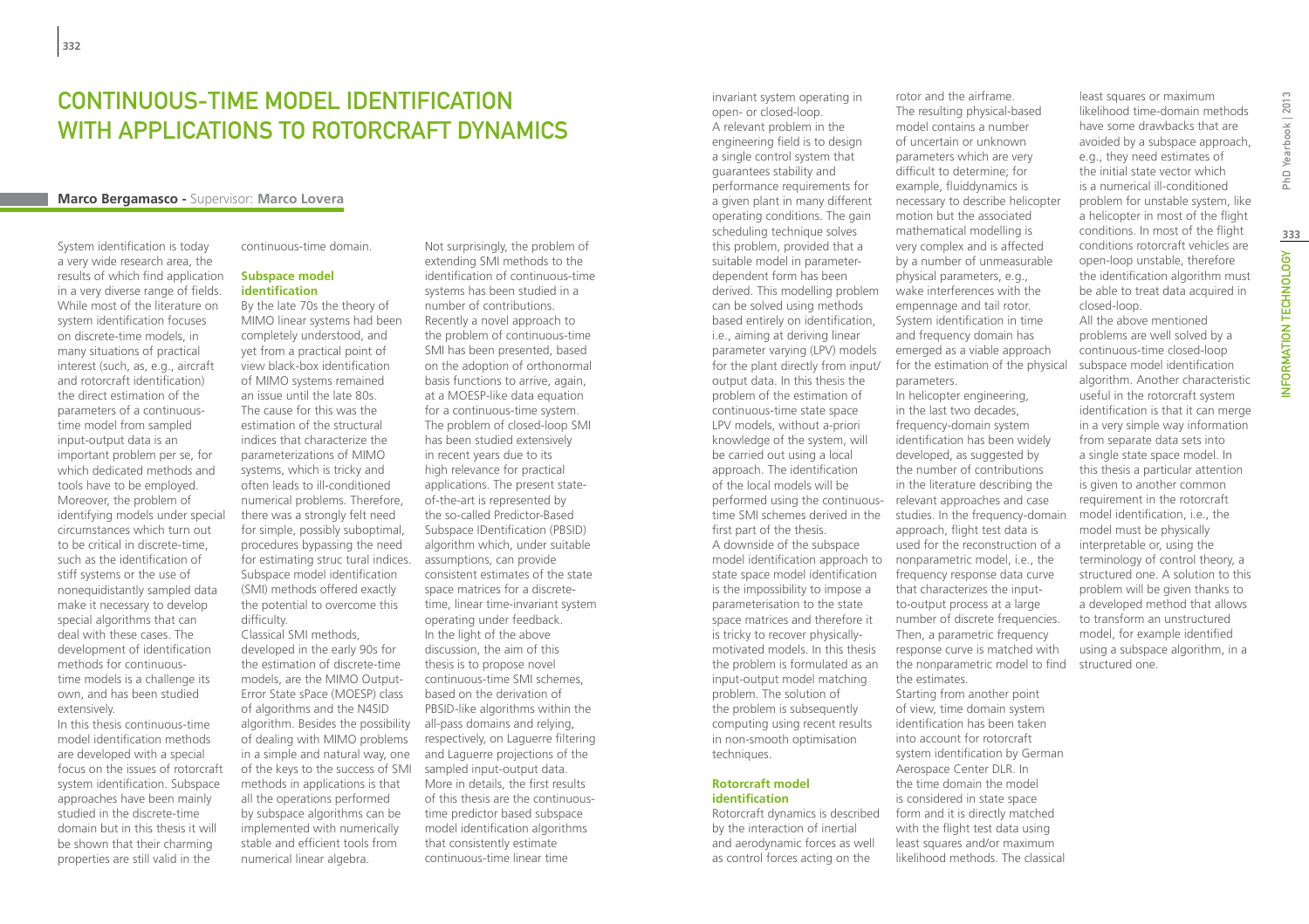## **EFFICIENT MODELLING AND S<br>TECHNIQUES FOR ENERGY-RE<br>LEVEL STUDIES IN BUILDINGS<br><sub>Marco Bonvini - Supervisor: Alberto Leva</sub> FFFICIENT MODELLING AND SIMULATION** TECHNIQUES FOR ENERGY-RELATED SYSTEMt LEVEL STUDIES IN BUILDINGS

It is universally acknowledged that buildings contribute to a very significant extent to the world energy demand. It is also recognised that said contribution can be dramatically reduced by acting along two main – and synergic – directions. The first is to employ better materials, construction techniques, climatisation devices, lighting, appliances, and so forth. The second is to adopt improved control and energy management policies. Needless to say, a huge research effort is nowadays being spent in both directions. In such a scenario, this dissertation deals with the definition and realization of a modelling and simulation paradigm suitable for supporting supported by computer aided all the steps of so complex a problem as the design of a new energy efficient building or neighbourhood, and also the refurbishment of an existing one in a view to reducing its energy footprint. As an important peculiarity of the work, it is to be noticed that despite the presented research is said to refer to "buildings" for brevity, in fact the installed plants are considered as well. This makes the obtained results applicable also in other domains, e.g., of industrial nature. In this respect, it is worth noticing right from the beginning that one of the most significant barriers to energy

efficient building (re)design is that buildings are complex systems, the energy performance techniques, collectively called of which is affected by the interaction of several parts and phenomena. While the typical design process is tendentiously linear and sequential, minimising their openness to multi-physics the energy use requires to optimise the system as a whole, by systematically addressing all the elements that come into play The aim of this work is to as building form, orientation, envelope, glazing area and a host of interaction and control issues, involving the buildings mechanical and electrical systems.

The design of such complex and heterogeneous systems apparently needs to be tools. In fact, during the past 50 years, a wide variety of building energy simulation programs have been developed, and some are nowadays commonly in use throughout the building energy community. However, many experts wonder if these tools will be able to address the future needs in an effective way, the main issues being to find a tool capable of effectively addressing the building as whole, and to support the design of buildings, from its early stages to the final realisation, in an orderly and consistent manner. In recent years, new modelling

and simulation techniques have gained interest in the scientific

and professional communities of a variety of fields. These Object-oriented Modelling and Simulation (OOMS), are grounded on an equationbased approach, and given problems, they appear to provide a very promising solution in the aforementioned context. exploit the OOMS principles so as to provide models – and more in abstracto modelling methodologies – to overcome the main shortcomings of the Energy and Building Performance Simulation tools presently available. As such, the contribution of this dissertation can be summarised as follows.

- ∙ It is shown how to use OOMS to represent in a unitary framework phenomena that would otherwise call for different simulation and analysis tools, to the detriment of a coordinated and wholesystem, approach. The proposed general ideas are exemplified by addressing and solving (among others) maybe the toughest problem of this type, i.e., the modelling and simulation of large air volumes.
- ∙ The same ideas, though differently declined, are shown to be capable of accommodating for a reliable

representation of control systems. In fact, if properly optimised can provide significant energy performance improvements, but such an optimisation is hardly possible if the building and its controls cannot be represented and simulated jointly.

- ∙ The principles of OOMS are exploited so as to allow for models of scalable detail level, which permits to tailor the simulation model complexity to any particular study at hand, concentrating on the relevant parts of the system and employing simple – thus computationally fast – descriptions of the rest. It is worth noticing that the possibility of scaling the detail level is highly beneficial also in a view to have the simulation tool follow the entire life cycle of a project.
- ∙ Several simulation studies are proposed and discussed, to better explain the presented ideas and to show their actual applicability and potential.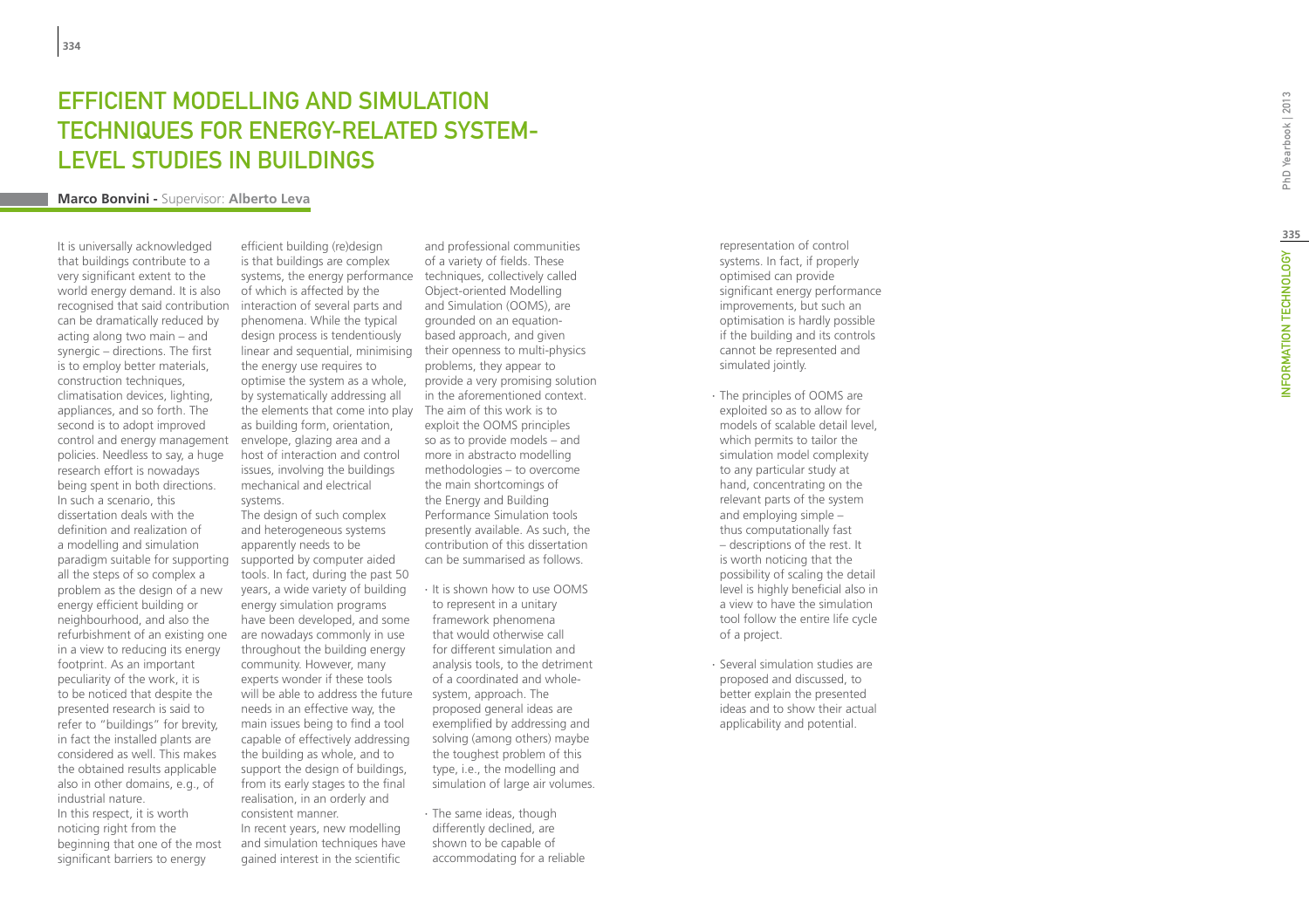## DESIGN OF MEMS MAGNETIC FIFLD SENSORS and Readout Electronics

## **Cesare Buffa -** Supervisor: **Antonio F. Longoni**

While at the beginning MEMS were thought as single sensor or actuator, the present trend sees MEMS to be a combination of functions. Inertial Measurement Units (IMUs) are multi-parameter systems in one single package based on multi-axis MEMS and they play a fundamental role in several fields of applications like navigation units in smart mobile phones and other consumer electronic goods.

Dominant technologies used to integrate magnetic sensing elements in IMUs which are currently on the market are not based on micromachining processes yet. The most common implementations of electronic compasses are based on Hall effect and on anisotropic magneto-resistance (AMR) technologies. Devices based on this latter technology require the deposition of specialized magnetic materials into standard industrial processes, they suffer from magnetic hysteresis and, finally, they are in-plane sensitive only. So, in order to integrate a 3-axis AMR-based magnetometer into an IMU, a vertical assembling for the Z-axis device is required, which has a strong impact on the packaging cost and on the vertical scalability for ultra-thin packages.

Even though Silicon Hall effect sensors avoid problems arising from the integration

of magnetic materials, their power consumption and resolution performance are relatively limited with respect to AMR devices. The research on an alternative approach, Lorentz force based MEMS magnetometers (in particular for the Z-axis element), is encouraged by the possibility to integrate magnetic sensors in the same MEMS technology already used for gyroscopes and accelerometers, so to design a complete 9-axis IMU in a single process.

In this work, Z-axis Lorentz force based magnetometers with driving and readout electronics are presented for consumer applications. Design and optimization of device are reviewed mastering constraints of an industrial MEMS technology (process and packaging) already used for accelerometers and gyroscopes and taking into account the final application in consumer electronics (bandwidth, noise, full scale and linearity). The feasibility of a MEMS based magnetic field sensing system based on a double-chip solution (MEMS + ASIC) is experimentally demonstrated. This work is part of a collaboration between the Department of Electronics and Information of Politecnico di Milano, Milano, Italy

and the industrial partner STMicroelectronics.

After a brief introduction of the theoretical background necessary for next sections, the first part of this doctoral thesis deals with the design of mechanical elements supported by behavioural and multiphysics simulations. Capacitive readout MEMS and the Lorentz force transduction principle are introduced with the goal of designing a suspended microstructure to detect Z-axis magnetic field. A novel design approach, constrained by project specifications given by the industrial partner, is introduced leading to the design of a very compact mechanical sensing element suitable to be integrated in inertial measurement units (IMUs). The sensitivity of these devices turns out to be independent on the number of sensing cells and the optimized device has an in-plane area occupation of 870µm x 90µm. The combination of multi-axis and multi-parameter MEMS in the same technology would result in a very cheap and smart solution for many applications. A behavioural model of the system taking into account also thermomechanical noise, damping effects and electrostatic non-ideal effects is developed using Simulink. Mechanical design

of devices is supported by finite element simulations too. A first generation of devices is implemented using STM ThELMA industrial micromachining process.

The second part of this work deals with electromechanical characterization of fabricated devices to experimentally check that they match desired mechanical properties. A laboratory prototype of an instrument for precise electromechanical characterization of micromachined sensors is designed and implemented achieving a resolution of  $\sim$  1 aF/√Hz with a bandwidth up to 100 kHz. In general, a complete mechanical characterization is obtained by measuring the stationary and dynamic response of the suspended part of a MEMS device subject to suitable stimuli. From these tests, main parameters of MEMS devices can be measured or inferred: elastic stiffness, pull-in voltage, mechanical residual offset, resonance frequency and quality factor. According to obtained results, the proposed theory about sensitivity is proved. Measured damping coefficient  $b_{area} = 7.54 \text{ kg/(sm}^2)$ is approximately 1.3 higher than expected. This is justified by a degassing of package pressure. In order to validate the Lorentz force transduction principle applied to a micromechanical structure in presence of an external magnetic field, a mechanical setup with permanent magnets is built together with the design of driving and readout electronics using discrete components. Driving electronic is based on

an improved Howland current pump with an additional circuit to minimize unwanted electrostatic forces. Readout is based on a transimpedance architecture. A final and more accurate set of magnetic field measurements is performed using *Palm Gauss PG-5G* magnetic field canceller by *Aichi* available in STMicroelectronics laboratories. A measured sensitivity of 150 µV/µT, in line with the theoretical predictions of 195  $\mu$ V/ $\mu$ T for a gap g = 2.1  $\mu$ m is measured with designed readout electronics. Differences might

result from a process under-etch with respect to the expected one. A resolution of 520 nT·mA/√Hz

is measured.

The third part of this doctoral dissertation focuses on system analysis, including considerations about overall noise, power consumption, MEMS modelling in Cadence environment and the design of a VLSI position sense interface. The noise budget set by system specifications about resolution is partitioned between the device intrinsic thermomechanical contribution and electronics noise. As the system is intended for consumer applications and so integrated in portable battery-hungry devices, power consumption plays an important role as well. Available power budget is partitioned among driving circuitry, intrinsic device dissipation due to Joule effect on resistive springs and sensing electronics. In order to better analyse the overall performance and power dissipation from a fully-coupledsystem point of view, a detailed magnetometer model has been

integrated directly in the VLSI simulation environment using Verilog-A description language. Indeed, with the hectic miniaturization of technologies and the integration of more and more sensors together with their electronics, fully coupled electro-mechanical simulations become of great interest. Finally, a fully differential transresistance amplifier is implemented using a standard CMOS 150nm process and tested.

Magnetic field measurements with system prototype based on a double chips solution achieving a sensitivity of 100 nV/ µT at the output of first amplifier with a feedback resistor of 5 MΩ. VLSI resolution is set by resistor noise.

Results obtained from this magnetic field sensor prototype are promising towards the direction of integration of an inertial measurement units implemented using a single MEMS process. Further improvements in terms of resolution per unit current consumption and bandwidth can be achieved with technological improvements and with different device operating conditions, getting MEMS magnetometers as competitive as solutions based on other technologies.

**337**

INFORMATION TECHNOLOGY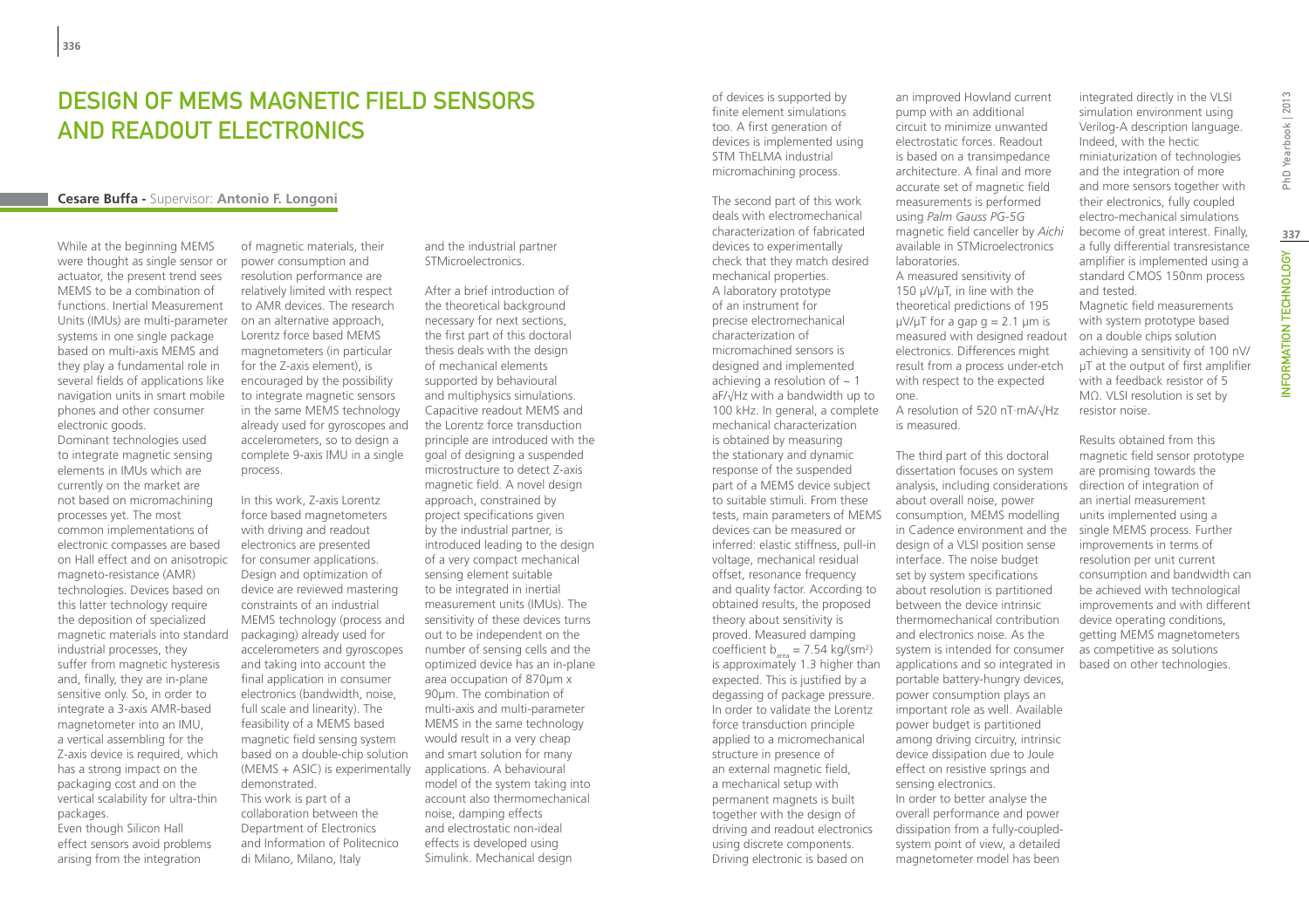## Development of a gamma camera for medical and nuclear physics applications

## **Paolo Busca -** Supervisor: **Carlo Ettore Fiorini**

The basic concept that underlies nuclear medical systems is the injection of a radiotracer into the patient. A radiotracer is a chemical radioactive compound able to bind itself in a precise volume and to emit gammarays, providing information on physiological functionalities and their time evolution or on the localization of a pathology, first of all, cancer. A nuclear imaging diagnostic tool can thus be naively described as a camera able to detect gammarays in order to form an image correlated to the radiotracer distribution and concentration. This camera, usually called Anger camera, was invented and named after Hal O. Anger in 1958.

Nowadays, microelectronics has made possible advanced signal processing with dedicated ASICs for the readout on an increasing number of channels, in addition computing power allows novel estimation schemes for a deeper analysis of the information carried out by the detector signals. Therefore, modern gamma cameras for medical imaging aim to provide sub-millimetric spatial intrinsic resolution with both extended field of view and depth of interaction capability, higher sensitivity for better signal-tonoise ratio and better energy resolution for multi-radiotracers

acquisitions. Silicon Drift Detectors (SDDs) are relatively recent devices, introduced by E. Gatti and P. Rehak in 1983, which have shown to be competitive photo detectors for the readout of scintillation light, thanks to high quantum efficiency and low electronic noise. Therefore, an Anger camera based on SDDs could represent a gamma-ray imaging device with several potentialities in the fields of medical imaging, above all the possible integration with MRI, thanks to the compatibility of SDDs to magnetic fields.

The aim of my Doctoral activity has been the study, development and extensive use in the field of nuclear medical imaging of the HICAM (HIgh resolution gamma CAMera) camera, a project supported by European Community. HICAM is a compact, light-weighted Anger camera composed of 100 SDDs of 1cm2 each, in a final 10x10cm2 format (Fig. 1). The camera is the largest gammaray imager based on SDDs ever developed and represents a flexible device which can be involved in different kinds of applications such as medical imaging and basic physics research thanks to its high spatial resolution in a wide energy range (100 keV  $-7$ MeV).

In the low energy range, the typical case for medical imaging, HICAM is characterized by a high intrinsic spatial resolution, < 1mm, and high overall spatial resolution,  $\sim 2.5$ mm@5 cm, energy resolution < 20%@140keV. Thanks to its high system performances, clinical trials were performed at Ospedali Riuniti di Bergamo where more than 20 patients were examined. One of the most significant trials was lymphoscintigraphy, used to localize sentinel nodes in breast cancer and melanoma. Three nodes could be clearly distinguished with the third one very close to the injection site, whereas in commercial cameras usually only the bigger node is clearly visible. Also in thyroid scans, HICAM shows superior performances, both the organ shape and the radiotracer distribution were clearly delineated (Fig. 2).

Gamma cameras could, in principle, also be used in high energy applications (>511 keV), such as homeland security, astrophysics, nuclear physics research and prompt gammaray imaging where spatial resolution can provide further information when combined with energy resolution. High energy imaging is limited mainly because of two reasons: thicker

scintillators, mandatory to stop high energy radiations, spread the signals on the detector plane uniformly, losing the correlation between point of interaction and light distribution. Secondly, high energy -rays are absorbed not in a single event, but with multiple hits (Compton

prompt gamma rays (2 to 7 MeV ) emitted by a target irradiated by protons. The final objective of our experiment is to assess the feasibility of proton beam range measurements by prompt gamma imaging with a slit camera, and the HICAM camera was chosen for a first prototype.

 $20$ 

 $40$ 

60



scattering) that degrade the overall spatial information. HICAM exceeds these limitation thanks to its intrinsic resolution and a novel method of leastsquare estimation for the image reconstruction. The system shows less than 3 mm spatial resolution with a collimated 137Cs source (662 keV) and a 2 cm thick CsI(Tl) scintillator. The crystal has to be covered to enhance light collection, since energy resolution is a primary concern and cannot be neglected. Preliminary results show also depth of interaction capability along with 7% energy resolution.

Although originally designed for low-energy gamma-ray imaging in nuclear medicine, the HICAM camera, suitably modified to image high energy

 $80$  $100\frac{1}{20}$ 40 66 80 100 120 20 **2. Thyroid scan, on the left, is one of the most common exam in nuclear** 

**medicine. HICAM can clearly show both the organ shape and the radiotracer distribution. Lymphoscintigraphy on the right, HICAM can detect and delineate**  unit of both systems is a single square  $\;$  three small lymph nodes thanks to its high spatial resolution. Axes in mm

> For the first time, the concept of prompt gamma camera using a slit collimator has been demonstrated, with a 1 mm accuracy in the 100-160 MeV range (Fig. 3).

Thanks to its performances HICAM could be a relevant diagnostic tool for imaging specific locations in adult patients, like brain tumors, breast cancer, thyroid and parathyroid cancer. Due to the compatibility to magnetic fields, a SDD-based camera, has also potential to be used in combination with MRI. Thus, this category of gamma camera opens new and important possibilities for the research and for future projects.



**3. Fitted profiles of the acquisitions with the moving target. Each acquisition is 5 min long and corresponds to 7· 1010 absorbed protons**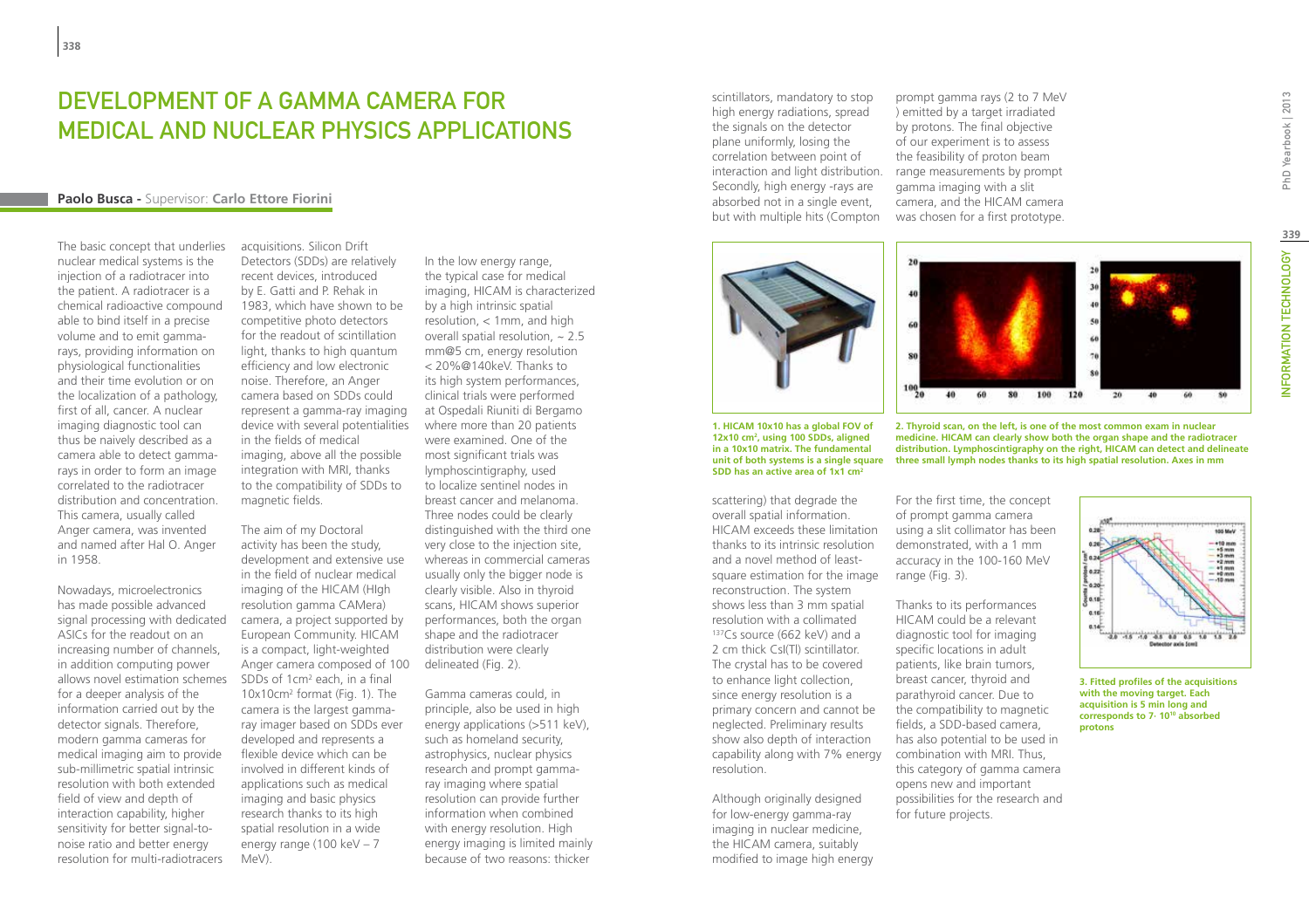#### DECENTRALIZED MANAGEMENT IN DISTRIBUTE **contract of the contract of the contract of the contract of the contract of the contract of the contract of the contract of the contract of the contract of the contract of the contract of the contract of the contract of t** t **AUTONOMIC SYSTEMS** t

#### **Nicolò Maria Calcavecchia -** Supervisor: **Elisabetta Di Nitto**

Software systems are becoming every day more complex and pervasive. Part of the complexity derives from the fact that they live in highly dynamic environments, where external conditions may vary without notice. The complexity becomes even more critical when dealing with systems composed of a large number of components, distributed over a network. For this reason, it is now becoming clear that computing systems should be able to manage themselves as much as possible, with the aim of minimizing human intervention during their life-cycle.

This thesis focuses on techniques and frameworks that are specifically tailored for decentralized software systems, i.e. systems where distributed elements act without the supervision of a central entity. In particular, our contribution is structured in three main areas. Firstly, we describe a decentralized autonomic framework, the SelfLet, which allows developers workload. to implement decentralized autonomic applications by relying on abstractions such as services, autonomic policies, nodes neighbor relationships etc. Secondly, we present an optimization framework for the SelfLet toolkit able to dynamically assess and predict potential problems

and bottlenecks. By means of predefined adaptation actions, the framework generates a set of candidate actions - according to the internal state of the SelfLet and the one of its neighbors -- and selects the most appropriate action to actuate.

Finally, we present two adaptation algorithms -- that could be incorporated into the SelfLet framework -- operating on decentralized distributed systems. In particular, the first algorithm -- inspired by the growth behavior found in fungi's roots -- balances the load among nodes of the system despite the continuous sources of external changes (i.e., node failures). The second algorithm, which also includes a loadbalancing feature, achieves a resource scaling behavior in a cloud infrastructure context. In particular, the algorithm is able to add or remove computational resources (i.e., nodes in the system) according to the variations observed in the input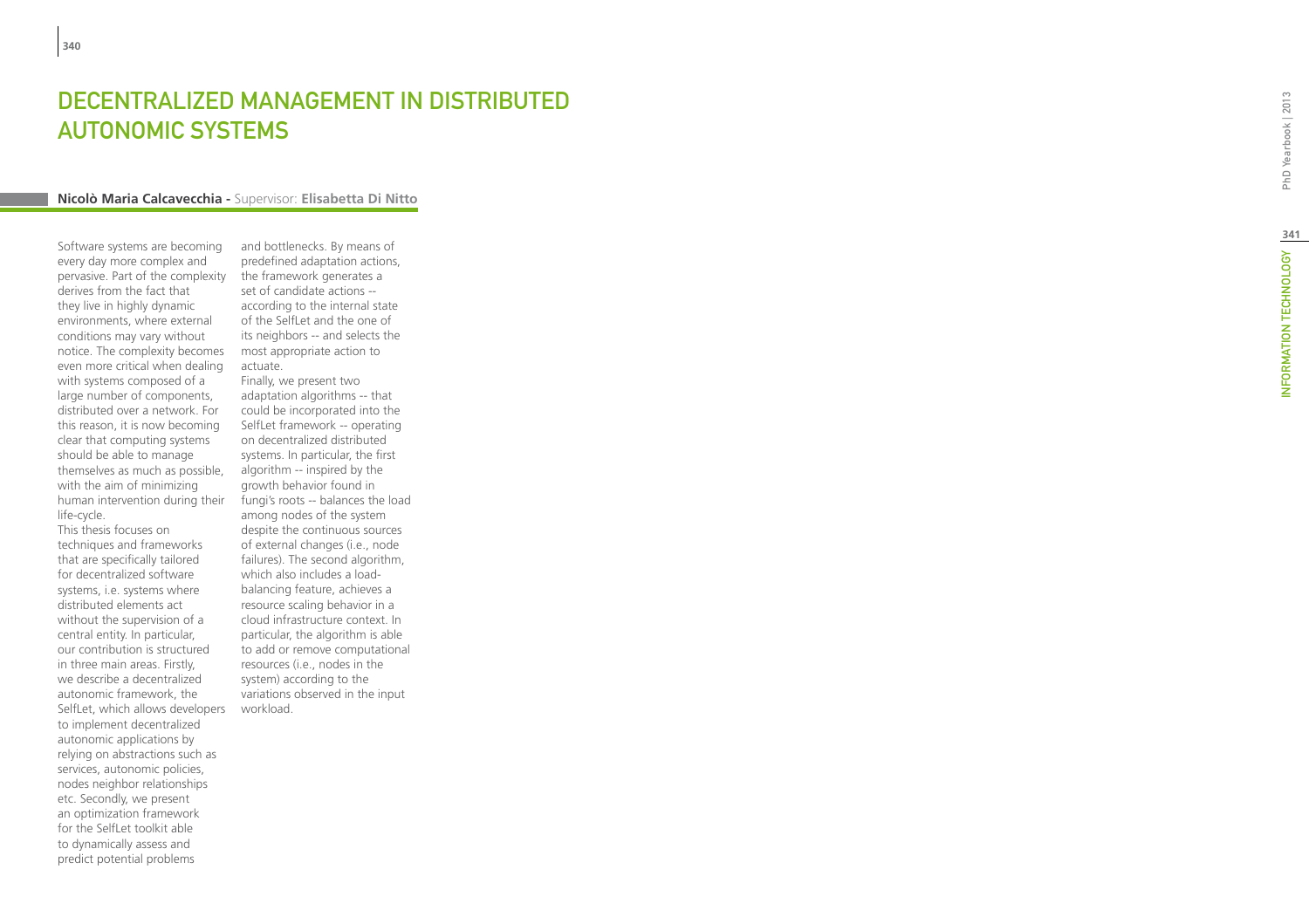# **INCENTIVE COMPATIBLE REVE<br>MECHANISMS FOR THE FEDEF<br>Sofia Ceppi - Supervisor: Nicola Gatti** NUE SH MECHANISMS FOR THE FEDERATION OF SERVICES **contract of the contract of the contract of the contract of the contract of the contract of the contract of the contract of the contract of the contract of the contract of the contract of the contract of the contract of t**

Free services are nowadays offered to users through web pages managed by *integrators*  who provide multiple services in one location. The atomic services that are federated can be of two types: content, from which no direct profit can be obtained, and advertising, which is the only source of revenue. Thus, since the integrator must make a profit, among her services there must be at least one that provides advertising. Integrators can be of two kinds: those who generate their own information, and those who use information communicated by third parties. In this thesis we focus on the most general case, i.e., the latter one, and we refer to the third parties as *providers* .

To offer the best service and increase the overall revenue, an integrator must target users by selecting the best services for each of them and those ads that are more likely to be clicked. In order to achieve this, information (i.e., what providers communicate to the integrator) is needed and, since the more information is collected (i.e., the more providers are federated), the better the services offered, an integrator is incentivised to federate also multiple providers that offer the same service. However, this implies that she has to collect the information received and select what to display. The active role of the

integrator in the choice of the services to display makes our problem new, because current integrators, typically, don't operate any selection in presenting information to users. The aim of the thesis is to design a revenue sharing mechanism for the new federation of services described above. To achieve this goal we resort to mechanism design techniques that indicate how to design the rules of a game to get a particular desired outcome. In particular, the problems we want advertisers interact directly with to address are twofold.

The first problem is the design of an auction mechanism for the scenario in which multiple sources of advertising are federated. The mechanism should maximise the overall expected revenue (i.e., it must satisfy the *allocative efficient* property), incentivise the provider to truthfully reveal their information (i.e., it must satisfy the *incentive compatible* property), and guarantee a non-negative revenue to both the integrator and the providers (i.e., it must satisfy the *individual rationality* and *weak budget balance* properties). Several auctions, called *sponsored search auctions*, are currently extensively used by search engines to define the set of ads to display alongside the search result by auctioning off

slots to advertisers. In particular, a search engine asks advertisers to submit a value that corresponds to the maximum amount they are willing to pay if their corresponding ads are clicked. However, the integrator problem differs fundamentally from the one addressed by classical SSAs for a number of reasons. First, an advertising provider would possess much more accurate information about the quality of an ad than the integrator (since the the provide). Therefore, in order to improve the targetisation of users, the integrator needs to elicit both values and qualities from the providers. Second, ads can be *non-exclusive*, i.e.the same ad can appear in multiple advertising providers, and so the integrator needs to fuse the information collected from different sources. Finally, each provider typically has multiple ads, and so the integrator needs to elicit information about each of these, enabling more strategic manipulation by the provider. This is why we need to design a new auction mechanism. The design of such a mechanism is particularly challenging because ads displayed affect each others' click probability (i.e., there are *allocative externalities*) and because, when one or more advertisers submit a bid to multiple

providers, the revenue of a provider depends also on the information communicated by the other providers (i.e., there are *information externalities*). Due to these critical aspects, we show that there exists no *standard* mechanism (i.e., mechanisms that define the ads' allocation and the providers' payments only on the basis of the communicated information) that satisfies all the desired properties. This is why we focus on *executioncontingent* mechanisms (i.e., mechanisms that compute the payment based on the ads actually clicked). However, even with such mechanisms the results we obtain are not satisfactory. Thus, we turn to consider simplifications of the proposed scenario, and for each of them we design a mechanism. The simplifications focus on restricting the domain (i.e., supposing that externalities goes to infinity, the revenue do not affect our scenario), and relaxing the mechanism requirements (i.e., when only a subset of desired properties is satisfied). We provide a theoretical evaluation of all the mechanisms proposed and we empirically compare them.

The second problem we aim to address is the design of a redistribution mechanism that compensates all the providers incentivising them to remain in

the federation of services. This problem is challenging, and no redistribution mechanism presented in the literature can be used, because the providers that are federated can belong to different classes. Indeed, the providers federated by the integrator can be of three classes: content-only provider (CP) that communicates only content to the integrator, advertising-only provider (AP) that communicates only advertising, and content and advertising provider (CAP) that communicates both. This heterogeneity necessitates the design of a flexible mechanism that defines different compensation for different classes of provider. We design an efficient truthful mechanism that provides all the actors with a non-negative utility and we prove that, as the number of providers collected by the integrator can be completely redistributed. Finally, we empirically evaluate the mechanism proposed. All the empirical evaluations in this thesis are based on the *Yahoo! Webscope A3* dataset.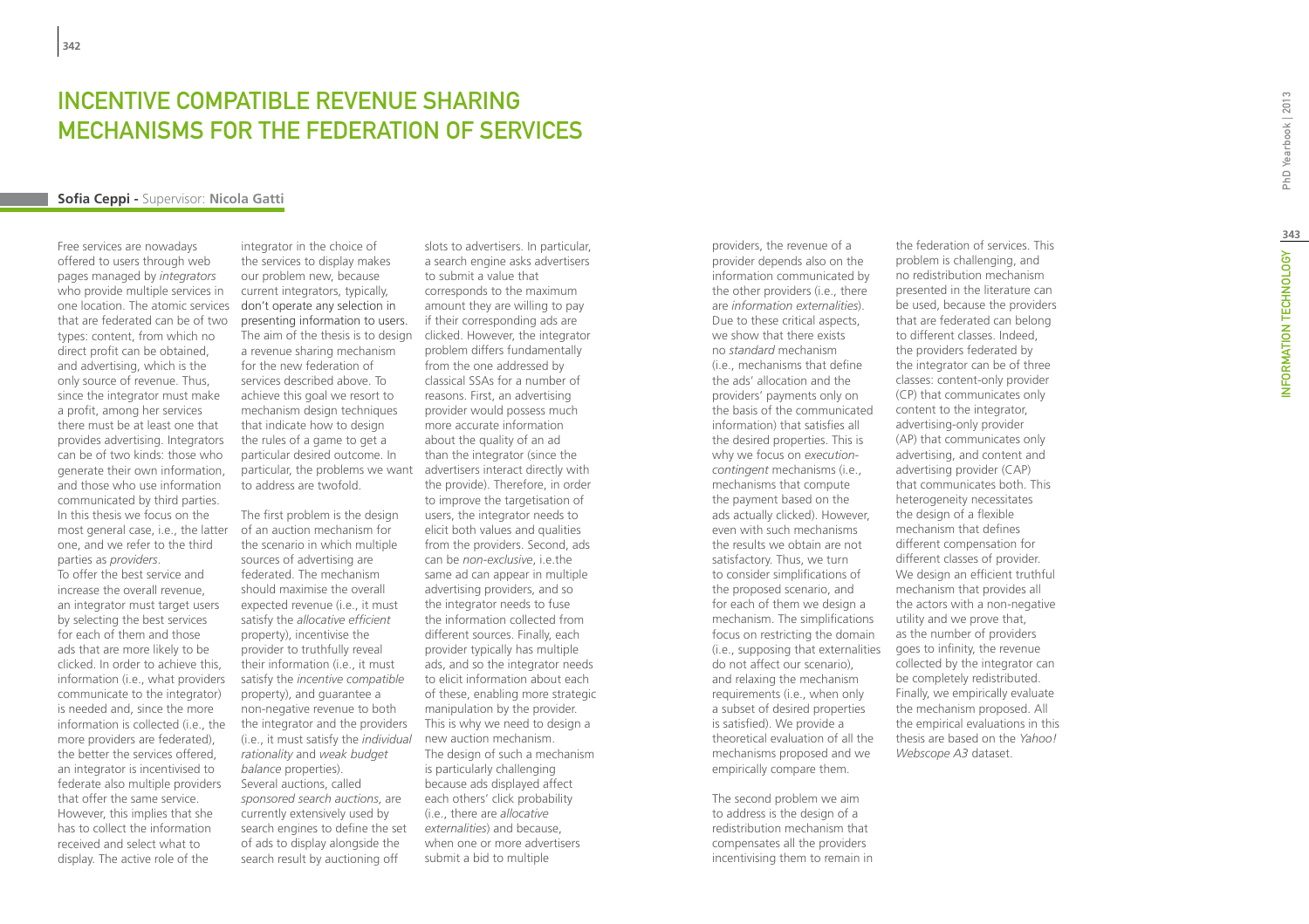## CONDITIONALLY INDEPENDENT VISUAL SLAM WITH Integrated Bundle Adjustment

## **Simone Ceriani -** Supervisor: **Matteo Matteucci**

The problem of Simultaneous Localization and Mapping (SLAM) regards the estimation of the pose of an observer (usually a robot) from sensor observations (i.e., local measurements), while creating, at the same time, a consistent map of the observed environment. Visual SLAM aims at the solution of the SLAM problem with the use of visual sensors, i.e., cameras, only; in particular, the problem takes the name of Monocular, Stereo and Trinocular SLAM when, respectively, one, two or three cameras are used, while the term multi-camera SLAM refers to a generic number of cameras. Visual SLAM has become a very attractive and active research field in the last decade due to the richness of the visual percepts coupled with the affordability and the low power consumption of the sensing device. In this thesis we work on the development of a multicamera SLAM system that is able to operate in real time, on large environments and with a generic number of cameras.

The first contribution of this thesis is the development of a generic and modular multicamera SLAM system based on the well established EKF-SLAM (Extended Kalman Filter SLAM) approach, which uses an EKF as the estimator for the joint

distribution of the observer pose and the environment map. Each camera is treated as an independent system that provides measurements, thus our system operates without any explicit reference to particular geometric constraints among cameras (e.g., the epipolar geometry for the stereo cameras or the trifocal tensor for trinocular vision). This approach guarantees a high level of modularity and flexibility: there are no building constraints on the overlapping of cameras fields of view and sensors can be added or removed at run time with the only requirement of synchronization and relative positioning.

Monocular SLAM is the basic building block of the multicamera SLAM system we develop and it is treated in the EKF SLAM framework through the use of *parameterizations* of landmarks. A second contribution of this thesis is the review of the different *parameterizations* which allow to treat the initial unknown depth of landmark points perceived by a single camera (a bearing only sensor) in the EKF SLAM framework. This review presents parameterizations from a novel perspective, highlighting the possibility of saving space in the state vector by sharing the common *anchor point* of

landmarks initialized at the same time. This shrewdness, beside increasing the efficiency of the EKF-SLAM, avoids the introduction of singularities in the covariance matrix. During the review of parameterizations, we introduced also two novel parameterizations, named *Framed Homogeneous Point (FHP)* and *Framed Inverse Scale (FIS)*, that extend the concept of anchor point to *anchor frame*. Anchor frames maintain in the filter state the past camera poses representing *milestones* along the trajectory. This gives us the base for the development of further contributions in the thesis. Anchor frame based parameterizations come at the cost of an increased computational complexity in case of FHP parametrization and an approximation on the estimation of the initial viewing ray in case of FIS parametrization.

The EKF-SLAM approach is not directly applicable when the size of the environment the robot (or the observer) is exploring becomes significantly large, since the computational requirements of the basic EKF algorithm increase with quadratic complexity preventing real time performance. To push our system toward real-time performance in very large environments, we rely on a

solution already proposed in the literature, the *Conditional Independent Submaps (CI-SLAM*) framework, which allows linear complexity in large maps by decomposing the state into a set of conditional independent submaps. To the best of our knowledge, this framework has never been implemented before apart in the original work. Our implementation, although it does not cover all the features of the original framework, is generic and can be applied with any of the proposed parameterizations, resulting in a module that acts as a *plugin*, i.e., it is added to the multi camera SLAM system to extends its operability to large maps.

A third contribution comes from the introduction of the *Hybrid Indirect EKF-SLAM* approach; this approach models the SLAM problem in a *indirect form* by representing errors in estimates in the state vector instead of directly representing the values of interest. This approach allows to maintain a local representation of the variables involved in the estimation process, easing, in particular, the representation of rotations. The benefits of the indirect approach regard the state dimension reduction for the frame anchored parameterizations, where quaternions get substituted by rotation vectors, and the proper managing of covariance of rotations, avoiding singularities introduced by quaternions. The Hybrid EKF-SLAM is developed mixing the two classical approaches to the indirect EKF formulation, i.e., the *feedback* approach and the *feedforward* approach; the former is used

for the state vector parts that represents the robot pose while the latter is used for the elements of the environment. Moreover, the Hybrid EKF-SLAM allows to apply the CI-SLAM framework procedures, while a pure feedback approach would have prevented the usage of this powerful submapping technique.

A final contribution is the development of a module that performs a refinement of the EKF state estimates through non linear optimization (i.e., *Bundle Adjustment*) applied on each submap of the CI-SLAM framework; this is possible leveraging on the novel parameterizations based on anchor frames. This module acts as a *plugin* of the whole multi camera SLAM system, thus it can be used or not, depending on the specific setup. The Bundle Adjustment is performed with a proper formulation of the optimization problem such that the results of the optimization may be reinserted in the EKF, allowing the continuation of the estimation and the propagation of non linear optimization improvement to the EKF machinery. We name the complete system *CIBA-SLAM, Conditionally Independent Bundle Adjusted SLAM*.

The system has been tested in simulation and on real data and it has proved to operate in real time on large environments. Figure 1 shows the results of a test performed in an indoor environment with a monocular camera mounted on mobile robot. Such a system can be considered as a milestone towards a deployable PhD Yearbook | 2013



**1. Trajectory and map estimated in an indoor environment with a monocular camera applied on a mobile robot**

implementation of a modular system able to operate in real time on a real robot, possibly on simple platforms. This motivated us to work on SLAM algorithms based on filtering techniques, although recent trends have moved the research toward pure optimization based strategies. We believe that filter based SLAM has still a role in this research field, especially in the direction of moving from fully fledged multi-core computers to low power embedded system, where high performance parallel processing can not be performed.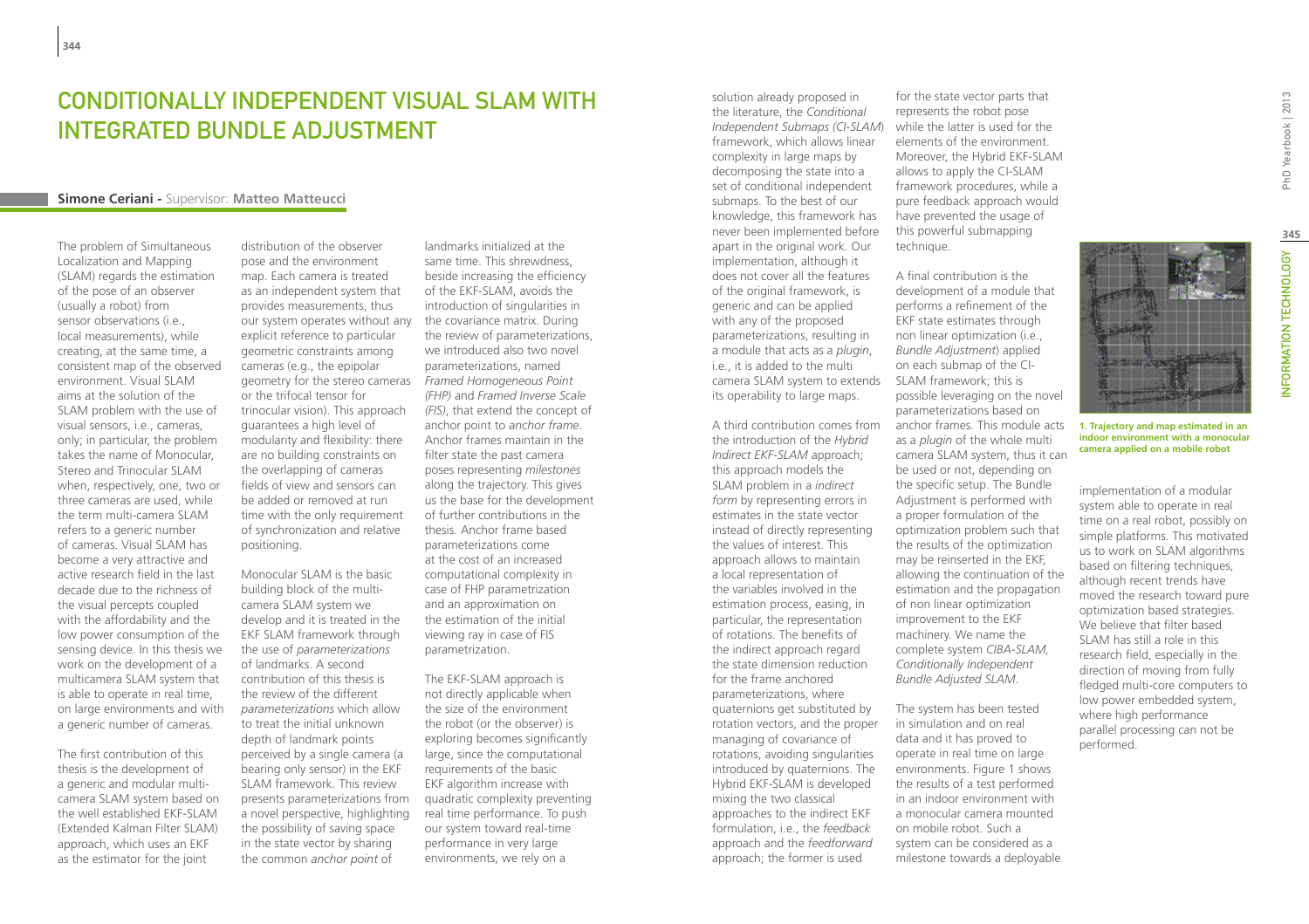## Exploring Thermal and Reliability Aspects in High-Performance Processors

#### **Simone Corbetta -** Supervisor: **William Fornaciari**

Technology scaling, manufacturing advances and enhanced design methodologies have driven the increasing integration capability of CMOS devices. The *International Technology Roadmap for Semiconductors* (ITRS) has show that sustainable performance increases, since on-state electrical characteristics at scaled nodes benefit from reduced geometry and capacitance. This made it possible for modern chips to host billion transistors, where several different functionalities coexist, and a wide spectrum of applications can be addressed. The constraints for such integration are strict and, most of the time, orthogonal: although performance has been the major driving force in high-performance processors, power consumption cannot be overseen in current technology. Power and performance have to be traded for optimal operation, but the divergence of application source of variability, and requirements poses several challenges in this direction. Increasing power density makes devices hotter and less reliable: experimental results have shown that 50% of failures in IC designs are due to thermal issues. Thus, thermal/reliability metrics are now set aside to the classical power/performance trade-off . In addition, leakage power is becoming the

dominant factor determining the power envelope of a system, still a positive feedback exists between leakage current and temperature: published data from Intel processors confirm that leakage power can account for up to 60% of total chip power consumption. ITRS projections show things going worse with technology advance. All in all, VLSI integration relies on the reliability of the circuits itself, and with technology scaling several failure variation, i.e. their nominal mechanisms are mining the dependability of the system: mechanisms such as *Negative Bias Temperature Instability* (NBTI), *Time-dependent Oxide Breakdown* (TDDB) and *Hot-Carrier Injection* (HCI) affect the operation of silicon devices. Although effort is spent at different steps in providing reliable circuits, from material science engineering to circuit design, manufacturing process still introduces a devices experience statistical variation of important electrical characteristics from their nominal values. The interdependence of these and other different aspects is detrimental to the final reliability of any high-performance design. Figure 1 shows the mutual influence of several important

system. Their mutual implication

determines the overall availability and cost of a design. Boxes represent any one of these quantities, and rounded boxes are used to connect the cause to the effect. The final reliability of the system is hereby indicated by means of two ways: considering aging (represented by a threshold voltage shift  $\Delta V_t$ ), and temperature accelerated lifetime (MTTF values). Multiple paths go through different blocks, and all of them share process initial threshold voltage adheres to a variability model. From process variation, heterogeneous characteristics impact the rate of faults in a given design: hard faults are assumed here to be the most relevant ones in scaled technologies, according to either temperature-related mechanisms of aging.

quantities on the reliability of the changing operating conditions The mutual influence of these parameters brings to two types of variability: "time-0" variability and "dynamic" variability. The former refers to the heterogeneity of electrical characteristics among subsets of the devices, and depends basically on manufacturing technology, although the floorplan and placement decisions might bias the results. The latter class, on the other hand, is driven by dynamically (e.g., temperature and power).

These are due to performance and power profiles that adapt to the incoming data and processes, as previously sketched. In this context, it is become very challenging to provide a system that is able to meet power/performance and thermal/reliability metrics. The research work is driven by this leitmotif, and solutions are proposed in this direction: design-time optimization covers a limited amount of operating conditions, because of the estimation cost and the inability to predict any application scenario; however, waiting for the real hardware to be available increases the cost of the design and decreases the probability of optimization success. On the other hand, run-time techniques are useful for dynamic adaptation to changing conditions, but their evaluation is laborious. For these reasons, design-time and run-time choices should provide a joint optimization framework, where tools, methodologies and techniques can be evaluated, estimated and optimized. The design-time domain in this context will then provide estimation capabilities of power, performance, thermal and reliability aspects, such that the output from run-time strategies (again, evaluated using designtime methodologies) lead to a closed-loop rethinking of the strategies, to cover a broader optimization space. To this extent, several features that are of utmost importance in the current technology node are addressed in this work:

∙ **Multi-core processors** – due to the increasing power/ performance requirements,

multicore architectures have been proposed as a valid design alternative to drive Moore's law in the nanometer era. Thermal-related issues are of major concerns in these architecture;

∙ **Reliability and aging** – aging of silicon devices has



#### **1. Mutual influence of power and performance, thermal and reliability.**

- been demonstrated to be a serious concern, since a timedependent shift of operating conditions of transistors might lead to performance bottlenecks and, in the worst case, system failure. Among the different failure mechanisms, NBTI is the one of the most serious;
- ∙ **Estimation and simulation flows** – design-time analysis is of paramount importance to provide sensible information about the design, at low cost and with little overhead.

Three main important results have been achieved in the proposed research work. A suitable estimation framework, the *Heterogeneous Architectures and Network-on-Chip Design and Simulation* (HANDS), have been proposed: a collection of third-party state-of-the-art tools and in-house developed tools, to address the designtime estimation of power/ performance and thermal/ reliability aspects in MPSoC and NoC architectures. Multi-core dynamic thermal management has been supported with appropriate run-time measures and metrics to drive the estimation of the temperaturerelated bottlenecks, considering the ever growing contribution of thermal coupling among adjacent cores. Last, NBTI mitigation has been achieved in superscalar processors by designing an innovative solution based on power-gating of unused functional units, to trade required reliability with achievable performance.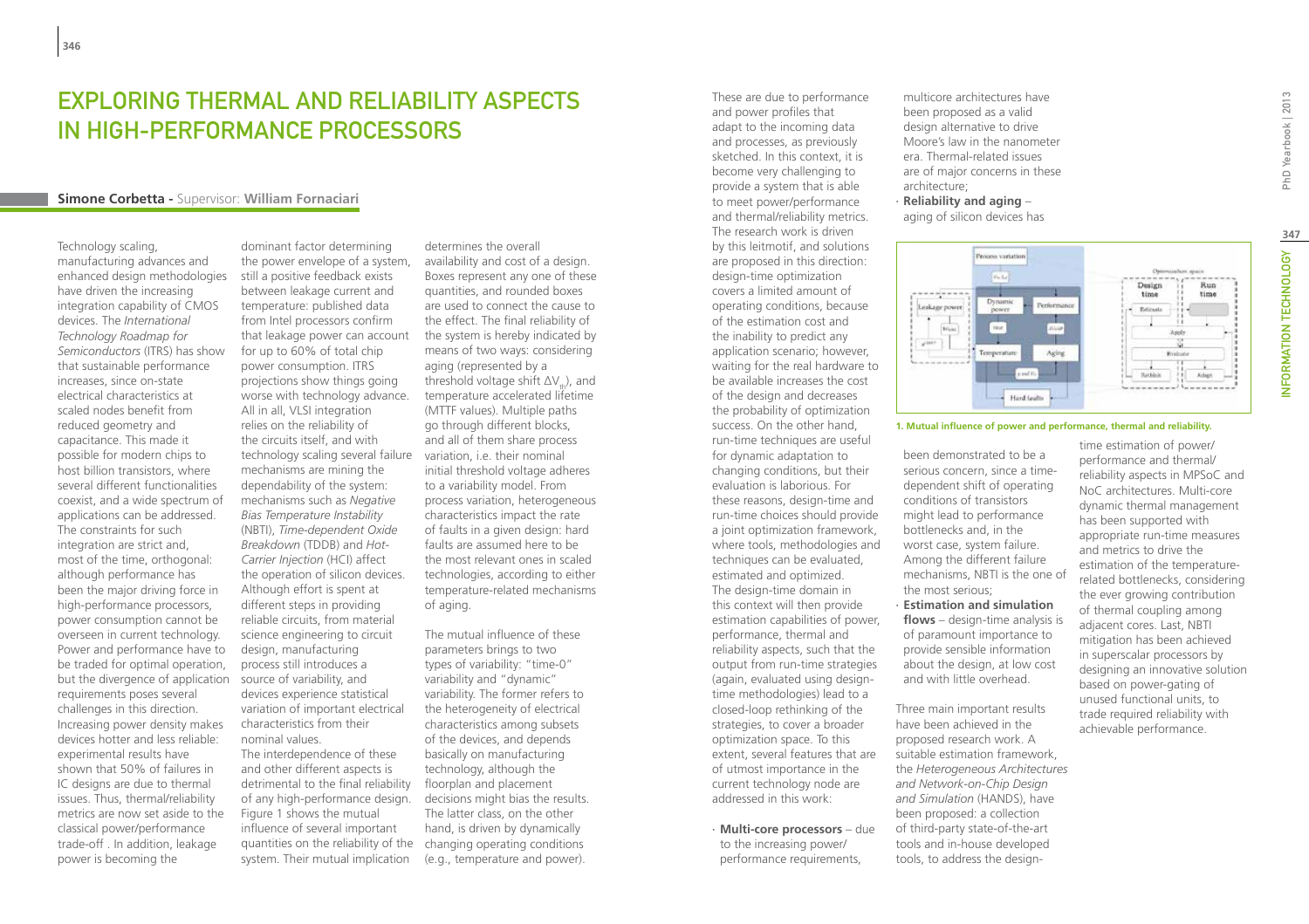## **VEHICLE'S ENERGY ESTIMATION AND** optimization via inertial measurements

#### **Andrea Corti -** Supervisor: **Sergio M. Savaresi**

The transportation sector accounts for 22% of global primary energy use and 27% of global CO<sub>2</sub> emissions. Transport energy demand in developed countries represents the bulk of the world transport energy use with a share of 65%. Nevertheless, the energy used in transport has grown considerably faster in developing countries during the 1971- 2000 period, at an annual rate of 5% compared with 2.1% for developed countries (Price et al., 2008).

The energy consumption of a vehicle directly influences fuel consumption and air pollutant emissions (CO<sub>2</sub>, NO<sub>x</sub>, PM<sub>10</sub>, etc.) with both economic and social effect. It is well known that the fuel cost has a deep impact on the world economy, while the Carbon dioxide  $(CO<sub>2</sub>)$  is the most important components of *greenhouse gases* (GHG). Nowadays, reducing the vehicles' fuel consumption and emissions are two of the main objectives pursued by institutions; the European Commission plan, new cars in Europe may be required by 2015 to meet a strict fleet wide average of 130 grams of carbon dioxide per kilometer driven; the United States is expected to adopt similar CO<sub>2</sub> standards. These ambitious goals may be achieved through the use of alternative

primary energy sources, the development of more efficient powertrains and a broader adoption of electric vehicles. Most of the automotive research additional ad-hoc hardware. in this field foremost focuses on the optimization of powertrain's components, architectures and control strategies. Although these solutions seem promising for the next decades, they will not likely have a big impact in short term. The technology available is not mature enough and the market penetration of alternative vehicles is negligible. Nevertheless human factors and user's modes of transportation have a huge impact both in terms of the vehicle energy consumption and of CO<sub>2</sub> emissions. Previous researches demonstrate that by improving the driving-style, a driver can reduce the vehicle fuel consumption from 5% up to  $40\%$ , while  $CO<sub>2</sub>$  emissions may be reduced by leveraging the rising interest in public and electric vehicles. This thesis try to take advantages from one of the most pervasive device, the smartphone, to propose several approaches devoted at decreasing fuel consumption and emissions of combustion and electric vehicles by influencing the user behaviour. The main advantage of the approaches proposed in this thesis is that they rely just on inertial measurements.

so they can be directly applied and they can produce a real benefit for the user and for the environment without any In the very first part of the Thesis, we discuss the vehicle energy conversions steps. In particular, we present an analytical parametric model to compute the vehicle consumption from inertial measurements of the vehicle longitudinal dynamic. We therefore show that the overall vehicle fuel consumption and CO<sub>2</sub> emissions depend by the vehicle powertrain and by the upstream process efficiencies. For the sake of clarity, an experimental characterization of electric vehicle efficiencies is carried out.

We then analyze the energy estimation achieved with a low sampling-rate dynamic signal. We firstly propose a signal processing methodology to simulate the effect of downsampling on measured mission profiles. We propose a statistical characterization of the error introduced by the low sampling rate signal using real-data collected by two cars during several days. Experimental results suggest two methodologies to statistically compensate the average and reduce the variance of the energy estimation error. Since most of the remaining parts of the Thesis rely on

smartphone embedded inertial sensor we develop an experimental analysis and evaluation of these sensors measurements. For this aim we carry out an experimental acquisition campaign on urban and extra-urban roads using two vehicles, and comparing four smartphones' measurements with an external reference system. Then, we design a signal processing chain for reducing the signals noise and compensating the device orientation. Finally, we propose a data-fusion algorithm to reconstruct the vehicle longitudinal dynamic and to compute the power consumption. In the last three chapters of the Thesis we propose three innovative application that exploit inertial measurements. First, we design and develop a system able to assess in realtime the driving-style. The system is fully integrated in a smartphone application, which acquires the signals related to the vehicle dynamics (velocity and acceleration) and computes three power-related indexes. The system provides visual feedbacks to the driver who modifies his behavior accordingly. Finally, to experimentally prove the effectiveness the proposed approach we design and carry out an experimental campaign with five volunteers and an

electric car. Experimental results show that the interaction between the driver and the system improves the driving-style with real-data.and reduces the overall vehicle consumption.

Second, we propose a novel method to estimate in real-time the  $CO<sub>2</sub>$  emissions related to the user's mode of transportation. We design an algorithm to automatically classify the users mode of transportation in eight classes (car, bus, train, subway, motorcycle, walking, biking, still) using inertial information gathered from smartphone sensors. Since we choose a black-box supervised learning approach we develop a working Android application to collect data for training and validating the model and we design an experimental acquisition campaign with ten anonymous volunteers. Experimental results show that the proposed system is able to identify the mode of transportation with an average accuracy greater than 80%. Third, we propose a methodology to simulate Electric Vehicles (EVs) and Series-Hybrid Electric Vehicles (SHEVs) energy profiles from measured inertial mission profiles. The simulation approach can be applied to several problems. We focus on two examples: obtain reliable EV grid load profiles and determine the optimal sizing for the battery pack and the range-extender

of an SHEV. Examples of the simulation approach and of the two applications are provided

PhD Yearbook | 2013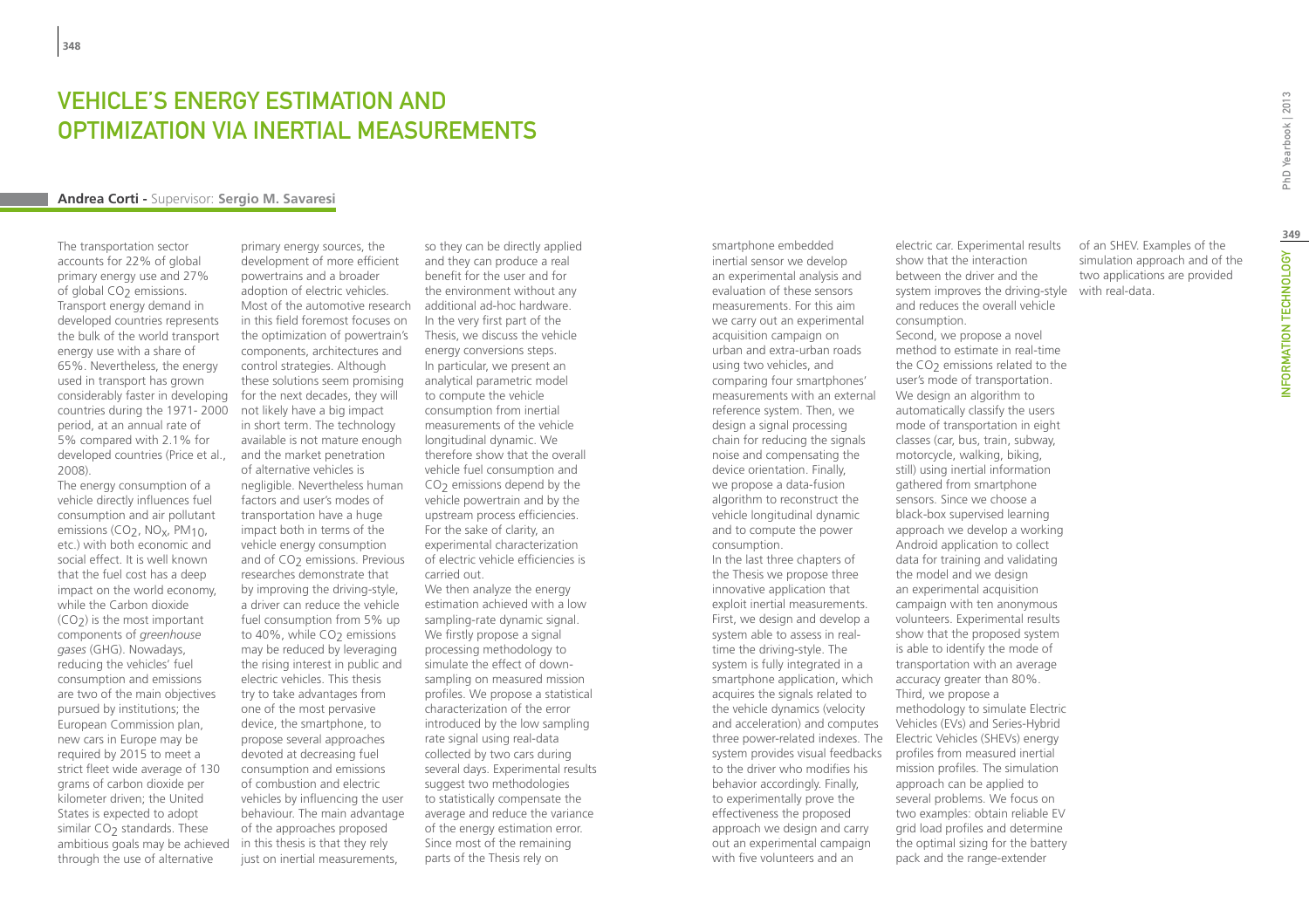# PICOSECOND RESOLUTION INTEGRATED Electronics for Single Photon Detector **ARRAYS**

#### **Matteo Carlo Crotti -** Supervisor: **Ivan Rech**

Nowadays the measurement technique of time-correlated single photon counting (TCSPC) is increasingly widespread in a large number of fields, from medicine, to chemistry, to biology and in a large number of applications such as single molecule fluorescence spectroscopy, fluorescence imaging, and laser scanning microscopy.

TCSPC measurements allow the analysis of very fast and weak periodical light waveforms with a resolution of few tens of picoseconds and they basically consist in the detection of a single photon and in the measurement of its arrival time within the period of the analyzed light signal. A basic hypothesis must be satisfied to properly carry out these measurements: in a single period of the light signal the probability to detect more than one photon has to be negligible. Once this hypothesis is verified, after the detection of many photons, the reconstruction of a histogram, based on the measured photon arrival times, is possible. The reconstructed histogram represents the probability distribution function of the photons within the period and hence corresponds to the intensity of the light signal. Nowadays, most of commercial TCSPC systems are focused on single channel applications and,

to design a multidimensional system, the use of multiple parallel acquisition chains is necessary, with very high cost and large occupied area. Nevertheless the development of single photon detector arrays is leading to the design of new multichannel systems, with several parallel acquisition chains, in order to fit the specifics of even more applications, such as fluorescence lifetime imaging and diffuse optical tomography, that need a high number of parallel channels to reduce the overall analysis time; consequently, the cost reduction of the single chain is of utmost importance. Moreover, to develop a densely packed timing systems. array, the reduction of occupied area and of dissipated power is also crucial.

As mentioned before, one of the most important sections in the acquisition chain for TCSPC is the time measurement block; in TCSPC applications three main performance are required in the time measure, in order to reconstruct the analyzed signal without introducing distortions: a high time resolution, in the order of few tens of picoseconds, a low differential non-linearity, of few percents of the histogram channel width and a high measurement rate, in the Megahertz order. Historically, this block has been

implemented in two ways: by means of a time-to-digital converter (TDC) or a time-toamplitude converter (TAC) followed by an analog-to-digital converter (ADC). Although the employment of a TDC implies a smaller occupied area, the DNL obtainable with this structure is quite high and hence a TAC structure has been chosen, since it allows better performance, even of an order of magnitude, maintaining high resolution and high conversion rate. Moreover, the modern commercial multichannel ADCs with high resolution (14 bit) and high conversion frequency (several tens of MHz) easily allow the development of multichannel

Among the several examples of integrated TAC and TDC reported in literature, two main families can be distinguished: single or few channel structures, that achieve high performance but with large silicon area and high dissipated power and structures with a high number of channels with extremely low silicon area, low power dissipation but poor performance in terms of time resolution and differential non-linearity. Therefore, the development of a new kind of converter, focused both on the performance and on the low cost and low area occupation is necessary.

To meet all the specifics required by TCSPC multidimensional systems a monolithic time-toamplitude converter in 0.35µm Si-Ge BiCMOS technology has been developed and several steps has led to the development of a multi-channel, fully integrated TAC. The first designed structure consists of a single channel TAC and has been used as a prototype to evaluate the performance and the possibility to enlarge the system to a higher number of channels;. A two channel structure, featuring high performance, comparable with the state-of-art devices has then been developed, to evaluate the crosstalk between the channels and understand the possible interference sources. Based on this circuit, a four channel chip, that can be considered the first step towards a large integrated system, since it presents both high performance and low crosstalk between the integrated channels, has been manufactured. Since the differential nonlinearity of modern ADCs is not suitable for TCSPC

requirements, the employment of a DNL reduction technique is necessary. To this aim, the dithering technique has been employed; once again, to allow the development of a large number of channels acquisition chain, also the electronic circuits



**Figure 1. Microphotograph of the integrated circuit including a 4–channel TAC, 4 adder stages and a DAC**

necessary to implement this technique (i.e. a D/A converter and an adder stage), have to be integrated with the TAC. Therefore a fully integrated DAC and an adder stage have been designed in the same TAC technology. Finally, a four channel complete system, consisting of 4 independent TAC followed by 4 adder stages and of a shared D/A converter has been designed. This final system presents a variable full scale range, from 12.5ns to 100ns, easily selectable by means of two external connection pads. The integrated circuits features extremely good performance in terms of time resolution (better than 20ps FWHM), differential non-linearity (less than 4% of the time bin width), conversion rate (16MHz) and crosstalk between the channels (negligible in an actual TCSPC measure). Moreover, the area occupied by the single TAC channel (about 0.25mm2 ) and the low dissipated power (less than 50mW) allow the future development of large TCSPC systems featuring both high performance and a large number of parallel acquisition chains.

**351**

NFORMATION TECHNOLOGY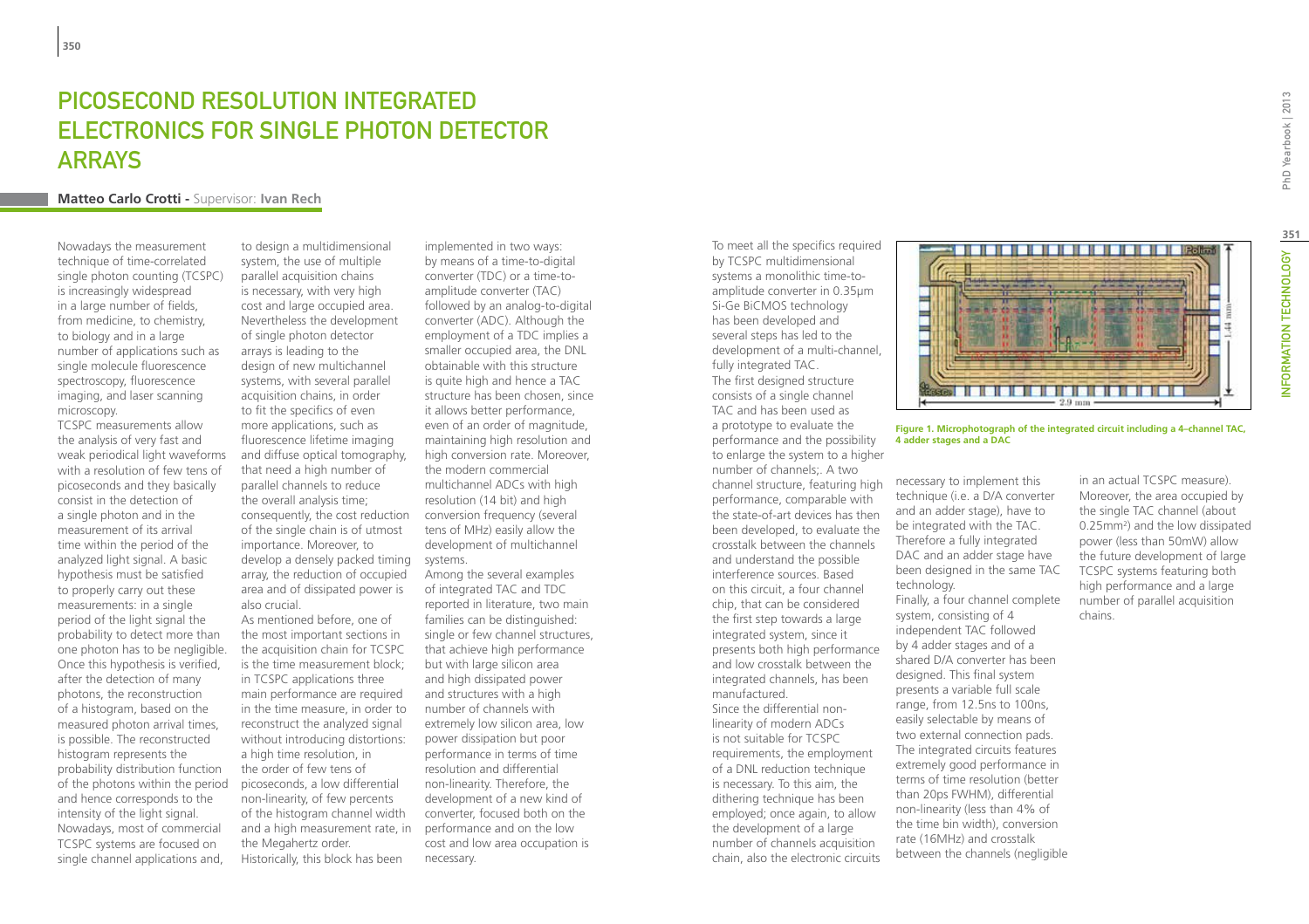# JOINT DESIGN OF VEHICLE-DYNAMICS AND energy-management control strategies for electric vehicles

## **Andrea Dardanelli -** Supervisor: **Sergio M. Savaresi**

The urge to quickly and effectively respond to the need of new solutions for safe and green mobility is being recognized world-wide both from public institutions and from the industrial automotive world. In this context, recent efforts converge towards electric vehicles (EVs), which seem to be the most promising technology to achieve the needed reduction of greenhouse gas emissions and to form the basis for new models of urban mobility. However, the limited driving range of EVs represents one of the major psychological barriers in acceptance of green mobility. To overcome this limitation, the thesis advances a novel Energy Management Systems (EMS). The proposed EMS works as a state of charge closed-loop controller for EVs, which aims at reducing the energy consumption on board by actively modifying the driving-style. In particular, the thesis investigates the energyoriented modeling, identification and control of a prototype light electric two-wheeled vehicle, which is equipped with a dedicated Embedded Control Unit (Gateway ECU) for signal acquisition and control. First, we derive a model of the vehicle. The aim of modeling is twofold. On the one hand we are interested in the longitudinal vehicle dynamics,

seen as the relation between the gas handle opening and the vehicle speed. On the other hand, we develop an energetic model of the vehicle, suitable for sensitivity analysis, identification and control. To this the battery. end, we introduce a simple yet effective model of the battery, which can be exploited for the identification and control. Linear and nonlinear versions of the model are presented and thoroughly discussed. We then detail a step-bystep approach to the model identification. First of all, we characterize friction forces and powers. Then, we show how to estimate the motor maps and the wheel-to-battery efficiency, braking conditions, underlining the importance of a proper data filtering and measurements preprocessing. We finally present the battery model identification. Experimental validation results prove the effectiveness of the proposed model and of the identification approach. In order to quantify the energy consumption on-board, we examine the open-loop energetic characteristics of the vehicle. We carry out this analysis based on the spatiallynormalized battery discharge, which is an useful indicator of the energetic consumption. We focus on the impact of mass variations, road slopes

and driving-style on energy consumption. The analysis is corroborated by experimental data collected on the vehicle and allows us to highlights the main factors which contribute to drain

both in traction and regenerative to the high-level energy control We exploit the identified model of the vehicle and the openloop characterization of the energy flow for the development of the energy management system. The control algorithm is capable of regulating the battery state of charge by imposing a desired discharge rate. The discharge rate is tracked by means of speed and acceleration controllers (motion controllers), which intervene to control the vehicle dynamics conforming policies. The latter are adapted in accordance with the a-priori knowledge of the route, by using cartographic data and road slope information available on the internet. The proposed control architecture is spatiallydistributed and hierarchical, because the control logics are implemented on different devices, which share information through the vehicle CAN-bus and a bluetooth communication channel (see Figure 1). To this end, a smartphone is used as a vehicle-to-driver system and it is equipped within the proposed EMS. Note that mobile devices are attracting more and more

attention as a means to share important information between control systems and users. In order to ease and to enhance the interaction between the driver and the EMS, we leverage on the *Human Machine Interface* (HMI) capabilities of mobile devices. The storage

system on instrumented vehicles. Experimental tests are encouraging and assess the closed-loop performance. We also present an high-level study of the EMS, focusing on the user-side view of the control system. The Human Machine Interface (HMI) of the real-time constraints, use broadcast networks often based on controller area network (CAN), embedded devices, and have some other characteristics that complicate security. In particular, we propose and successfully implement a security layer that sits on top



#### **1. Overview of the instrumented vehicle**

capabilities of mobile devices are also exploited for data logging purposes, but, more importantly, running on a smartphone. a *smartphone-in-the-loop* architecture is envisioned, as the mobile device is actually part of the proposed control system and runs the high-level control strategies of the EMS. Hence, the system is based on a three-layer architecture, composed of a smartphone that runs the high-level control algorithms, of a gateway ECU that hosts the low-level motion controllers, and of the vehicle electronic control unit that takes care of the actuators control. We believe that the integration of mobile devices on-board of EVs may help (1) to promote EVs diffusion among costumers and (2) to increase the accessibility and usability of the overall control system. We successfully implemented the energy management

EMS is entirely constituted by a dedicated mobile application The mobile application must (1) realize an effective system integration, (2) ensure driveracceptance of the driving-style limitations and (3) reduce range anxiety. A methodical approach to the vehicle-to-driver interface design is thus required. To this end, we provide insight into the implementation structure of the software. Unified Model Language (UML) diagrams and selected screenshots of the application support the discussion. Finally, as security requirements are gaining more and more priority in the automotive research area, we introduce a security framework for the communication between the mobile device and the vehicle. Note that further challenges arise as vehicles have typically

of the Bluetooth standard. Experimental results show that our proposed approach can be applied to real-world cases, because (1) it has very low impact on the (often small) computational resources available on the vehicle and the smartphone, (2) it requires no hardware modifications, and (3) it requires no complex user interactions.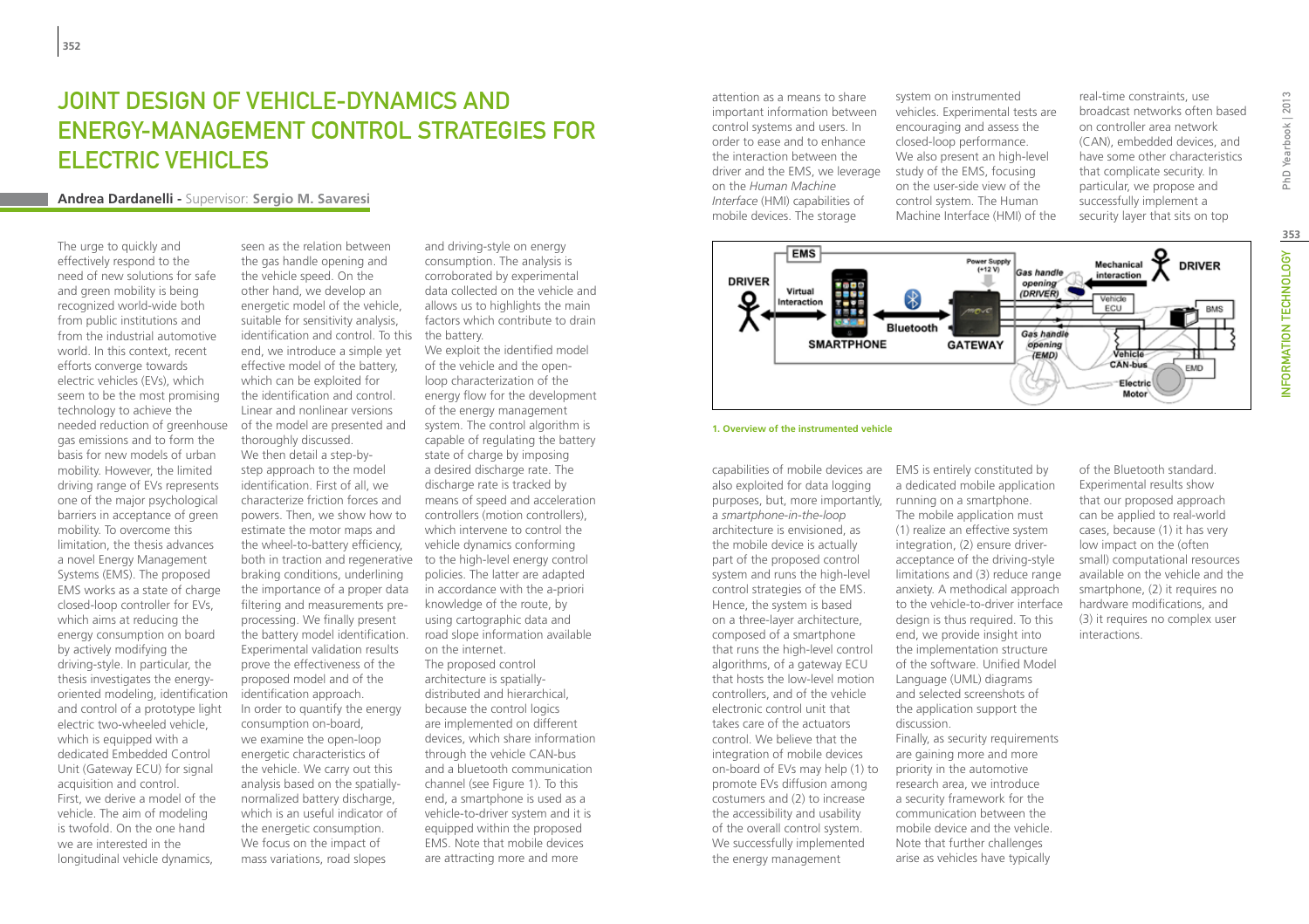## DEVELOPMENT OF ULTRA FAST READ OUT electronics for the European X-ray Free Electron Laser

#### **Stefano Facchinetti -** Supervisor: **Carlo E. Fiorini**

The recent development of Free Electron Lasers (FELs) based on the Self-Amplified Spontaneous Emission technique has allowed a considerable reduction of the emitted wavelength. Nowadays it is possible to provide coherent light pulses in the X and

-regime with unprecedented brilliance and short pulse duration. Having laser sources at these wavelengths is beneficial for various applications ranging from medical diagnostic to biology and physical studies. A European X-ray Free Electron Laser (European XFEL) is currently under construction in the Hamburg area, Germany. The first lasing operation is foreseen for 2015. Thanks to the due to the high frame rate. superconducting nature of its linear accelerator this facility will be able to provide the highest repetition rate ever achieved, with X-ray pulses only 220ns apart. The energy range will be tunable between 206.6eV and 12.4keV, corresponding to a wavelength span from 0.1nm to 6nm. The Full Width at Half Maximum of the pulses will be less than 100fs, thus providing an extremely high peak brilliance.

To detect X-ray photons scattered by the samples during experiments several imagers are under development. Among others, the DEPFET Sensor with Signal Compression (DSSC) project aims to provide wide

energy coverage with single photon detection capability. To achieve this result a novel detector structure with a compressive characteristic based on the DEPFET concept is under development at the Max-Planck-Institute Halbleiterlabor (MPI-HLL), Munich. The high gain for small collected charge and the compression for large signals will provide both desired features of single photon detection capability and wide dynamic range. The final imager will be composed of 1024x1024 detectors, each one bump bonded to a dedicated read out channel. Full parallel read out is mandatory Each channel will comprise a fast, low noise analog front end, an 8-bit analog-to-digital converter and a static RAM to store the information in only 200µmx200µm. The aim of my Doctoral activity has been the study, the realization and finally the integration of the analog front end for the DSSC project. To cope with the challenging requirements of high frame rate, very low noise, power consumption and area occupancy a novel filtering architecture has been proposed. The circuit, called Flip Capacitor Filter (FCF), processes directly the represents therefore a statecurrent signal of the detector to achieve high frame rates

still providing excellent noise performances. Two correlated measurements per read out cycle can be performed, one of the baseline current before signal arrival and one afterwards. The difference between the two values is obtained by flipping the feedback capacitor in the integrator stage, hence the name of the architecture. In recent years, other circuits based on the current readout approach have been proposed. As an example, VELA (VLSI ELectronics for Astronomy) is a multi-channel ASIC developed at Politecnico di Milano that implements a trapezoidal weighting function by means of the Switched Current Technique (SCT). The same filtering technique has also been used as a second stage in ASICs that try to exploit the advantages of the current and voltage readout approaches, like VERITAS. In these chips the signal is initially read out in voltage mode and then converted to a current that can be processed with the SCT. In any case, none of the available solutions was able to fulfill the requirements of the European XFEL, as the DSSC project specifications go beyond any existing instrumentation in terms of speed, noise, area and power consumption. The FCF of-the-art circuit in the field of current-based filter architectures,

specific project requirements it can be successfully employed as analog input stage in other spectroscopic experiments. The compliance of the FCF solution to the DSSC project requirements has been demonstrated through both analytical evaluation and experimental characterization. For instance, by careful design of the feedback networks and by regulating the digital signals transitions no charge loss has been noticed due to the flipping phase. The circuit is able to provide an almost ideal trapezoidal shaping with variable gain even at the shortest processing time foreseen of 220ns. The gain can DEPFET has also been tested be regulated by acting on the integration time and the number the foreseen operating speed of feedback capacitors in the filter integrating stage. Linearity is sufficiently good to ensure that the first collected photons are placed in the middle of the first ADC bins. The bias component of the detector current is removed by a dedicated current generator to maximize the filter dynamic range. This block is programmable to withstand threshold shifts in the detector after irradiation and mismatches in the DSSC matrix. Two different versions of the current generator have been designed, according to the specifications on the DSSC gain. Both structures are based on 4 bits DAC architectures with pixel wise settings that provide a coarse regulation of the current. Fine matching is obtained by setting the voltage in the active branches by means of a closed loop configuration. In this programming phase

and besides matching the

the filter is used as an error amplifier. Measurements on the first version have demonstrated the capability of the current generator to cope with very large current variations. The new version, to be used in the final DSSC pixel, will provide the same current range with the advantage of a simpler architecture, capitalizing on the higher gain foreseen for the detector. Spectroscopic measurements using a 55Fe source and a standard type linear detector gave results very close to expectations. A total of less than 50 electrons has been obtained with an integration time of 50ns. The FCF connected to the with a pulsed laser, to replicate of the future European XFEL. The circuit was able to work at maximum frame rate, and weighting functions similar to that obtained on the FCF alone have been measured. In its final version the FCF circuit, developed in the IBM 130nm CMOS technology, occupies a very small area of 88x84µm<sup>2</sup>. This corresponds to less than 20% of the total DSSC pixel area. Power consumption is limited to about 0.35mW per channel, but still the filter is able to correctly process large current signals comparable to its total current consumption. This result has been obtained by implementing the operational amplifier in the main integrator stage such that it can increase its current capability when needed. Also the reset phase has been carefully studied to obtain a very fast recovery of the system. Initially, a current and a voltage read out filters have been

studied and implemented in the MM1 chip. After measurements on both circuits' prototypes the DSSC collaboration has decided to focus on the FCF solution with its better noise performance, lower power dissipation and simplified sensor design. This decision confirmed the adequacy and quality of the proposed filter architecture. A common test system has been set up which allows for characterization of DSSC test chips comprising 64x64pixels and later full size chips. Several test chips have been realized and fully characterized to assess the figures of merit of the complete read out chain. In particular, the FCF performances match very well what obtained on the dedicated chip submission and the noise of the complete system, from the detector to the ADC, is consistent with the noise of the FCF alone and matches very well the DSSC goals. In conclusion, the analog front end developed during my Doctoral activity fulfills all of the requirements of the DSSC project for which it is designed, and represents one of the fastest current-based analog filters for spectroscopic applications available.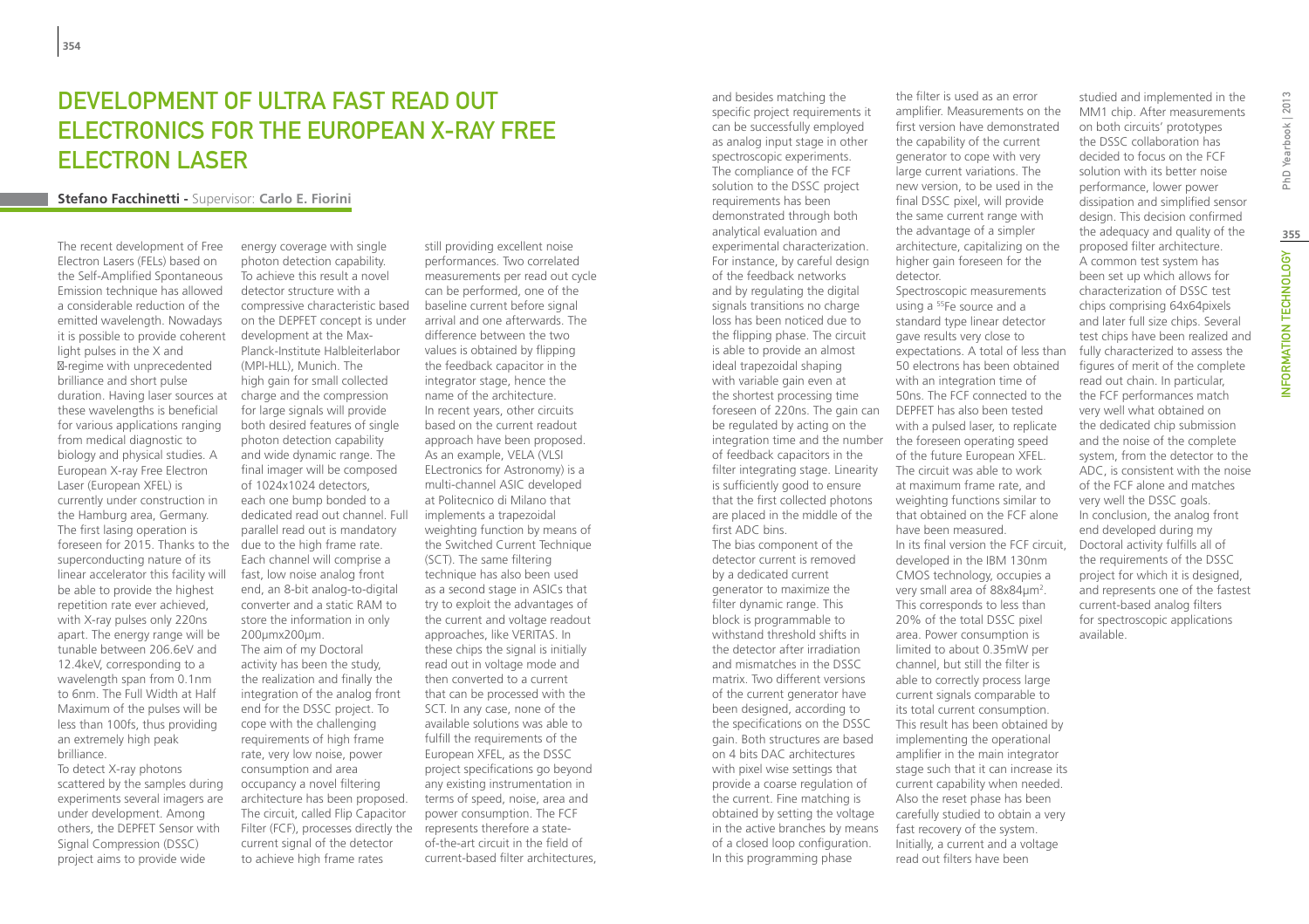## Model-Based Verification and Adaptation of Software Systems @Runtime

## **Antonio Filieri -** Supervisor: **Carlo Ghezzi**

Software is the backbone of modern society. Its structure, its development process, and the expectation people place on it have quickly changed since the dawn of Software Engineering, claiming for new directions and new perspectives.

Traditional software engineering processes, starting from the popular *waterfall* model, introduced in the 70s by Winston W. Royce, were mostly focused on how to discipline software development. Their inventors argued that careful requirements analysis could improve quality and avoid costly changes. Avoiding changes was one of the central goals during early years of software engineering, in a time when organizations were monolithic, development centralized, deployment infrastructure well-known and mostly unchangeable, and application domains limited to critical systems, military, and big companies.

Taking a peek at the landscape of software in the past decade, almost none of these assumptions is still in place. Software development, provisioning, and maintenance is decentralized; systems are designed by assembling components developed and operated by third parties;

binding between interfaces and implementations is delayed at run time; infrastructure is often *in the cloud* and may change as quickly as a minute; mobile devices are ubiquitous in everyday life, providing continuous interaction with billions of different users; networks are pervasive and heavily shape software execution.

Today software must change. If it could still be enough in many cases to design applications *for change*, in the near future software will be more and more required to continuously and autonomously adapt in response to unpredictable changes in its environment and goals.

In particular, self-adaptation is a key driver to deal with three challenges of modern software development:

∙ **Volatility** of requirements, as consequence of the fast transformations of companies and customers

∙ **Uncertainty** about the effective operative conditions, hard to guess with accuracy at design time

∙ **Variability** in the behavior of the interacting environment: infrastructure, third party components, and customers.

A second difference between traditional software engineering

and its current evolution concerns the role of *nonfunctional* requirements, such as reliability, performance, energy consumption, and cost. Customers require the continuous assurance of the agreed quality levels, despite the unpredictable changes the software undergoes. Most of non-functional requirements impose the satisfaction of specific *quantitative properties*, which have to be continuously verified in order to trigger a convenient adaptation process whenever a requirement is violated.

#### **Verification @Runtime.**

Continuous verification of quantitative non-functional properties for self-adaptive systems has been the first main focus of this research. Many current works deal with the identification of "unhealthy"' conditions that make the software violate its requirements. However, most of them are based on traditional verification techniques that are conceived for design time use and can hardly meet the strict execution time constraints imposed by run time application.

The first verification methodology proposed in this research stands upon two complementary concepts: modeling and monitoring. The former aims at providing a semantic lens to interpret the data gathered from the running instances of the adaptive system. The latter is in charge of observing and measuring the relevant aspects of both the software and the execution environment and feed the information into the models, keeping them *alive at run time*.

The models considered here describe the behavior of the software, as well as the relevant aspects of the environment, as a stochastic process. Such probabilistic models allow the of uncertainty in the temporal progress of software execution, thus supporting both unsharp assumptions at design time and the intrinsic randomness of physical phenomena.

Models are assumed to capture an updated and consistent abstraction of the running software. They are not considered here as just a manyto-one relation between the real-world phenomena and a set dependability of the adaptation of model elements, but as first class entities that can be used not only to verify the satisfaction Control theory has established of specific requirements, but also as a base for more complex Indeed, when the running software no longer satisfies a requirement, a convenient adaptation has to be carried out. theory to software applications

The second methodology is instead based on a syntacticsemantic framework for the definition of incremental verification procedures. These procedures are driven by the syntactic structure of the artifact under analysis (described by a

convenient formal grammar) and are encoded as semantic attributes associated with the production rules of the grammar itself. Incrementality is achieved by coupling the evaluation of semantic attributes with an incremental parsing technique.

This framework is general enough to effectively support the incremental verification of a large number of properties, including quantitative ones.

#### **Model-Based Adaptation.**

formalization of a certain degree research. Most of the adaptation Software adaptation is the second main focus of this approaches proposed in the past years are either thought for static environments, when time is not an issue, or only effective in specific domains. Self-adaptive software requires dealing with uncertainty and incomplete information from the system's self and its environment, to correlate local and global decision-making, and to provide scalability as well as formal assurance of the mechanism.

reasoning to support adaptation. expected. Although the similarity effective mechanisms to make controlled plants behave as with software adaptation is self-evident, most of the attempts to apply control failed because the intrinsic non linearity, the variety of usage profiles, and the interconnection of heterogeneous components make software systems hard to be modeled as a *dynamic system*, i.e. by means of differential equations. As result, the current use of control theory

is limited to specific applications and hard to generalize to large classes of software.

This research tries to change such route. If modeling software as a dynamic system is in general an obstacle, a way to go around it is to derive the differential equations from the abstract behavioral model of the software. This two-step escape has been proved to be effective for all the software whose behavior can be described by a discrete time stochastic Markov model, with rewards, and for most of the goals expressible as the satisfaction of a probabilistic control tree logic assertion. The obtained controllers can also provide formal assurance of their capabilities and notify the unfeasibility of the goal to higher-level decision makers.

A specific control strategy has also been devised for the case of dynamic binding, which is the main enabling technology for self-adaptation of serviceoriented applications. The specific issue of dynamic discovering and addition of new services at run time has been considered in proposing a control strategy that joins together the flexibility of the architecture and the formal assurances of its control theory foundation.

PhD Yearbook | 2013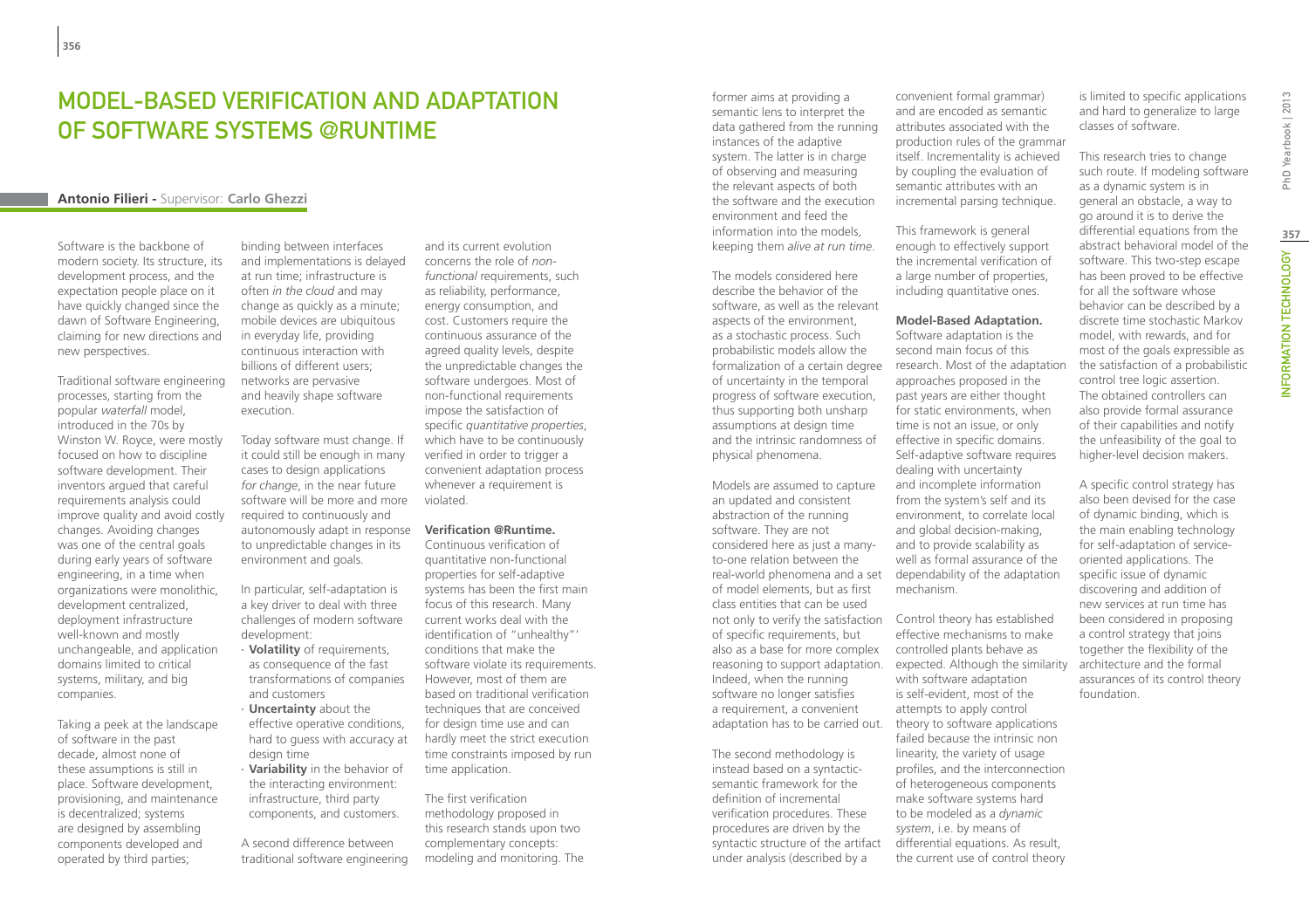## ANALYSIS AND CLASSIFICATION OF HUMAN ACTIONS WITH A MULTI-KINECT SYSTEM

#### **Eliana Frigerio -** Supervisor: **Marco Marcon**

This thesis describes an innovative extension of morphological operators: from the analysis and processing of binary images, to the analysis and processing of three dimensional images represented by voxels. These new morphological operators (especially the morphological skeleton extraction and the 3D thinning algorithms) are applied to the analysis and classification of a database of human actions in a predefined vocabulary of gestures. The database is composed by the volumetric reconstructions of sequences of poses performed by one actor in a scene captured with a multi-Kinect system developed in our laboratory (ISPG). We span the entire pipeline from the capturing process (with previously calibrated devices), preprocessing and volume reconstruction, till the topological skeleton extraction, surface representation and classification (Fig. 1). The first part of our research is dedicated to the extraction of volumetric information starting from the acquisition system implemented. The methodologies that we propose are based on Computer Vision theory applied on color images and depth maps simultaneously. In order to obtain a 3D reconstruction of the acquired scene, the devices must be



**1. Block diagram of the proposed method for actor representation and human actions classification**

parameters must be known. Points matching between two or more images of a scene shot from different viewpoints is the crucial step to define epipolar geometry between views. The innovative contribution in the process developed is to find robust stereo correspondences for wide baseline acquisitions. We show how the knowledge of the underlying depth map together with a visual snapshot of the scene can greatly improve the robustness of points matching in wide-baseline contexts with respect to the state of the art descriptors. Once the system is completely calibrated, we extract the human silhouette from each color image, we use it to segment the corresponding depth map and we project the depth-pixels into the scene. An intersection of the projected points gives the 3D

calibrated: intrinsic and extrinsic volumetric reconstruction of the actor in the scene. Depth maps allow to reconstruct the human body also in its concave parts (using a Visual Hull approach). The use of a 3D reconstruction technique, prior to any analysis or recognition routine, allows the recognition system to work directly on 3D data. Problems like viewpoint dependencies and motion ambiguities are inherently solved.

> Frame-by-frame 3D representations of the scene in terms of voxels have been the input data for any other successive analysis and processing. In this thesis we extend the most common 2D morphological operators to 3D. The compact representation of the human body and the analysis of the movements can be addressed with a common framework that, neither

requires any prior information on the reconstructed volume, nor imposes any resolution requirement on the subject under analysis. The only input for morphological operators is a volume of voxels. Information on the volume nature or resolution requirements are related only to the particular application to which the morphological operators are applied, but do not limit the applicability of anyone of the proposed morphological operators. In particular, we extend the morphological skeleton extraction algorithm to 3D and we develop a new 3D thinning algorithm for the computation of an approximation of the topological are imposed. This frees us curve skeleton (briefly defined as a simplified 1D representation of a 3D object without losing relevant information). Our algorithm provides good results, preserves topology, is easy to implement and shows better noise robustness respect to the state of the art methods. We also show that its application improves the performance of our action classification system.

The main methodologies proposed in this thesis are evaluated through a number of simulations and experiments, within the context of humancomputer interaction. In particular, we consider two

application scenarios, both with a 3D scene reconstruction system involving a single actor in an indoor scene: Surface Reconstruction and Human Action Recognition. Surface reconstruction of a static 3D human pose is a Computer Vision problem. This work aims to provide a method to reconstruct the actor body surface that is accurate and computationally inexpensive. In particular, using a net of Kinect devices, the resolution is on the order of centimeters and it is too low for many algorithms developed in the literature. However, working with morphological operators, no resolution requirements from the type of devices used for the acquisition. The morphological skeleton extraction algorithm is used for surface rendering as union of balls. This representation is also hierarchically interpretable, a useful property in many applications. Moreover, having the center and radius of each ball (Medial Axis Transform), together with the sampled surface, allows to represent the surface as an iso-surface of a 3D function defined as linear combination of elementary functions with radial support. Automatic classification of sequences of human body

movements into a predefined

vocabulary of gestures is a Pattern Recognition Problem. In particular, we investigate how to build spatio-temporal models of human actions that can support categorization and recognition of simple action classes, independently from body position and orientation inside the scene, actor gender and body sizes. The developed 3D thinning algorithm highlights the movement incrementing the similarity between sequences representing the same action, even if performed by actors with different gender or different body structure. The algorithm used for extracting robust stereo-correspondences is also useful to extract motion features that are invariant respect to the actor position and orientation in the scene. The classification shows good results and the improvements using our thinning algorithm are demonstrated by the classification rate.

The solutions proposed in this thesis find potential applications in all the fields that are based on a 3D reconstruction of the scene. In particular they are designed to fit in the area of video security (home care and support), human and computer interaction (with user-friendly interfaces) and immersing video games for example.

PhD Yearbook | 2013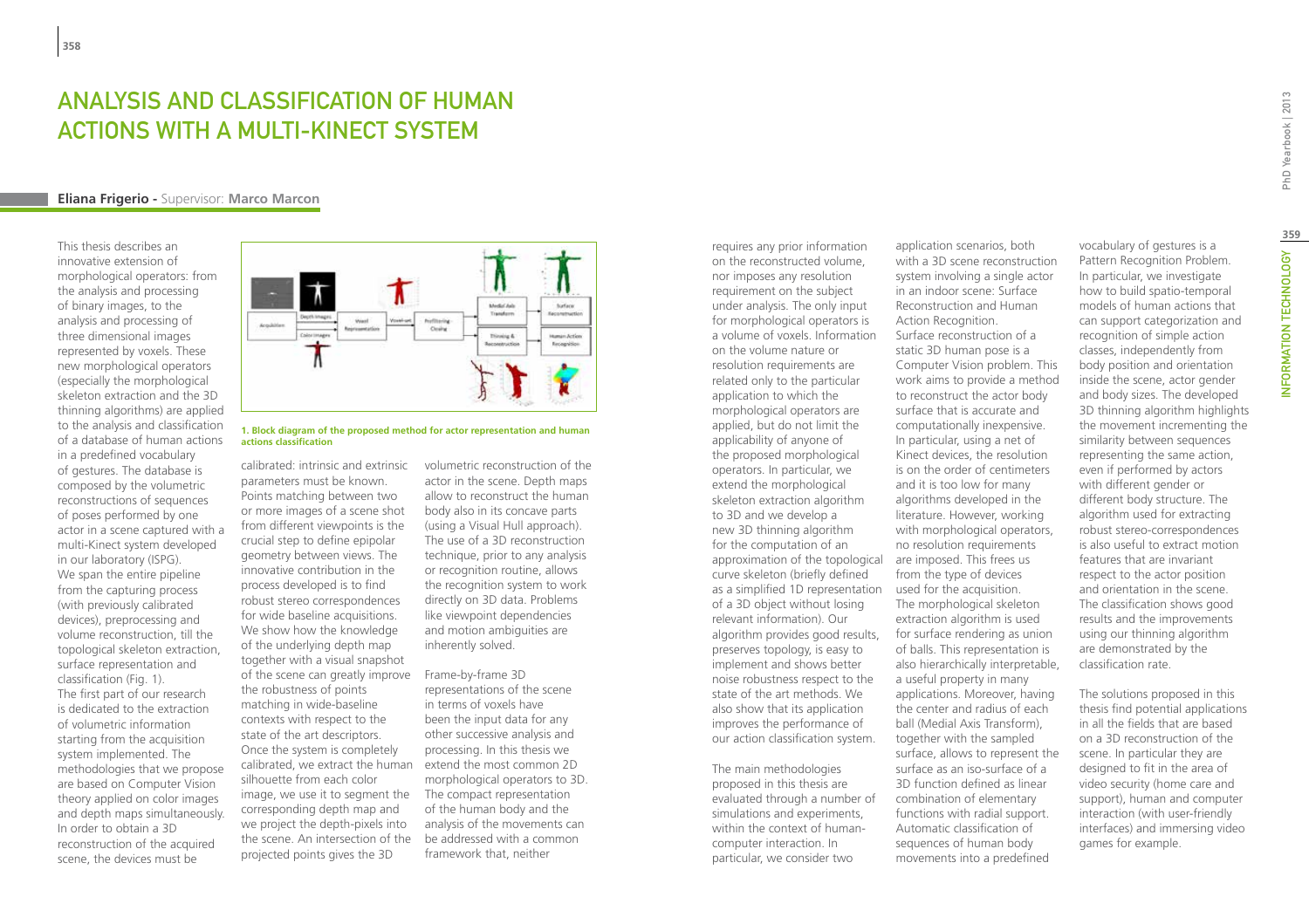# ADVANCED METHODOLOGIES AND TECHNIQUES FOR THE OPTIMAL DESIGN OF WIRELESS SENSOR **NETWORKS**

## **Paolo Roberto Grassi -** Supervisor: **Donatella Sciuto**

In the last two decades technology advances in chip miniaturization, energy consumption and wireless communication allow the development of revolutionary applications in fields like wearable and ubiquitous computing. The term ubiquitous computing refers to distributed technologies and applications designed to disappear in the environment, allowing the user to unconsciously interact with it. Ubiquitous computing requires small and smart devices deployed in the field of interest with the purpose of sensing valuable physical variables and interact with the users. A large amount of applications has been envisioned to this future in the field of tele-medicine, child care, environmental monitoring, etc. In 2001, the IST Advisory Group (ISTAG) published a white paper that describes what living with Ambient Intelligence (AmI) might be like for ordinary people in 2010. This document includes four user-centric scenarios that envision what technology could do in the future and what could be the role of the user with respect to the Information Technology.

All these scenarios do not define any specific technology rather they are focused on user-machine interaction and applications. Very often they

overlap in many aspects and thus technologies required for AmI could be useful for Smart Cities and so on. In particular, an element is heterogeneity, since different systems will interact each other to provide the user the required service. In AmI, devices like television, washing machine, heating system, security cameras, etc. will actively collaborate. In Smart Cities, a traffic light could need to communicate with a meteorological station. In Ubiquitous Computing, remarkably different devices with substantial hardware differences must communicate each other.

#### **Wireless Sensor Networks**

A WSN is an ad-hoc network composed of tiny devices with limited energy and computational resources equipped with sensors to gather physical measures from the environment. A decade of research and applications proved the truth of such statement and their potential in next generation digital systems. A lot of research effort has been spent on Wireless Sensor Networks (WSNs), and many architectures, protocols, programming techniques have been developed. Thanks to this research, today, complex and innovative applications can be developed in challenging

application fields like medical or environmental monitoring.

The increasing complexity of Wireless Sensor Networks (WSNs) is leading towards the deployment of sophisticated networked systems, and the optimal design of WSNs can be a very difficult task in case constraints and requirements are strong. A common WSN node comprises five main components: a processing unit (microcontroller, processor, FPGA, ...), memories (DRAM, SRAM, Flash, ...), sensors and actuators, multiple communication layers (physical radio, MAC, Routing, ...) and a power supply (external power supply, batteries, solar cells, ...).

During the design phase, the cooperation of all these components must be combined to identify the configuration that best fits the design objectives. The rising complexity of WSNs design is also due to the combination of generalpurpose architectures (which offer flexibility, but require an optimal configuration in order to behave in an energy efficient way) with ad-hoc radio, MAC and routing layers. The combination of different layers and the large number of configurable hardware and software parameters often generates an extremely large

design space, which requires a powerful CAD algorithm to carry out the exploration.

In the last years, wireless sensor networks (WSNs) are becoming a well-established reality in many different domains, including military applications, environment control, industrial supervision, health monitoring and environmental monitoring. Once retrieved, measures are elaborated and sent over the wireless channel to a sink where data is stored and used to monitor activities of the area of interest. WSN nodes usually operate in hostile environments with limited energy resources, constrained by the battery capacity, and thus the problem of achieving low power consumption has become one of the main research focuses of research over the last years.

In order to deal with the specific requirements of a given application domain, a WSN has to meet certain performance requirements as well as to guarantee a sufficient lifetime, which are often conflicting goals. The right tradeoff between these two objectives, as well as the prevention of undesired behaviors such as unbalanced performance among the different nodes of the WSN, can be guaranteed by accurately evaluating the network configurations during the design phase. In order to help the designer during the energy-performance tradeoff analysis, many Design Space Exploration (DSE) techniques for WSNs have been proposed in the literature, and most of the classic optimization algorithms can also be adapted to WSNs

with a low effort. However, providing such algorithms with an accurate systemlevel estimation of the WSN performance is still an open problem, and it is necessary to guide the DSE algorithm to the detection of the Pareto-optimal network configurations.

#### **Motivations and Rationale**

Nowadays, Wireless Sensor Network's design requires experts from several application fields such as computer science, electronics, telecommunication, digital signal processing and application-specific competences (medicine, geology, biology, etc.). A collaboration between experts in these fields is required to guarantee an optimal design that respects given constraints and meet desired requirements. This thesis presents a comprehensive study on the design of Wireless Sensor Networks including hardware platform design, network optimization and software partition. Moreover, adaptive techniques are proposed to deal with online real-time events such as interferences. The main contribution of this thesis is a general-purpose design flow for WSN that defines the set and the sequence of processes to follow to obtain the specified design. The proposed design flow is a guideline for the development of automated design tools and design frameworks. The design phase takes several inputs such as the application specification, requirements, constraints, etc. The objective of this thesis is to define how the design process should be done, what can be done automatically and which information are required at each

step of the design flow.

The applicability and effectiveness of the proposed design flow and optimization techniques has been verified and tested through the implementation of a design framework. It includes:

- ∙ Automated optimization of the given design;
- ∙ Pareto-frontier analysis to detect desired trade-off in a multi-objective scenario; ∙ Intuitive interface that allow manual design and test of WSNs.

In addition to designtime (offline) analysis and optimization, this thesis presents two techniques for online realtime adaptivity. It does not aim to provide a comprehensive study on online optimization, but show the reader the limits of design-time optimizations and the advantages of online realtime approaches. Please note that design-time optimization are usually more effective than online optimization for two aspects: the ability to define the design, in case of non-optimality, in any aspect (protocols, devices, etc.), and the amount of information during evaluation. However, online real-time optimizations are able to deal with stochastic processes such as faults or interferences effectively.

Design-time and online optimizations must be both considered during the design of a WSN. Reliable and costeffective design solutions are important factors to ensure success and diffusion of WSN, thus efficient design tools to support the designer in this phase is of extreme important.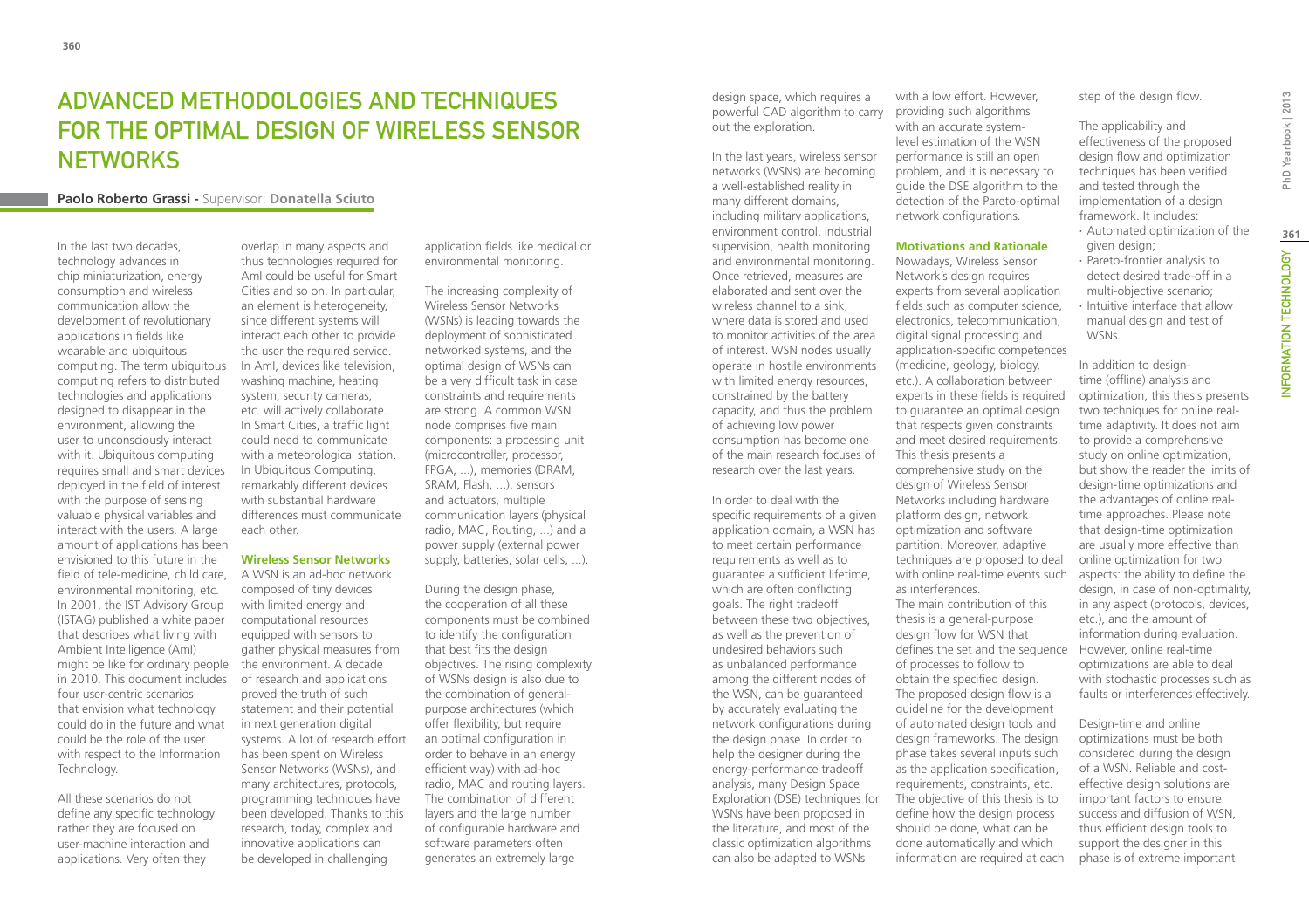# **TOMOGRAPHIC IMAGING OF THE TROPICAL FORES<br>IN P-BAND<br>Dinh Ho Tong Minh - Supervisor: Fabio Rocca** t in P-Band

The scope of this dissertation is to provide a discussion about the potentials and performances of the Tomographic Phase of the candidate future radar satellite BIOMASS of the European Space Agency. This satellite would host a P-band radar with 6 MHz bandwidth for the remote sensing of natural scenarios, such as agricultural fields, soil surfaces, mountain areas and forests. In the case of forested areas, the object under analysis corresponds to the vertical structure of the trees, to be explored by tomographic techniques. This work can be divided in three parts as follows.

The first part of the dissertation focuses on the problem of biomass estimation in tropical forests. The retrieval of biomass in dense tropical forests using Synthetic Aperture Radar (SAR) images is widely recognized as a challenging task. This is mainly due to the backscatter saturation effect at high biomass values and the ground topography effect. The study presented in this part is an attempt to overcome these problems based on direct three-dimensional imaging of the forest volume, which is possible through multibaseline SAR tomography.

The second part is dedicated to the ground based array system to complement tomographic

airborne data-set. We proposed an array design which is well suited to study the vertical distribution of forest parameters decorrelation, the results from and their temporal changes. This studies show that, providing design has been successfully implemented in October 2011 in Paracou, French Guiana. Concerning short term temporal does not becomes critical.decorrelation, results indicate that during the day-time the motion of the forest is strong due to wind and temperature changes, whereas it appears to be definitively more stable during night hours. This result suggests that BIOMASS mission performance over tropical forest could be optimized by gathering acquisitions at dawn or dusk time. The coherence values at different forest heights are observed to stay high even after 27 days. This result is critical for the BIOMASS mission because the high temporal coherence after a 27 day is a prerequisite for SAR Polarimetric Interferometry and Tomographic applications in a single satellite configuration.

The final part is to provide performance assessments on the BIOMASS Tomographic Phase. We discuss the impact of temporal decorrelation and ionospheric disturbances affecting SAR images on the quality of BIOMASS tomographic measurements. It is shown that temporal decorrelation

has a more significant impact than ionosphere disturbance. Concerning the temporal that the revisit times for the tomographic campaigns be 3-4 days as predicted, the problem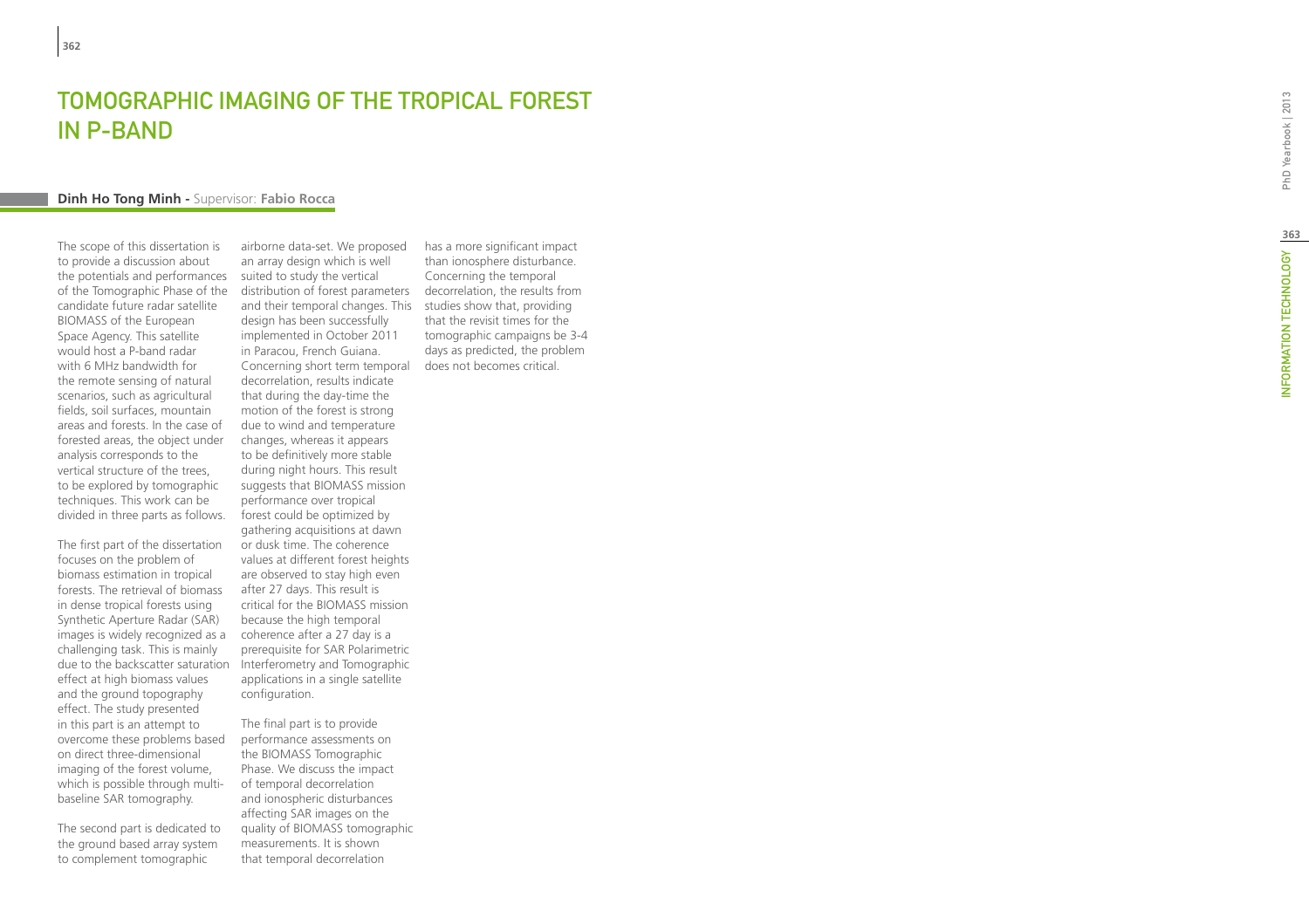# High detectivity architectures and photoconduction mechanisms in organic **PHOTODETECTORS**

#### **Antonio Iacchetti -** Supervisor: **Marco Sampietro**

Molecular and polymeric semiconductors are gaining an ever growing interest as materials for electronics. Their unique features allow them to be deposited over unconventional substrates, like low-cost, flexible plastic foils, by means of solution-based techniques easily scalable to address large area depositions; this makes possible to target applications not addressable by standard electronics. While up to now research has mostly addressed light emissive and light harvesting devices, recently light detection by means of molecular semiconductors have raised considerable interest. Taking advantage of the knowledge already developed in the field of light emitting diodes and organic photovoltaics, and by combining it with a dedicated device design, it is possible to achieve excellent performances, making this technology appealing for commercial development.

When dealing with light detection, one has to maximize the signal to noise ratio, which means that not only the responsivity has to be improved, but also the background noise reduction has to be addressed: this is accounted for by a figure of merit called detectivity. It is within this framework that strategies for the improvement of organic-based light detectors

have been explored in this dissertation.

As a first approach, we put the focus on the issue of shot noise produced by dark currents. This is addressed through the implementation of blocking layers. According to a picture where carrier injection from metals represents the dominant leakage source, blocking layers incorporation produced a reduction of dark currents by two orders of magnitude with respect to standard devices. This improvement qualifies organic photodetectors as a viable technology for the field of radiographic acquisition, characterized by strict dark currents constraints. Due to the lack of affordable X-ray focusing optics this is an inherently large area application which can hardly be addressed by inorganic semiconductors, thus making the use of molecular semiconductors very promising. Organic photodiodes were specifically developed to operate in an indirect X-ray acquisition scheme and, thanks to the blocking layers introduction, excellent results could be appreciated from X-ray characterizations; not only we proved the good X-ray detection developed by adapting a abilities of such devices, but also radiation hardness was demonstrated. Finally, as organic frame of multiple trapping semiconductors are known to be particularly prone to degradation hopping conduction model,

in atmospheric conditions, an encapsulation step has been developed, this allowing to appreciate excellent devices stability in air. Secondly we deal with an innovative approach aimed to responsivity improvement: the property of supramolecular organization peculiar to certain dyes is explored to tailor the absorption coefficient. This results in more selective and higher light absorption with respect to the isolated dye. Thanks to enhanced absorption, thinner photoactive films can be adopted thus limiting both optical and recombination losses. By incorporating J-aggregates of a particular cyanine dye in a planar heterojunction architecture, the first realization of a photodiode exploiting J-aggregates selectivity was demonstrated. Finally, an alternative light detecting device is investigated: the photoconductor. The main advantage introduced by this class of devices is the capability of performing a gain in term of photon quantum conversion. Here a model able to predict photoconductors electrical behavior is classical photocondutive theory established in the and release transport to a

which better fits the case of organic semiconductors. The analytical derivation was followed by the identification of a strategy to assess material physical parameters like exciton dissociation yield, recombination center cross-sectional area, density of states characteristic energy and charge mobility as function of carriers density.



**1. (Left) Photocurrent response of the organic photodiode when a coupled CsI(Tl) scintillator is irradiated with X-ray photons. (Right) A picture of the setup showing the scintillator lying on the photodetector (covered with shielding Al foil) and the X-ray tube**

**Photocurrent and decay time versus the incident power density in an organic photoconductor with a 6 um interelectrode spacing (** $\lambda$  **= 670 nm)**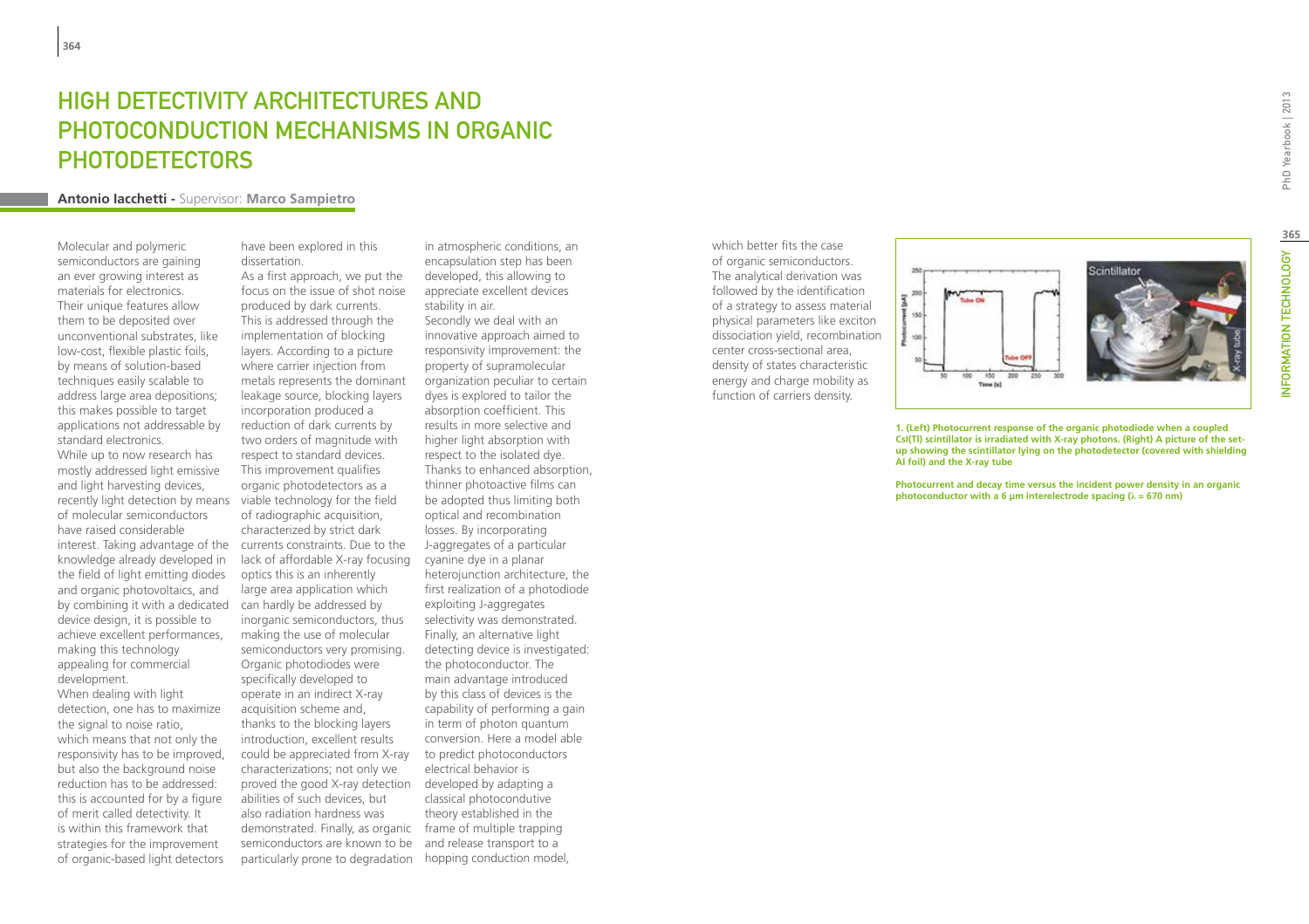## ENERGY HARVESTING-AWARE DES OF WIRELESS NETWORKS t

## **Fabio Iannello -** Supervisor: **Umberto Spagnolini**

Recent advances in low-power electronics and energyharvesting (EH) technologies enable the design of selfsustained devices that collect part, or all, of the needed energy from the environment. Several systems can take advantage of EH, ranging from portable devices to wireless sensor networks (WSNs). While conventional design for batterypowered systems is mainly concerned with the battery lifetime, a key advantage of EH is that it enables potential perpetual operation of the devices, without requiring maintenance for battery substitutions. However, the inherent unpredictability regarding the amount of energy that can be collected from the environment might cause temporary energy shortages, which might prevent the devices to operate regularly. This uncertainty calls for the development of energy management techniques that are tailored to the EH dynamics. While most previous work on EH-capable systems has focused on energy management for single devices, the main contributions of this dissertation is the analysis and design of medium access control (MAC) protocols for WSNs operated by EH-capable devices. In particular, the dissertation first considers random access MAC protocols

for single-hop EH networks, in which a fusion center collects data from a set of nodes distributed in its surrounding. MAC protocols commonly used in WSNs, such as time division multiple access (TDMA), framed-ALOHA (FA) and dynamic-FA (DFA) are investigated in the presence of EH-capable devices. A new ALOHA-based MAC protocol tailored to EHnetworks, referred to as energy group-DFA (EG-DFA), is then proposed. In EG-DFA nodes with capabilities.similar energy availability are grouped together and access the channel independently from other groups. It is shown that EG-DFA significantly outperforms the DFA protocol. Centralized scheduling-based MAC protocols for single-hop EHnetworks with communication resource constraints are considered next. Two main scenarios are addressed, namely: i) nodes exclusively powered via EH; ii) nodes powered by a hybrid energy storage system, which is composed by a nonrechargeable battery and a capacitor charged via EH. For the former case the goal is the maximization of the network throughput, while in the latter the aim is maximizing the lifetime of the non-rechargeable batteries. For both scenarios optimal scheduling policies are derived by assuming different levels of information available

at the fusion center about the energy availability at the nodes. When optimal policies are not derived explicitly, suboptimal policies are proposed and compared with performance upper bounds. Energy management policies for single devices have been

investigated as well by focusing on radio frequency identification (RFID) systems, when the latter are operated by enhanced RFID tags with energy harvesting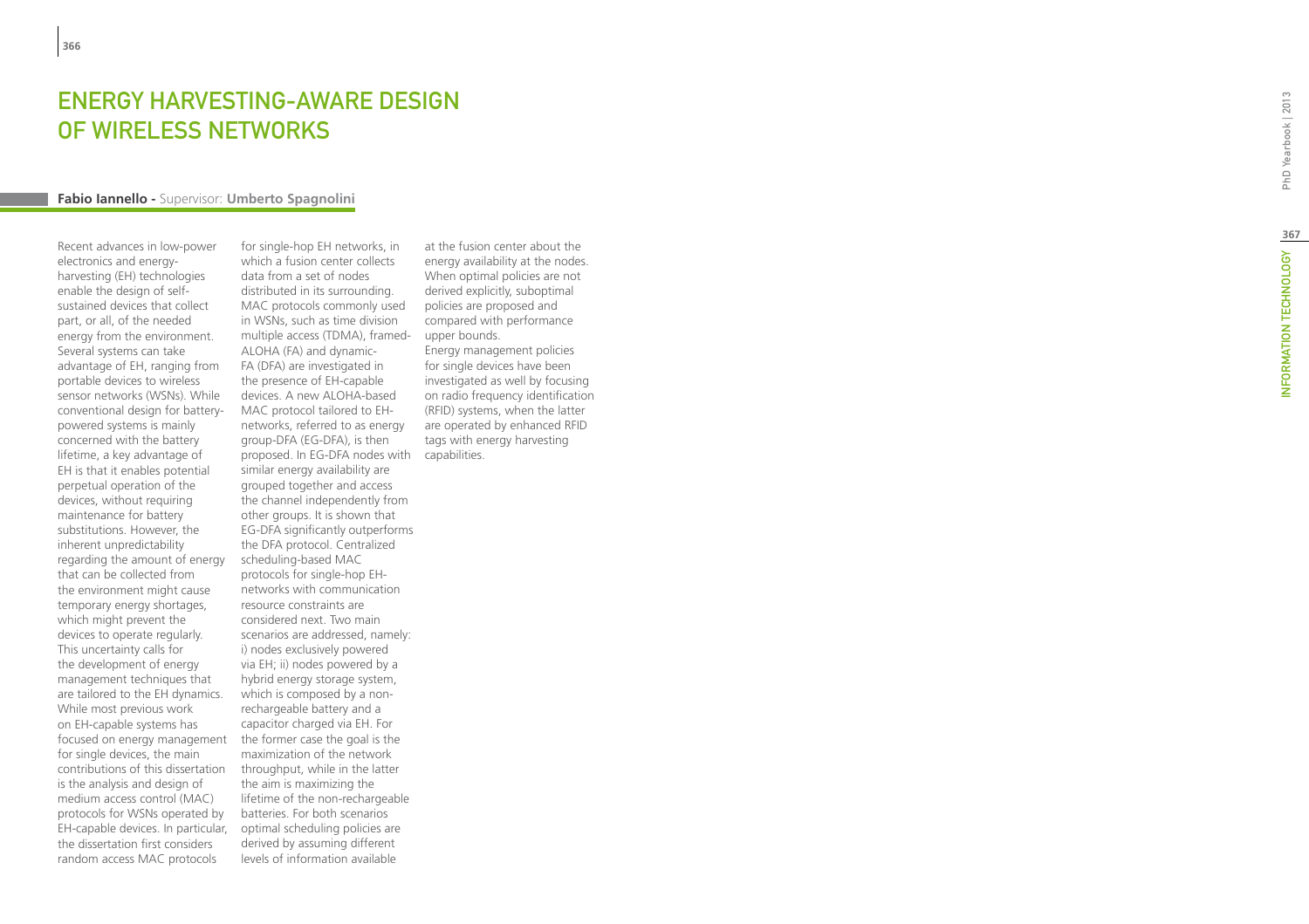# **Lorenzo Iannini - Supervisor: Andrea Monti Guarnieri<br>
Lorenzo Iannini - Supervisor: Andrea Monti Guarnieri**

SAR polarimetry offers significant benefits in target characterization and contrast enhancement over traditional single polarization acquisitions. Polarimetric applications obviously demand the preservation of amplitude and phase relationships between the differently polarized channels. The accuracy requirements depend on the specific application and can be honoured through proper monitoring procedures aimed at removing the distortion introduced by the system Transmit/Receive modules and/ or by the propagation medium. This process is referred to as external calibration, and can be performed on the natural scene features, on deployed calibrators or on the combination of both. The main research question addressed in this thesis is how the scene information must be collected and processed in order to produce an effective contribution to the polarimetric system monitoring and data calibration activities. In first part of the work an overview on the traditional POLSAR approaches based on the distributed targets (DTs) is introduced. The feasibility related is based on the stable natural to the estimation of the most acknowledged distortion model, comprising channel imbalances, cross-talks and Faraday rotations in the L/P-Band frequencies,

is explored. The choice of a convenient set of case studies allowed to provide indication on the effectivness of DT-alone approaches and on the necessity of a calibrated point target (PT). Though it is demonstrated that a full polarimetric calibraton can be achieved only by using a PT, the analysis stresses the fact that significant information on the channel cross-talks and on the imbalance ratio can be nevertheless attained from DTs. The uncertainty on the parameter estimates due to data and model noise sources is assessed both at a theoretical level and on practical techniques. The reader is shown in the end that the poor performance attained by reference algorithms in case of high cross-talk levels or large Faraday rotations can be improved through numerical optimization. An alternative calibration approach which exploits the temporal information provided by multi-image stacks rather than the traditional spatial statistics is then debated. It certainly represents the most innovative contribution of the thesis. The novel methodology targets, the so-called Permanent

Scatterer (PS). When a sufficient density of PSs can be found within the selected image frame, the PS based technique.

namely PolPSCal, offers a reliable relative calibration solution. More specifically, it returns the differential distortion information with respect to a master image of the stack. The work proceeds then by proposing an encompassing framework for polarimetric system monitoring based on both the spatial and the temporal exploitation of the natural targets. The solution relies exclusively on the inscene information, and thus it's independent from calibrated reflectors and from other a-priori external information. A generic distortion model has been conceived, so that the approach can be readily tailored to different sensor scenarios, ranging from higher-frequency SARs to lower-frequency acquisitions affected by Faraday rotations. The DT estimates are indeed integrated with the PS differential distortion in order to achieve (up to an absolute radiometric scale factor) an unambiguous temporal monitoring of the system distortion, and therefore a consistent data calibration within the image stack. The performance has been assessed through synthetic simulations and validated on a Fine Quad-Pol Radarsat-2 dataset which comprises 26 images over the Barcelona area, returning an accuracy on the channel

imbalance stability below 0.2 dB and on the cross-talk level <-35 dB, some promising results indeed, that comply with the acknowledged quality requirements for polarimetric SAR systems.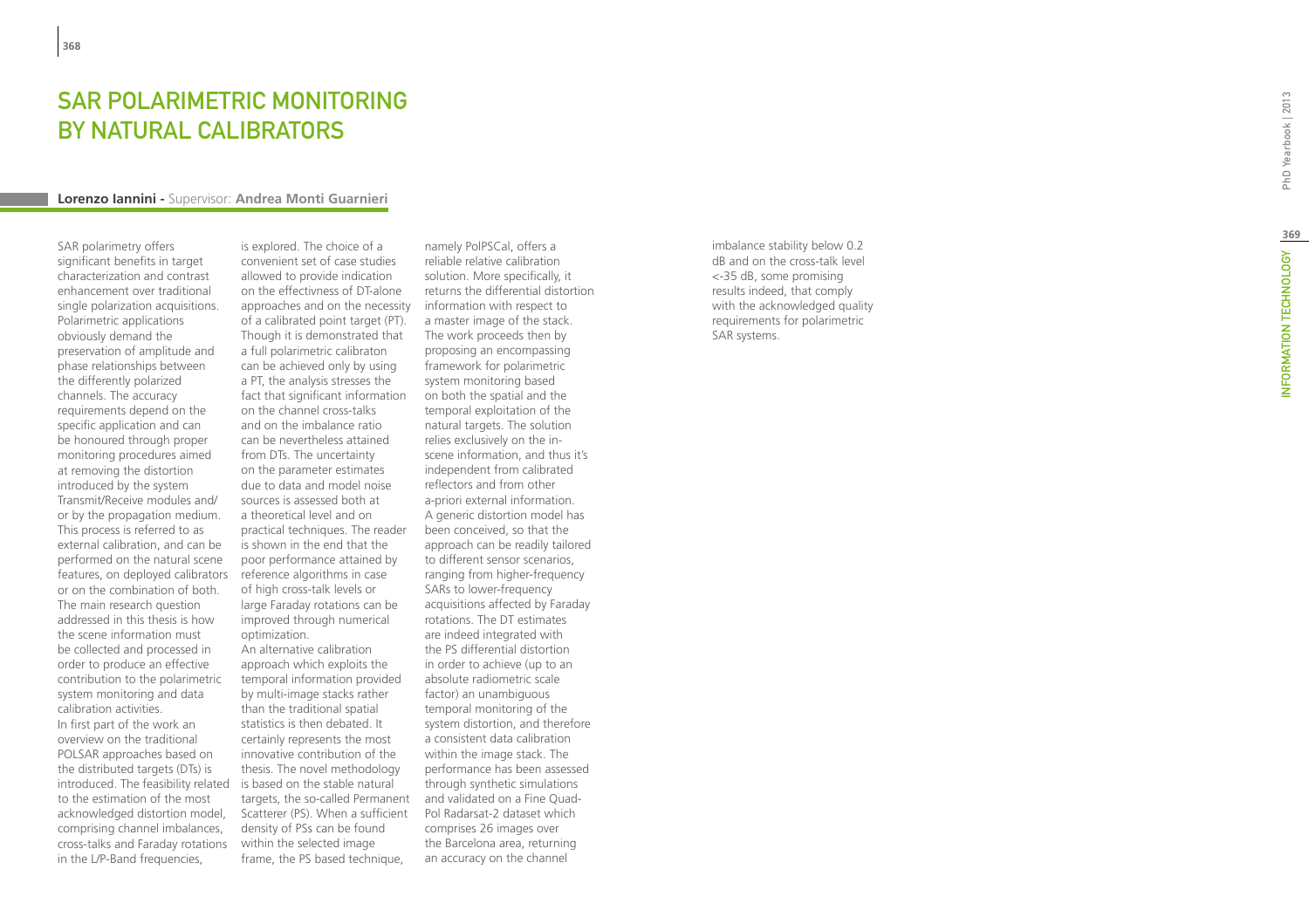## MICROFI FCTRONIC INSTRUMENTATION FOR MUITI-Channel Time-Correlated Single Photon **COUNTING**

## **Bojan Markovic´ -** Supervisor: **Franco Zappa**

The precise measurement of very short time-intervals is of essential importance in many fields of science, medicine, engineering and industry. Many applications in medicine, biology and chemistry make use of precise time-interval measurements in order to reconstruct very-low intensity fast-changing optical waveforms. In this applications the optical signals are very faint, consisting of just few photons per cycle, thus the discrete nature of the signal itself prohibits analog sampling. Furthermore, in many cases the signals are very fast, therefore a photodetector with very high bandwidth is required if analog sampling is to be employed. To overcome those limitations, the reconstruction of the timeresolved optical waveform is achieved by Time-Correlated Single Photon Counting (TCSPC) technique based on the detections of single photons that compose the optical signal and on the measurement of their time of arrival within the signal period. A singlephoton detector, usually a Photomultiplier Tube (PMT) or a Single-Photon Avalanche Diode (SPAD), and a time-measurement device, i.e. a Time-to-Digital Converter (TDC), represent the core of the TCSPC setup. The general requirements of TCSPC setups are very demanding: the time-

measurement precision of the systems has to be very high (tens reference generation electronics of picoseconds or less) with very low differential non-linearity (DNL around 1% LSB or less). Several commercial TCSPC modules exist, however, those setups are bulky and consumes a lot of power, thus limiting the number of measurement channels to one or very few. On the other hand, dense arrays of single-photon detectors and time-measurement circuits also exist, however those arrays do not reach nor the resolution nor the linearity required by many TCSPC applications. However, many application would largely benefit from the availability of high-performance compact multi-channel TCSPC systems. The current luck of those systems and their potential to provide important improvements in many fields, such as medicine, biology and chemistry, were the main drivers of this Ph.D. research, setting the main objective of the work: the design and development of high-performance, low-power, compact multi-channel TCSPC instrumentation. The first step in this direction was the design of a new TDC chip capable of reaching very-high performances and with the architecture being easily expandable into an array of TDCs. This is achieved conceiving and architecture

based on global biasing and and time-measurement circuitry. The compact, 250 µm x 250 µm, area time-measurement circuitry represents the basic building block of the chip and it is the part which can be easily replicated in an multi-channel version, thus representing the measurement channel. On the other hand, the rest of the chip, which is more area consuming, can be shared by all channels. The architecture of the measurement channel is based on a coarse counter and a couple of two-stage interpolators that exploit the cyclic sliding scale technique in order to improve the conversion linearity. The interpolators are based on a new coarse-fine synchronization circuit and a new single-stage Vernier delay loop fine interpolation. Fabricated in a standard cost-effective 0.35 µm CMOS technology the TDC chip reaches a dynamic range of 160 ns, 17.2 ps precision and Differential Non-Linearity better than 0.9% LSB rms. The following step was the

development of a compact stand-alone, easily-employable, TDC module having the chip as the core. The instrument reaches timing-precision of 15 psrms (i.e. 36 psFWHM) and conversion Differential Non-Linearity (DNL) better than 1.5% LSBrms,

suitable for demanding TCSPC applications, within a compact 6 cm x 6 cm x 8 cm case and low 3.3 W power consumption. Therefore, the module reaches high-performances with significant improvements in terms of dimensions and powerconsumption in respect to the state-of-the-art commercial TCSPC timing-modules. The USB link to the remote PC allows the easy setting of measurement parameters, the fast download of acquired data, and their visualization and storing via an user-friendly software interface, making the module easily employable in any measurement setup.

The final step in demonstrating a compact high-performance multi-channel TCSPC system was the development of a 16x1 linear array chip of SPADs and TDCs and a compact module employing it. The 16x1 array chip integrates 20 µm Single-Photon Avalanche Diodes (SPAD) and 15 bit Time-to-Digital Converters, reaching better than 1% LSB rms DNL, 70 ps FWHM timing precision, with 10 ps LSB and 160 ns full-scale range. Therefore, the array chip reaches high-performances suitable for demanding TCSPC applications and embedded into a compact 6 cm x 6 cm x 10 cm module it represent a state-of-the-art multichannel TCSPC system. Finally, the instruments developed during this Ph.D. thesis, other than providing the state-of-the-arte performances by itself, enable further development and improvements which could provide even more outstanding performances. In particular, the developed TDC module provided highperformances in much more compact area and with much less power consumption compared to currently available modules, but the four channel module, which is currently in development phase, can even further increase this performance gap. Furthermore, even if the developed 16x1 SPAD + TDC array represent the best multi-channel TCSPC system currently available, a 16x16 SPAD + TDC chip array is being developed, and it has potential to became the milestone for the compact large-multi-channel TCSPC systems. The thesis is organized as follows: Chapter 1 introduces the main applications of the

TCSPC technique which are also the main applications for instruments developed in this work. However, it also present some other applications that could benefit from the results of this research. The second part of the chapter introduces the principle of the TCSPC technique together with a description of required instrumentation and its performances. Chapter 2 presents the design of a TDC architecture capable of reaching high-precision and high-linearity as required by TCSPC technique, together with moderate area occupation per measurement channel. The architecture is based on a coarse counter and a couple of two-stage interpolators that exploit the cyclic sliding scale technique in order to improve the conversion linearity. The interpolators are based on a new coarse-fine synchronization circuit and a new singlestage Vernier delay loop fine interpolation.

Chapter 3 presents a compact, low power time-measurement module having the TDC chip as the core. The module reaches high-performances with significant improvements in terms of dimensions and powerconsumption with respect to the state-of-the-art commercial TCSPC timing-modules. Chapter 4 presents the development of a 16x1 linear array chip of SPADs and TDCs and a compact module employing it. The 16x1 array chip integrates 20 µm SPADs and 15 bit TDCs, reaching better than 1% LSB rms DNL, 70 ps FWHM timing precision, with 10 ps LSB and 160 ns full-scale range. Therefore, it represents the state-of-the-art complete (detector plus timemeasurement circuit) multichannel TCSPC system.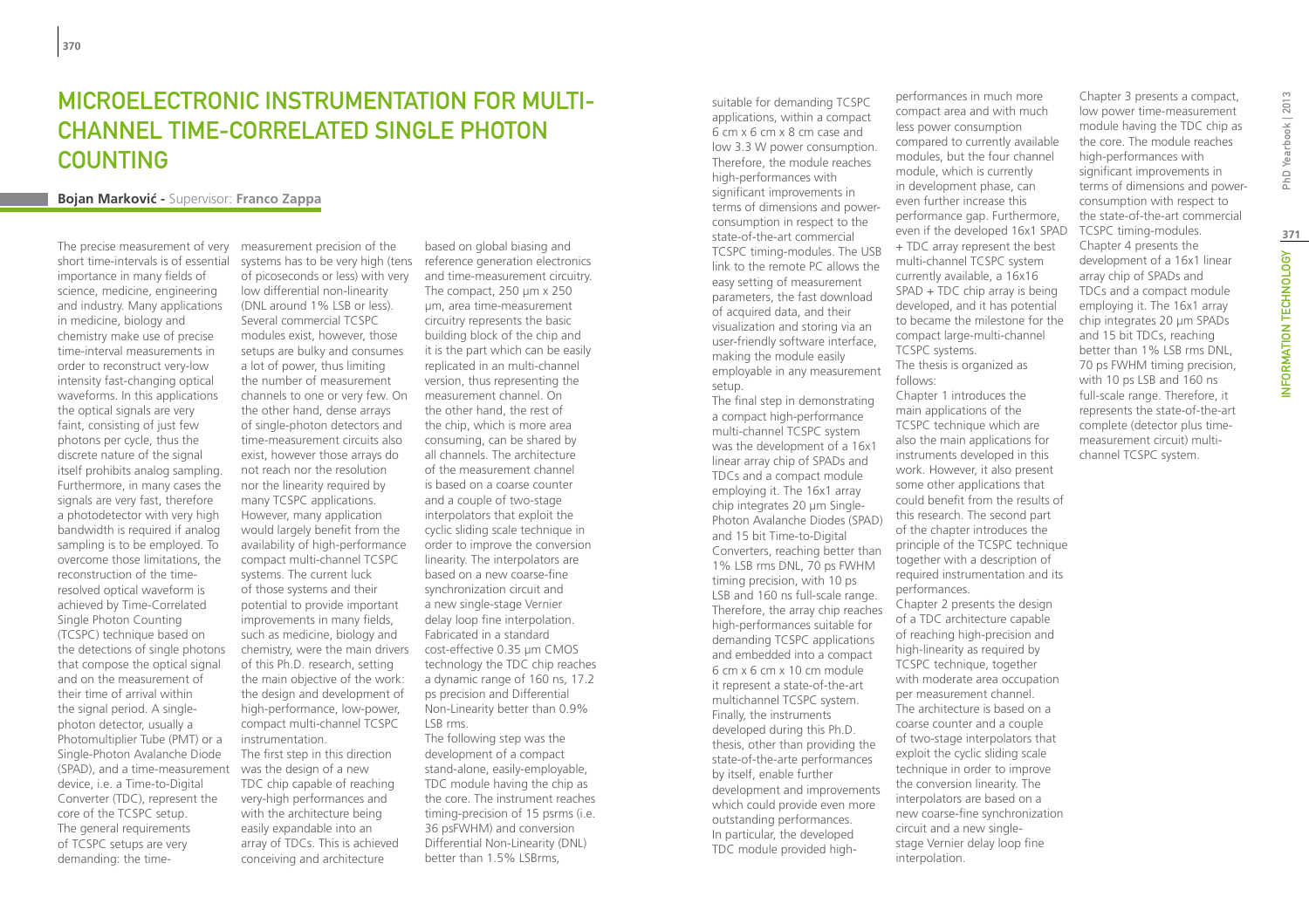## PI FNACOUSTIC PROCESSING IN THE RAY SPACE. applications to acoustic scene modeling and analysis

#### **Dejan Markovic´ -** Supervisor: **Augusto Sarti**

The complexity of the tasks that the modern acoustic systems are asked to perform is increasing. At the same time such systems are expected to work in and adapt to acoustically "hostile" environments. In order to address current and future challenges, the new systems need to employ sophisticated audio signal processing algorithms and, at the same time, to interact, exchange information and collaborate with each other, by taking advantage of the presence of devices with integrated loudspeaker and microphone arrays in everyday environments (e.g. surround sound systems, "smart TVs", computers, game consoles, smartphones, etc.). The acoustic measurements that are acquired by different systems in different positions in space need to be collected and organized in a parameter space that exhibits a high degree of regularity and can be accessed and used by different signal processing algorithms. Furthermore, in order to guarantee the necessary operational reliability and robustness, and offer a high-quality user experience, the new acoustic systems need to constantly monitor the hosting environment, adapt to it and predict the effects of their actions within it. In other words, the analysis of acoustic scenes and the modeling of

acoustic propagation should be carried out in a synergistic fashion, i.e. cooperating between the analysis step, which uses the simulation of the soundfield to improve the results of the analysis, and the modeling step, which uses the extracted information about the environment to simulate the soundfield.

In this thesis we address a fairly broad range of current audio signal processing problems through the study, representation, acquisition/ construction and use of the plenacoustic data that captures the acoustic scene as "seen" from different points in space. In particular, for the modeling of acoustic propagation, the plenacoustic data takes form of the visibility information that specifies the visibility of geometric objects from generic points in space. This information is used for an efficient and accurate simulation of acoustic propagation in complex environments. As far as the analysis of acoustic scenes is concerned, the plenacoustic data acquired by one or more microphone arrays is represented in form of plenacoustic image that captures the soundfield coming from a given direction at a given point in space. This image carries a great deal of information on the acoustic

scene.

Following the laws of the geometrical acoustics, the plenacoustic data is represented in terms of acoustic rays in a space here referred to as the ray space. The adopted parameterization of the acoustic rays allows both an efficient construction of visibility information and an easy extraction of acoustic features from the acquired plenacoustic images. High regularity and generality make the ray space representation of plenacoustic data suitable for a variety of potential applications.

The applications examined in this dissertation show the validity of the proposed approach for purposes of both modeling of acoustic propagation and analysis of acoustic scenes. In particular, the examined applications follow a specific scenario in which an advanced spatial audio system aimed at reproducing the desired soundfield within a region of space is placed inside an unknown hosting environment. First, an acoustic source probes the environment and the plenacoustic images acquired by a microphone array are examined in order to infer the geometry of the environment. The modeling engine computes the reflective paths between

the source and the array. The modeled paths are then used by the second analysis algorithm that compares them with the acoustic measurements in order to estimate the reflection coefficients of all reflective surfaces in the environment. Given the information on



**1. Fast tracing of acoustic beams using visibility information: (a) reflection of a beam in the 3D geometric space; (b) illustration of the geometric primitives in the ray space (Plucker quadric embedded in a five-dimensional oriented projective space); (c) the projection of the geometric primitives onto the subspace of rays originated from the image source (lies completely on the surface of the ruled Plucker quadric); (d) subdivision into sub-beams is performed by the intersection between the ray space representation of the beam and the visibility diagram of the surface that causes the reflection**

geometry and reflection coefficients of the hosting environment, the modeling engine is used, once again, to model the sound propagation inside such environment. The rendering system uses this information to reproduce the desired soundfield by means of a loudspeaker array while compensating at the same time for the natural reverberation of the hosting environment.

Theoretical aspects, implementation issues and

statistical performance of proposed algorithms are analyzed. However, the potential of the main ideas behind tools developed in this dissertation is not limited just to the presented applications. Efficiency, regularity and generality of the representation, as well as

 $l_1 = 1$ 

increasingly important topics in the audio signal processing and go far beyond the examined applications. They represent important assets that could be exploited in order to deal with the growing complexity of task that acoustic systems are asked to perform. We believe



**3. Schematic overview of the proposed model-based method for in-situ estimation of sound reflection coefficients in acoustic enclosures**

**in the ray space; plenacoustic imaging turns problems of acoustic analysis in space and time into problems of pattern analysis on images, which can be approached with methods found in the rich literature of pattern analysis, computer vision and multidimensional signal processing; example in figure shows that the contributions of acoustic sources naturally cluster on lines on the plenacoustic image and, therefore, the sources are localized by finding parameters of lines on the image**

**2. Example of the plenacoustic image** 

 $\overline{2}$ 

the perspective of even further availability of inexpensive integrated microphone/ loudspeaker arrays in near future, make the proposed tools attractive for a wider range of possible applications including source characterization and separation, wavefield extrapolation, etc. The main ideas that inspired this work, namely environment awareness; collaboration between different spatially distributed systems; and alternating analysis and modeling steps; are becoming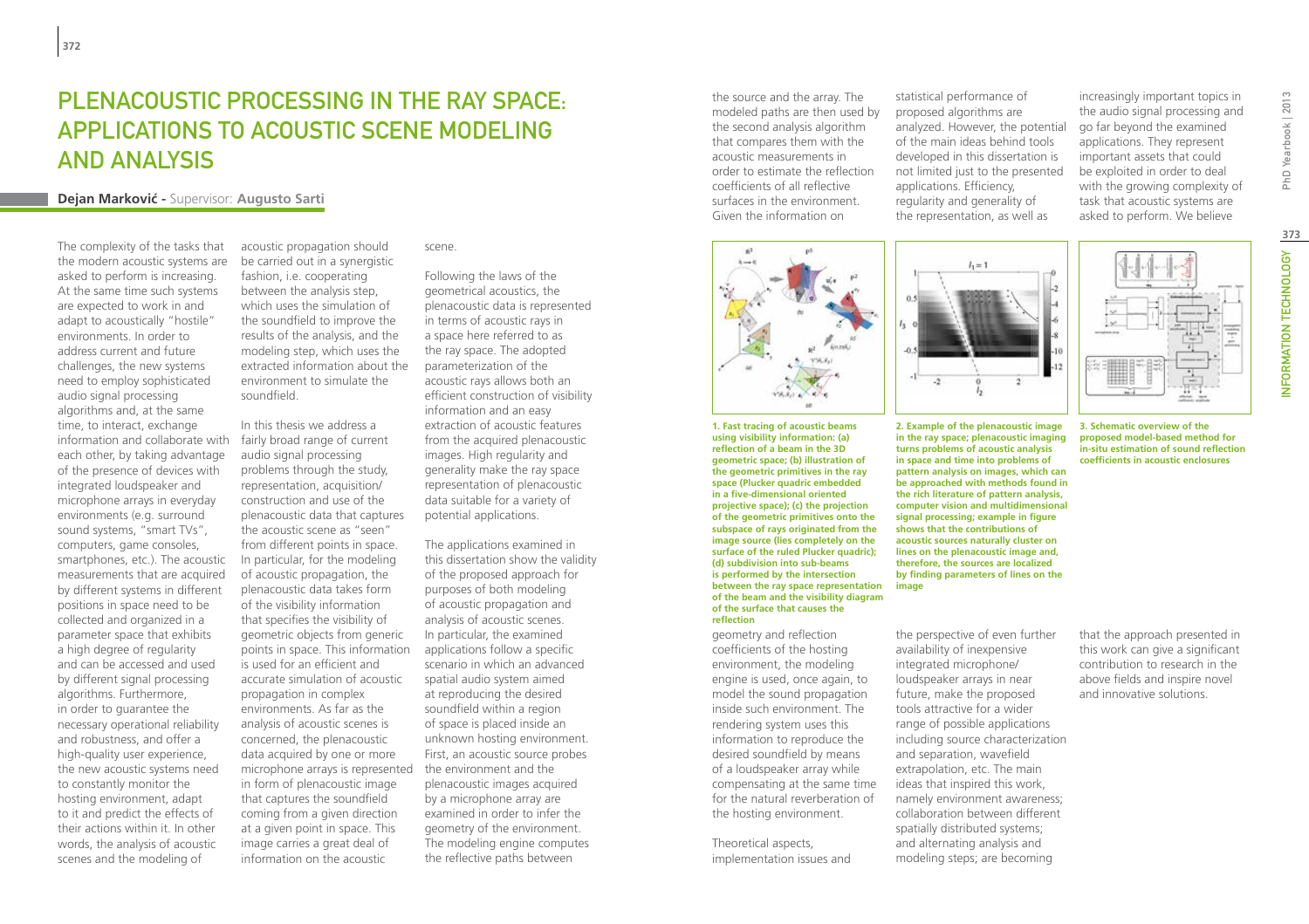## STUDY AND APPLICATION OF RECONSTRUCTION METHODS TO DETERMINE THE INTERACTION POSITION IN GAMMA RAY SCINTILLATION DETECTORS

#### **Alessandro Marone -** Supervisor: **Carlo E. Fiorini**

The main aim of the dissertation was the implementation of reconstruction programs which can be used in medical imaging to improve the spatial resolution along the X-Y axes, to estimate the gamma rays depth of interaction inside a scintillator crystal and to improve the overall energy resolution of the system.

One of the most innovative aspects of the dissertation consists in the fact that the reconstruction programs are based only on simulated data to reproduce the experimental ones. Therefore, no experimental measurements or setups are necessary to train the algorithms created and is possible to estimate the final resolution of a system without the need to implement it beforehand. The critical point in applying this method is directly related to how much the simulated data correctly represent the experimental ones: the better the matching, the better the results obtained in applying the reconstruction methods. Three algorithms were used in the reconstruction:

∙ The Centroid Method, very fast and simple to implement, however limited in its field of view and reconstruction capability. It is used as a benchmark to evaluate the performances of the other

more advanced reconstruction algorithms.

∙ The Maximum Likelihood, which is the method that obtains the best results so far with experimental data in terms of field of view and resolution along the X-Y axes. Moreover, it allows also to roughly estimate the depth of interaction and to slightly improve the energy reconstruction.

∙ The Neural Networks, a method that has been introduced only at the final stage of my doctoral activity, but which has already shown optimal results for reconstructing simulated data without noise, for both X-Y-Z coordinates and energy. This method was firstly applied in our field of interest during the 90's, then for a decade was very seldom used and only in the last years has started being retaken into consideration. The strategy followed in the dissertation development consisted in creating at first a set of programs written in MATLAB® language, for the purpose of simulating the expected behavior of the gamma rays and generated photons inside the scintillator crystal.

In these programs, the user can define, through attentively

designed user friendly graphical interfaces, all the crystal characteristics (e.g., sizes, types of coverings and surfaces, parallelepiped or cylindrical crystal, etc.) and how the latter is positioned on an user-defined photodetectors matrix, composed of square or hexagonal photodetectors of given sizes. It is therefore possible to simulate different interaction points of the gamma rays inside the scintillator crystal either at given positions or, to better represent their behavior, using GEANT3 software, a program written in FORTRAN and developed by the CERN laboratories, which simulates the interactions of gamma rays with a given energy inside an userdefined material. Subsequently, the behavior of the photons generated inside the scintillator crystal by the gamma ray interaction is simulated with a program, developed by Politecnico di Milano, which takes into account the roughness of the crystal surfaces as well as the coverings applied on these (e.g. black tape, reflective surfaces like Aluminum, etc.). To validate the results obtained,

when a simulation of a certain crystal/photodetectors configuration has been made, the data are compared with the experimental ones to see if the results are matching among each other.

Some benchmarks were therefore defined to evaluate this comparison, among them: the number of photodetectors which received photons, the sum of the photons read by all the photodetectors in the matrix and the percentage of photons received by each photodetector respect to the total number of photons counted.

Therefore, if the simulated data "fit" well the experimental ones, the programs implemented, based on the Maximum Likelihood and Neural Networks algorithms, are applied to both the simulated and the experimental data and the outputs are compared with the ones obtained from the Centroid method both for the field of view obtainable and the imaging resolution.

Three experimental setups were considered, moreover highlighting the fact that all the algorithms and programs implemented are very flexible and usable without efforts with different crystals/photodetectors configurations and energies:

∙ ∙ A 5x5 Silicon Drift Detectors (SDDs) matrix coupled with CsI(Tl) crystals of various thickness and surfaces (rough/ smooth) and irradiated with a source of 137Cs (incoming gamma rays at 662 keV);



**1. Maximum Likelihood reconstructions along the X-Z axes for three 662 keV gamma rays interacting with a CsI(Tl) crystal with different incidence angles: 30°, 45° and 60°**

∙ A 10x10 SDDs matrix coupled with a CsI(Tl) crystal of 110x90x10 mm3 and irradiated with a <sup>99m</sup>Tc source (140.2 keV):

∙ A 5x5 SDDs matrix coupled with a CsI(Tl) crystal of 60x50x10 mm3 and irradiated with a <sup>99m</sup>Tc source (140.2 keV). In all the setups, the reconstructions of the X-Y-Z coordinates as well as the energy with the Maximum Likelihood algorithm are shown both for simulated and experimental results, while the Neural

 $x_{\text{final}}^{\text{ab}}$ 

Networks were introduced lately and employed only for the third setup.

**algorithm**

Among the most interesting results obtained, there are the correct depth of interaction reconstruction using the Maximum Likelihood algorithm of three gamma rays interacting with the CsI(Tl) crystal at different angles (Figure 1) and the capability of the latter to reconstruct correctly the data at low energies (140 keV) also in the presence of a broken photodetector (Figure 2).

PhD Yearbook | 2013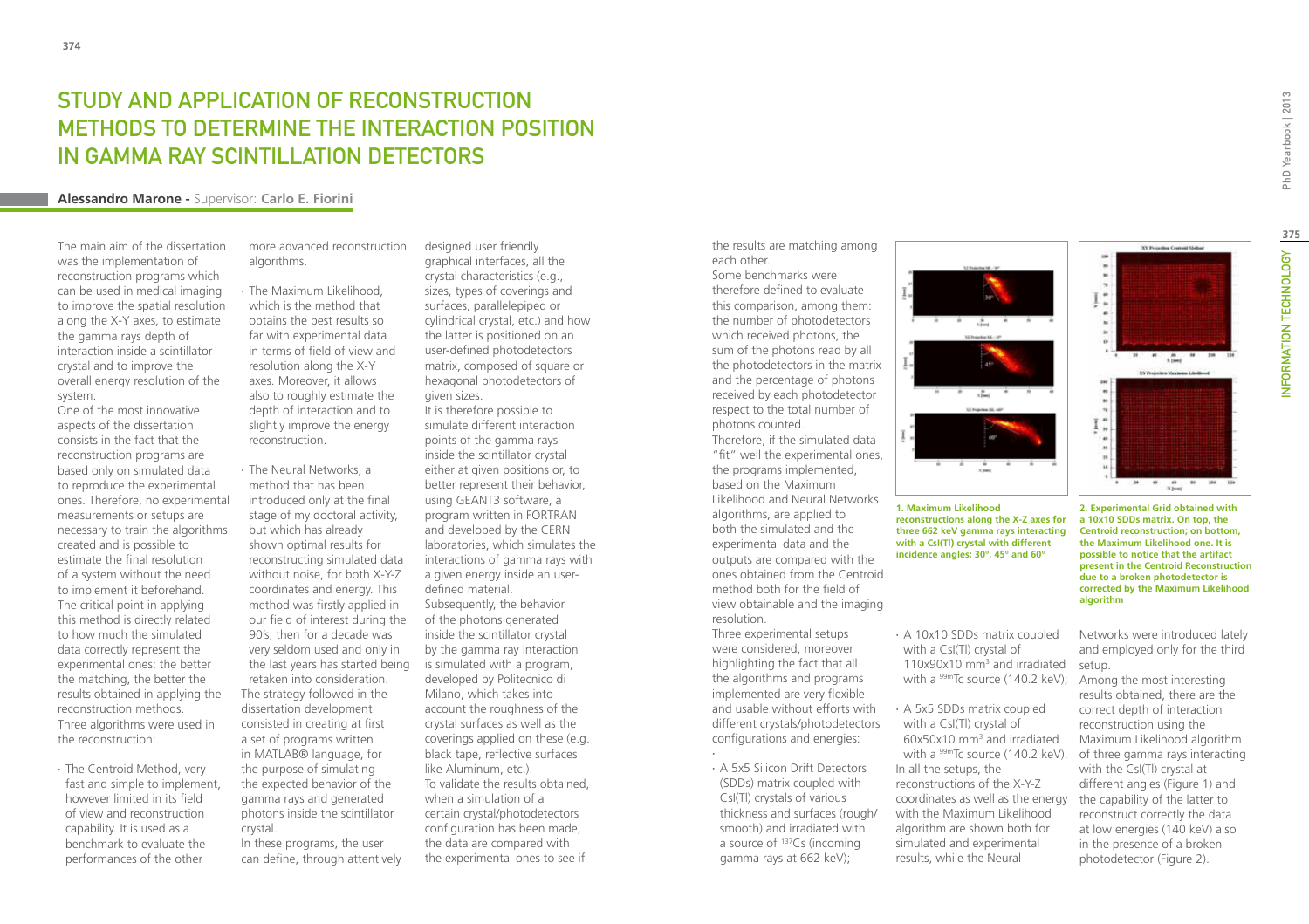## Design of a High-Efficiency Wideband Phase Modulator for Wireless Systems

#### **Giovanni Marzin -** Supervisor: **Andrea L. Lacaita**

The communication revolution that has characterized the last decade has focused the interest of the industrial and the academic world in the realization of wireless system more and more powerful (high bit rate) and power-efficient. The introduction of increasingly

complex modulation schemes to improve the spectral efficiency and the need of very lowpower operation, set new tight requirements on the transmitter. New architecture topology, as the polar and the outphasing transmitter, has been introduced to satisfy the most aggressive requirements and in the last years the first prototypes, realized on a single chip, have been presented.

One of the main issues in the design of a complete transmitter State of the art architectures are is the realization of a phase modulator, which is at the same time power efficient, wideband and able to perform a tiny phase resolution. At the state of the art, there exists a trade-off between wideband architecture and power efficient architecture and a solution that features both characteristics is a subject of research.

The objective of this thesis is the realization of a wideband phase modulator, which is able to improve the trade off between the desired characteristics and

in particular to extend the use of power efficient phase modulation at wideband and at high resolution. In order to reach this goal, the intensive use of digital architecture, which performs better than the analog counterparts in deep sub-micron CMOS technologies, has been exploited. The main advantage of digital solution is the ability to perform adaptive filter architectures, i.e. calibrations and corrections of the errors caused by the analog parameters, by using simple structures that consume low power and are repeatable. These technique to improve the solutions simplify the design and, as they are portable to the next technology nodes, may potentially reduce the time-tomarket.

detailed in the thesis by focusing the mismatch in the same bank on the limitations of these solutions, and the trade off between power efficiency and wideband, in particular. The two-point modulation technique results the candidate which presents the best compromise between power consumption and jitter performance. However, to extend this

architecture to wideband signal with high phase resolution, many issues arise. In particular the gain and delay mismatch between the two modulation

paths and the nonlinear characteristic of the DCO.

In this thesis the architecture of the wideband phase modulator with the intensive use of an adaptive filter to correct analog errors that preclude the two-point architecture to be a wideband modulator is exploited.

In particular an adaptive filter structure, to compensate the gain and the delay mismatch between the two paths, is presented.

Moreover an adaptive filter linearity of the DCO (realized with a multi-capacitance bank structure in order to save area performing at the same time the required dynamic range) compensating both the mismatch between banks and is proposed.

These solutions leads to the use of the two-point structure as an high efficiency wideband phase modulator.

In addition an high efficiency local oscillator (LO), which is the core of the phase modulation, is needed. The LO generates the radio frequency tone and the quality of this signal impact of the overall performances of the system.

The LO is usually implemented as a phase locked loop (PLL) and in the last decade the digital approach has been widely adopted. The bottleneck of digital PLL is represented by the time to digital converter (TDC), which acts as a phase detector. In fact, this structure presents a trade off between the phase resolution and power consumption. In this thesis, a solution using a single bit TDC, that breaks this trade off and leads to the best FoM jitter noise-power consumption for a PLL to be use as local oscillator, has been reported.

Moreover the novel technique for an automatic bandwidth regulation (ABWC) of the PLL is proposed. In fact the dependence of the loop bandwidth from analog parameters impact on noise performances and cause instability problems. The ABWC estimates the analog parameters involved in the loop bandwidth and compensates the variation with respect to the ideal value acting on the loop gain. The proposed technique works in the background of the common system operation without degrading the PLL noise performance, following in this way any PVT variation of the analog parameter.

Thanks to the adopted solutions, the thesis demonstrates the feasibility of a high-efficiency



 $=$  EVM = 1.60% (-36dB)

**stellation, trellis diagram, spectrum of the demodulated signal**

wideband phase modulator designed in 65-nm CMOS which is able to produce phase change up to  $\pm \pi$  with 10-bit resolution in a single reference cycle of 40MHz. Measured EVM at 3.6GHz is -36 dB for a 10Mb/s GMSK and a 20Mb/s QPSK modulation. Power dissipation is 5mW from a 1.2V voltage supply, leading to a total energy consumption of 0.25nJ/bit. The achieved results demonstrate that the intensive use of digital adaptive filters can lead to a high-efficiency wideband phase modulator which can be used in the most aggressive wireless architecture.

**GMSK** 

**377**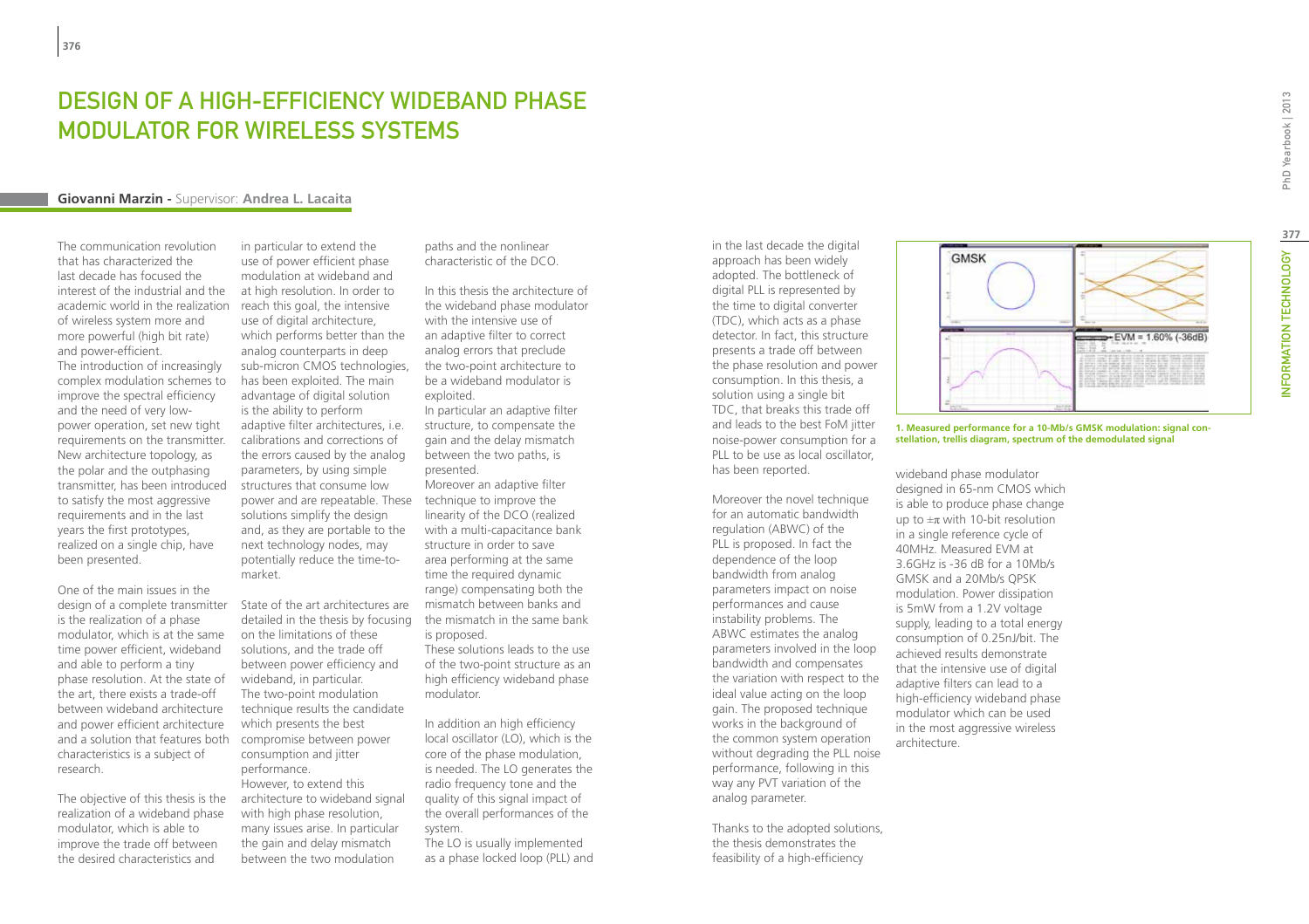## **ENERGY-AWARE SERVICE-BASED INFORMATION SYSTEMS**

#### **Alexandre Mello Ferreira -** Supervisor: **Barbara Pernici**

The problem of Information Technology energy consumption has gained much attention recently due to the always increasing use of IT both for business and for personal reasons. In particular, data centers are now playing a much more important role in the modern society, where the information is available all the time and everywhere. In parallel with this scenario, governmental institutions have launched many international programs and regulations in order to measure and to reduce energy consumption in many areas, including Information and Communication Technology. In this context, the aim of this thesis is to study energy efficiency issues within data centers from the Information System perspective.

The proposed approach integrates the application and infrastructure capabilities through Business Process codesign, in which the enactment of adaptation mechanisms is aligned with the business process requirements. Based on both energy and quality dimensions of service-based applications, we propose a model based approach and formulate a new constrained optimization problem that takes into consideration overconstrained solutions where

the goal is to obtain the better trade-off between energy consumption and performance. The proposed energy-aware service composition algorithm advances the state-of-theart by: i) taking into account not only single (average or minimum) values of independent indicators against the system quality and energy metrics but a range of values, while also dependency functions are used in order to express trade-offs between quality and energy metrics, expressed as Key Performance Indicators (KPI) and Green Performance Indicators (GPI); ii) producing a concrete execution plan even if the minimal requirements are overconstrained by accepting a given degree of violations; iii) allowing for the use of non-linear functions in the optimization problem.

However, the comparison of the indicators results should be made with caution, since the values are calculated in different ways or measured following different methods and equipment. Thus, we formally define an indicator and propose an aggregation system, which contribute with: i) the identification and classification in order to enable their aggregation within meaningful clusters called Green Index Functions (GIF); ii) the normalization of indicators

values considering their four different boundaries dimensions, represented by warning and alarming thresholds; and iii) the aggregation metric based on weights and defined in terms of risk management index, which prioritize the most relevant goals fulfillment. Once indicators are defined and their value calculated, the system is able to recognize which ones represent system threats, i.e., can harm the system through indicators violation. The identification of such system threats introduces new complexity boundaries to the model, which needs to be selective in mining the monitored data in order to identify relevant data to support the decision making mechanisms.

In order to put these ideas together we propose a framework in which energy and performance do not always represent opposite objectives, but they are context dependent. Such dependencies are represented as a goal-based model, in which time-based analysis allow the identification of potential system threats and drive the selection of adaptation actions improving global quality and energy indicators. In addition, the framework includes an evolution mechanism that is able to evaluate past decisions

feedback in order to adjust the model according to the current underlying environment.

Figure 1 shows the main elements that compose the proposed framework. First, the *monitoring* system provides raw data about the underlying environment. This information is used to calculate the defined indicators by the *indicator calculation* module. The *event identification* is responsible to verify both monitored variables and indicators values in order to recognize possible situations that represent a threat to the system. This is done according to the system goal-based model defined by GAMES<sup>1</sup> assessment phase. If a threat is identified, the module creates several event occurrences that are analyzed by the *event analysis* module in order to separate the different types of events and, in particular, the ones that require the enactment of adaptation actions (meaningful events). The *adaptation selection* module is responsible to select the adaptation actions that eliminate the system threat without creating new ones. Thus, single actions are aggregated as adaptation actions and send to the *adaptation parameterize* module. In this module the system manager, who is the



#### **1. Framework overview**

user responsible for the system environment, shall approve or disapprove the adaptation actions and, if approved, he should provide some necessary actions parameters values. In parallel with the *adaptation selection*, the *history-based analysis* module tries to identify possible misleading relationships within the goal-based model that do not provide effective adaptation actions. The output of this module implies a new adaptation attempt, a model modification or both. The model modification comprehends: i) relationships impact labels update, and ii) revelation of unexpected and not yet modeled relationships. The identified model changes are verified by the system manager in the *evolution verification* module in order to ensure the goal-based model soundness.

The benefits of the approach are analyzed in an experimental setting. We use the data from the project testbeds to fill in a simulated environment in which our approach is tested using an eBusiness scenario. The results highlight how our framework can contribute to improve system threats identification, adaptation selection based on feedback loops and impact propagation, and the creation of high-level system goals based on indicators normalization and aggregation.

<sup>1</sup> http://www.green-datacenters.eu/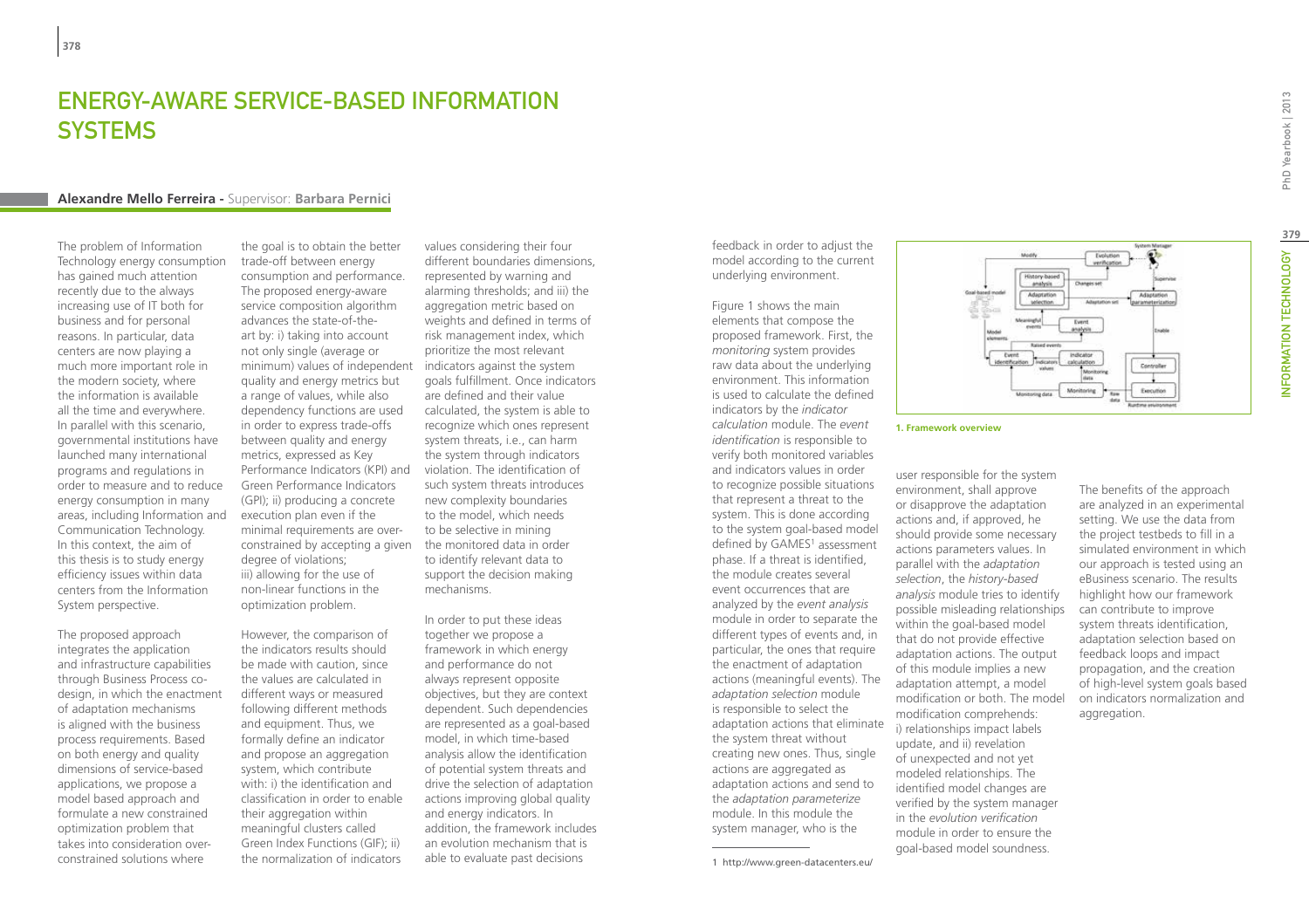## 2D X-Ray Imaging Detectors for the X-Ray Free-Electron Laser Facilities

#### **Davide Mezza -** Supervisor: **Andrea Castoldi**

*"Creating matter from the vacuum, taking an atomic scale motion picture of a chemical process in a time of a few femtoseconds or unraveling the complex molecular structure of a single protein or virus. These are some of the new exciting experiments that a novel radiation source, the X-ray free-electron laser, will make possible". (C. Pellegrini and J. Stöhr)*

My research activity is oriented to the study and development of imaging detectors of the novel X-ray free electron laser sources. The FELs are lasers whose beam characteristics - in particular the high brilliance - open the way to new scientific opportunities in different scientific fields (like medicine, biology, physic, etc.). However in order to fully exploit their properties we need to develop a new suitable instrumentation, and especially the "eye" (detector). The challenge that every scientist who wants to develop such detectors faces, is related to the unique characteristics of these machines and the way these characteristics are reflected at detector level. Just to mention few, the energy range (0.5 up to 20 keV in the case of European XFEL) has an impact on the detector entrance window, radiation tolerance, dynamic range and noise performance

of the detector (also dependent on the experiment). The frame rate (up to 4.5 MHz in the European XFEL case) poses constraints both on the detector and the front-end electronics. The radiation tolerance is one of the main issues for detectors that have to work with hard X-rays (photon energy typically 12 keV and higher). In fact, for these energies the photons will not be absorbed in the firsts few microns but within the total volume, for a total dose on the order of 1GGy per year. Many projects are ongoing all around the world to develop such kind of detectors. Among these detectors, one of the more in time by 220 ns (4.5 MHz interesting is the CAMP chamber developed by the Max Planck Advanced Study Group within the Center for Free Electron Laser Science. This multipurpose chamber is equipped by a pn-CCD (1 - 4 Mpixel) and operates with a frame readout up to 200 Hz making this detector able to meet all the requirements of the existing FELs but the 4.5 MHz burst mode operation foreseen for the European XFEL. Another interesting example of detector for the 4th generation light sources is represented by the X-ray Active Matrix Pixel Sensor (XAMPS) used in several experiments at LCLS. It is a silicon pixel array detector where the single pixel is in principle a classical semiconductor diode

with an integrated junction field effect transistor switch to facilitate the readout of the matrix. The principle of operation of XAMPS is very similar to that of CMOS pixel sensors. The XAMPS have many advantages (e.g. fast readout speed, single photon resolution, high dynamic range and so on) making these kind of detectors able to fulfill all the requirements of the existing FELs but as in the case of the pn-CCD they are not suitable for the burst operation mode of the European XFEL. In the XFEL burst mode operation every 100 ms (10 Hz) a train of 3000 Xray pulses equally spaced frame rate) is delivered, followed by a 99.4 ms of "silence". To fulfill the high repetition rate requirements of the European XFEL, three different 2D detectors are under development by three different European consortia: AGIPD (Adaptive Gain Integrating Pixel Detector), LPD (Large Pixel Detector) and DSSC (DePFET Sensor with Signal Compression). The Adaptive Gain Integrating Pixel Detector (AGIPD) is developed by a consortium of DESY (coordinator), PSI, University of Hamburg and University of Bonn. The AGIPD consists of a classical hybrid pixel array, with readout ASICs bumpbonded to a silicon sensor.

The LPD-project is managed by the detector group of the Rutherford Appleton Laboratory and executed in conjunction with the University of Glasgow. The LPD project attempts to achieve the

large dynamic range required, by employing 3 different gain settings in parallel, each followed by its own analogue pipe line. DSSC project is developed by a

consortium consisting of the MPI Semiconductor Lab in Munich (coordinator), the Politecnico di Milano, DESY (Hamburg), and the Universities of Heidelberg, Siegen and Bergamo. The DEPFET Sensor with Signal Compression (DSSC), uses a sensor pixels to cope with the large dynamic range, and a digital memory to store images inside the pixels. In my research activity, I studied and characterized the topologies architecture and one based of the Multi-Linear Silicon Drift Detectors (MLSDDs) and Depleted P-channel Field Effect Transistor (DePFET). In the MLSDD architecture the charge generated by the incident suitable solutions for the X-ray radiation drift, by means of the drift field, laterally confined in parallel drift channels towards the readout anodes. The amplitude of the signal give the information on the energy release in the detector by the incident radiation, the

non-linear response of the active voltage to the clear gate and the interaction point along the drift coordinate is given by the drift time and the information on the lateral coordinate is given by the consortium.anodes' segmentation. In the DePFET architecture radiation-generated electrons drift towards their minimum (internal gate) obtained by a suitable doping of the region underneath the channel. The collected charge has a steering effect on the transistor current, thus, the variation of the drain current give the information on the energy of the incident radiation (the 2D information on the position is given by the pixels). Once the readout process is complete the charge is removed by applying a positive clear contacts. After this clear phase the DePFET is ready for a new irradiation. In this work three detector prototypes based on MLSDD on the DePFET were studied in terms of experimental characterization in order to understand the underlying physical models and identify the FEL sources. Results of complete measurement campaign by means of a high dynamic range test suite is provided for different detectors. Algorithms for complex data analysis and

> detector modeling have been developed and are extensively

discussed. This research activity was conducted within the framework of the DSSC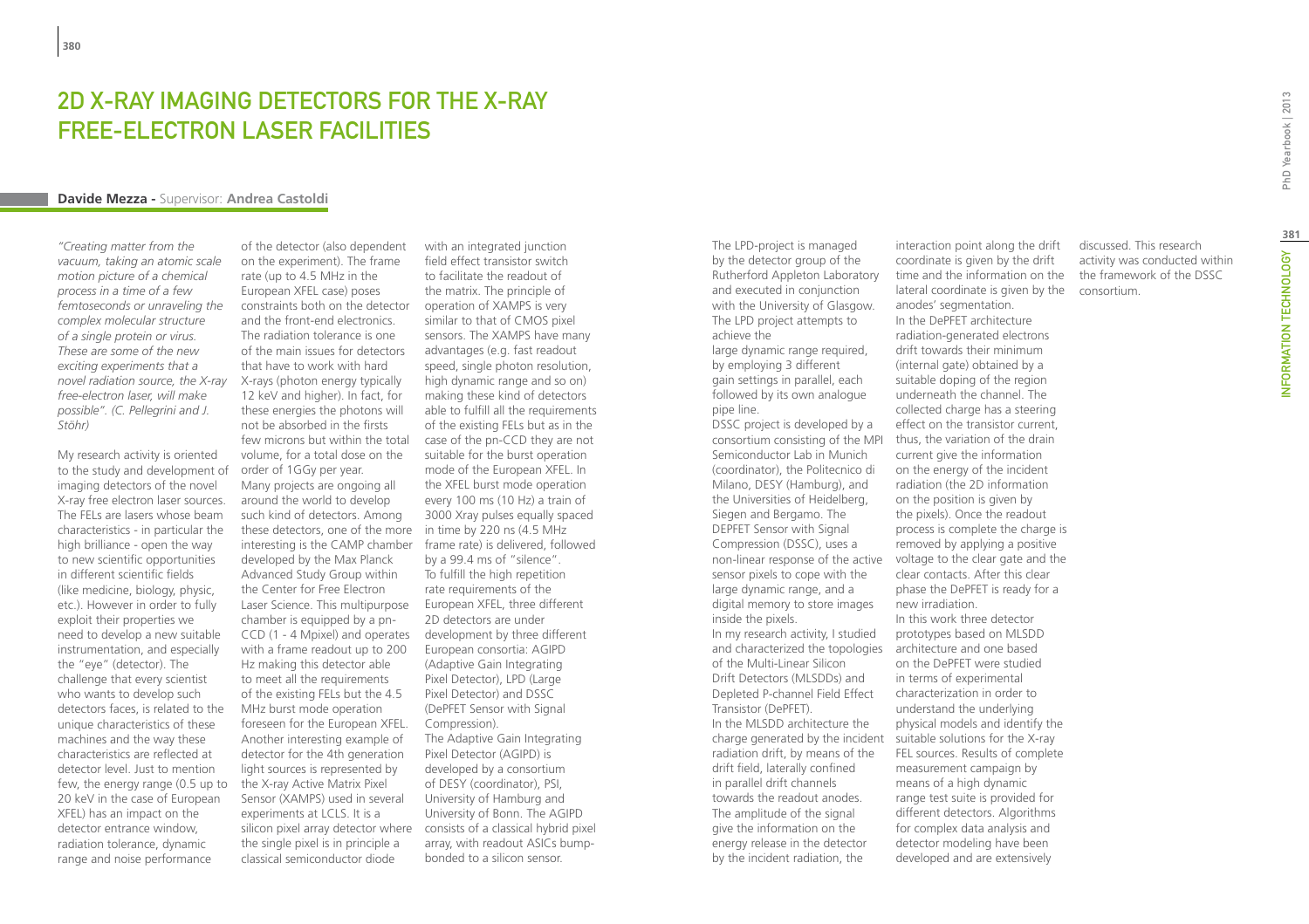# Investigation of the emerging physical mechanisms limiting the reliability of nanoscale Flash memories

#### **Carmine Miccoli -** Supervisor: **Alessandro Spinelli**

Flash memory is today the leading solid-state non-volatile memory technology, allowing high integration density, low costs and good reliability. The continuous scaling has been the main driver of the success of this technology, pushing it, however, to its physical limits: the reduction of the array pitch is today limited by the increasing capacitive coupling among adjacent cells, the low number of electrons controlling cell state is raising issues related to the discrete nature of the charge flux from/to the floating gate, single electrons stored in the tunnel oxide result into more and more severe threshold voltage instabilities during read and data retention. Aim of this thesis is to study the emerging physical mechanisms limiting the reliability of ultra-scaled Flash memories, highlighting from a theoretical standpoint the fundamental limitations to the functionality of nanoscale memory arrays. All the work has been carried out with a scaling perspective, trying to assess the ultimate scaling limitations and to propose feasible solutions able to extend the success of the Flash technology to the future technology nodes. A particular attention, moreover, has been devoted to then analysis and assessment of qualifications schemes for ultra-scaled Flash arrays.

The research activity carried out during the Ph.D. program was focused on the reliability constraints of decananometer Flash memories and resulted in a deep understanding from a physical standpoint of the emerging failure mechanisms which affect Flash operation and set the ultimate limits to the technology scaling. Experimental activities and modeling efforts, including Monte Carlo modeling of programming algorithms, analytical modeling of electron injection/emission statistics, analysis of post-cycling threshold since the main results achieved voltage instabilities and compact modeling of NAND string current, aimed at the characterization of a wide range of physical mechanisms, such as few electron phenomena, variability sources of cell parameters, tunnel oxide and inter-poly dielectrics degradation due to electron trapping/ detrapping and interface state creation/annealing, electrostatic interference between adjacent cells, impact of short channel effects and mobility degradation IEEE IRPS Best Student Paper on NAND string current. The careful analysis of these mechanisms and the assessment of their impact on Flash reliability allowed to determine the fundamental scaling limitations and to propose feasible solutions for the future technology nodes, consisting in cell and algorithm design and

optimization. Experimental and modeling activities, moreover, were devoted to the design of characterization techniques for ultra-scaled Flash technologies: accelerated testing schemes for the evaluation of distributed cycling effects and threshold voltage instabilities during data retention, in fact, emerged as a challenging and demanding task for Flash qualification and the impact of this research activity was recognized by both the semiconductor industry and the scientific community, in this field were cited by JEDEC documents ("JEDEC JEP122C: Failure Mechanisms and Models for Semiconductor Devices", tech. rep., JEDEC Solid State Technology Association, October 2011) and awarded at the 2012 IEEE International Physics Reliability Symposium (C. Miccoli et al., "Assessment of Distributed-cycling Schemes on 45nm NOR Flash Memory Arrays", IRPS 2012, pp. 2A.1.1– 2A.1.7 was awarded the 2012 Award). In order to assess the constraints

to post-cycling data retention, the attention was focused to cycling-induced damage creation and post-cycling threshold voltage instabilities, which were investigated under a wide range of experimental conditions. This analysis led to

the assessment and validation of a universal damagerecovery model, allowing the development of accelerated qualification schemes which accurately reproduce the real on-field usage of the memory device. Spurious effects which may emerge during the testing procedure itself, compromising the activation energy evaluation and the correct interpretation of distributed-cycling qualification schemes were also addressed, gaining a deep understanding of qualification schemes for nanoscale Flash devices. From a physical standpoint, damage creation and recovery dynamics and mechanisms were addressed via compact modeling of NAND string current. This approach allowed to evaluate the impact of electrostatics interference and short channel effect on NAND operation and to identify the major failure oxide degradation and recovery mechanisms, consisting in the charge trapping/detrapping in the oxide and in the interface state creation/annealing. The analysis of threshold voltage instabilities revealed that the latter mechanism comes into play when cell threshold voltage is monitored at high read current, due to carrier mobility degradation. Results show that threshold voltage instabilities are increased and their activation energy is lowered with respect to the usual 1.1eV value given by charge detrapping whenever the saturation value of the string current moves too close to read current, thus, providing useful hints for the design of the read scheme and the choice of the operating voltages of the memory array.

Then, the investigation of few

electron phenomena highlighted that cell state is controlled by a low number of electrons, which progressively decreases with size scaling, and, thus, the granularity of the charge flux into the floating gate emerged as a source of program noise, setting the ultimate limit to programming accuracy. In this regards, a careful investigation of the impact of control gate and floating gate design on the electron injection statistics (EIS) of decananometer NAND Flash memories was carried out, discussing the EIS scaling trend and the evolution of the FG design in terms of geometry and dimensions. Moreover, a detailed investigation of the accuracy of programming algorithms was performed by means of Monte Carlo simulations for the electron injection process, showing that narrower programmed distribution can be obtained with an optimized double-verify ISPP algorithm, with respect to a standard single-verify ISPP scheme, with minimal burdens on algorithm complexity and programming speed. These results are of fundamental importance for future NAND Flash technologies, especially for multi-level memory devices. Then, the impact of few electron phenomena also on data retention was taken into account, investigating the statistical dispersion of data retention of nanoscale NAND Flash memories due to neutral threshold voltage spread and electron emission statistics (EES): both the phenomena results in a distribution widening during retention, but the modeling results reveal that cell-to-cell variability and not EES will data retention dispersion of fresh devices in future nanoscale technologies. Finally, single electron detrapping from tunnel oxide during post-cycling

represent the major issue for

retention was experimentally demonstrated in the sub-30nm regime and a statistical model was developed, showing that post-cycling data retention variability is ruled by detrapping statistics in aggressively scaled Flash technologies. In conclusion, this research activity provided the physical understanding, the modeling tools and the characterization techniques required to investigate the reliability of the state-of-the-art Flash memory technologies; the most of the emerging mechanisms, moreover, will likely affect also the future generations of charge-based memory technologies, including planar and 3D Flash architectures, and, thus, this thesis provides the reference against novel memories should be tested, in order to assess the improvements with respect to the conventional Flash technology.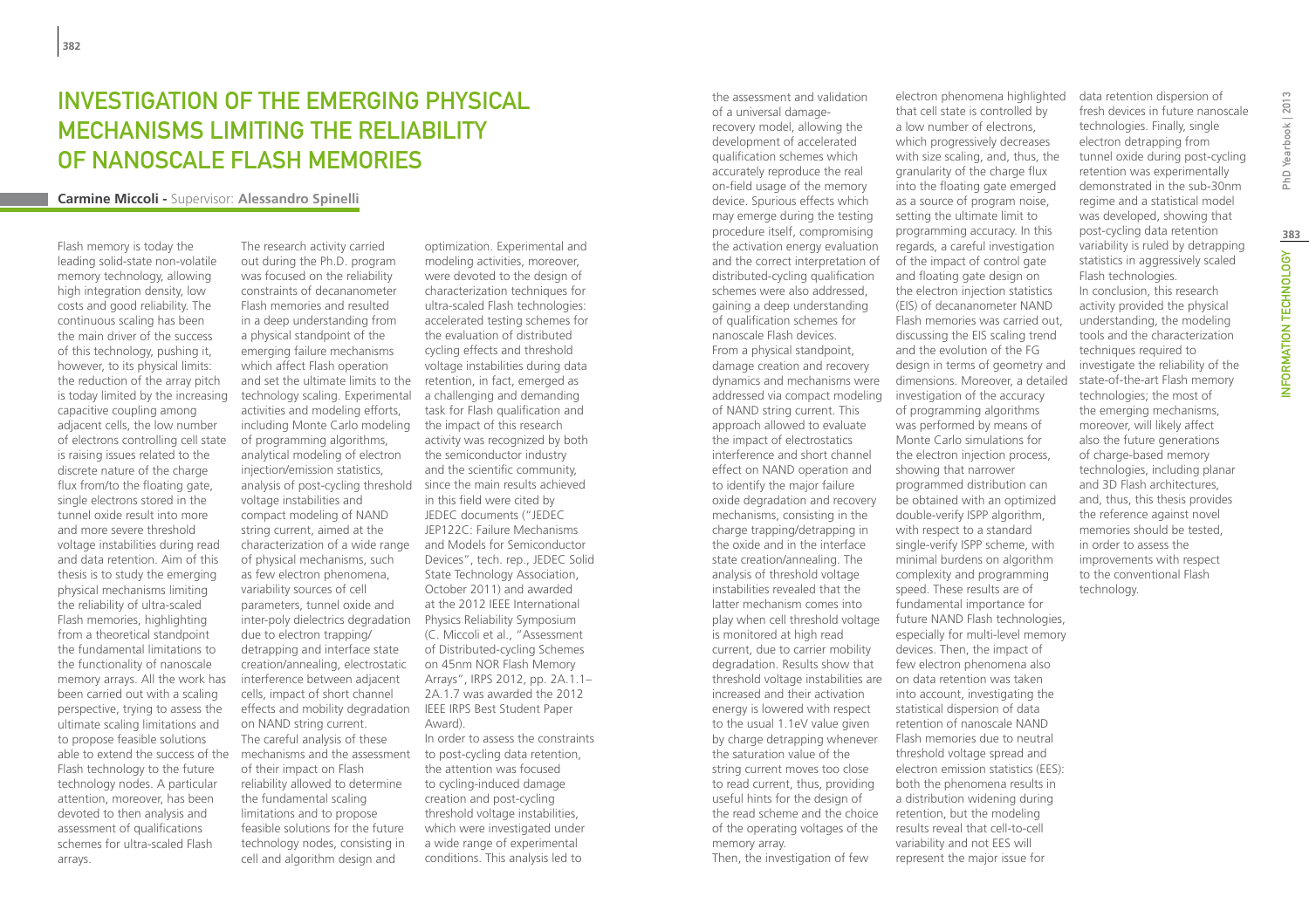# **LOGIC-BASED VERIFICAT<br>UML MODELS FOR TIMED<br>Alfredo Motta - Supervisor: Luciano Baresi** OF MULTI-UML MODELS FOR TIMED SYSTEMS t

The Unified Modeling Language (UML) has gone from a relatively basic descriptive tool (i.e., a tool that serves to document software systems) to a sophisticated prescriptive one, that is, a tool that can be used to specify, analyze and implement complex software systems. Despite some good results in this field some fundamental problems hamper the actual adoption of UML models for the analysis of the systems in a real production environment.

First, a unified and coherent semantics of UML must be developed. In the last ten years researchers have been trying to ascribe UML with many different semantics, but all these attempts have been partial. While there seems to be a general consensus on the semantics of some individual diagrams, the composite semantics of the different views is still an open problem. The wide spectrum of the notation and the heterogeneity and overlapping of the different modeling elements have played against its complete formalization; as a matter of fact most of the existing approaches only focus on a limited number of diagrams to understand the verification (oftentimes they only consider a single type) and neglect the interdependencies with the other views of the system. However multiple views mean

better quality since different UML diagrams emphasize different aspects of the system. Second, to spread the use of UML model verification at large scale the inherent complexity of formal methods in terms of usability must be decreased. For example, in the classical approach to formal analysis the user is required to manually construct the formal model of the system in the language that is accepted by the verification tool. The construction of such model typically requires good knowledge of both the application domain and of the verification technology. In turn this activity requires mastering techniques like abstraction and refinement, model checking, or theorem proving that require a dedicated background. To avoid the manual construction of the formal model different tools have been developed to transform the UML models to a variety of formal notations, but the vast majority of them neglet the difficulty of hiding the underlying formal notations and tools to the UML user. Without a dedicated expertise in this field the user is not able neither to enact the verification phase, or results. Oftentimes a formal verification expert is required, making the UML formal verification a niche activity. This thesis presents a significant

step towards solving these problems by means of an advanced verification framework made of the following elements: ∙ A significant and consistent subset of UML, called MADES UML, where timed-related properties can be modeled carefully. MADES UML supports different behavioral views connected by means of a shared set of events. ∙ A formal semantics based on

- metric temporal logic which offers the flexibility and scalability we need to formalize a wide and rich notation like MADES UML. The formal semantics is used to feed a bounded model/satisfiability checker to allow users to verify their systems, even from the initial phases of the design.
- ∙ An advanced prototype verification tool called "Corretto". Using "Corretto" UML engineers can exploit both a well-known modeling notation and advanced verification capabilities seamlessly. Properties are expressed using a high-level notation, and verification results produced by the underlying verification tool are linked back to the corresponding UML elements in the model.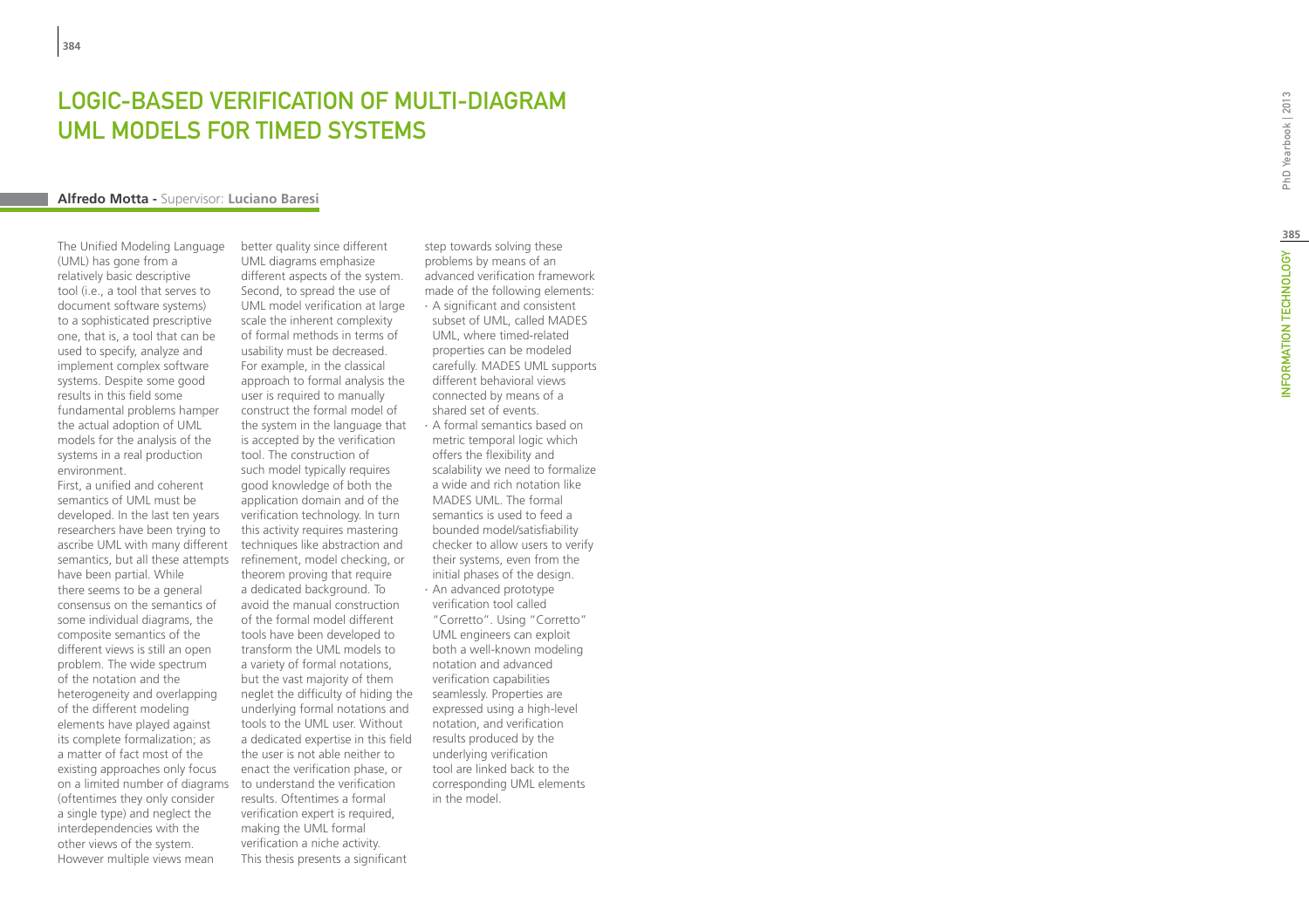## ENERGY-SAVING PHOTONIC SWITCH AND NETW t

#### **Francesco Musumeci -** Supervisor: **Achille Pattavina**

Traffic in telecommunication networks is estimated to substantially grow in the near future. As the Information and Communication Technology (ICT) sector already consumes a relevant portion of the global world electricity, one of the most challenging issues will be the reduction of its power requirement.

The core/transport section of telecommunication networks is the main target of this dissertation.

We will focus on multilayer architectures composed by an optical Wavelength Division Multiplexing (WDM) transport layer providing connectivity support to the classical electronic Internet Protocol (IP) layer. Such network structure is commonly identified as an IP-over-WDM network. Several strategies can be adopted to reduce the energy consumption of transport networks. The adoption of optical switching technologies can enable substantial power savings, mainly due to the significant reduction in the number of used optoelectronic interfaces and the amount of electronic traffic processing, and thanks to the low-power consumed by photonic devices. In this thesis several aspects of energy-efficient networking are investigated. Specifically, we first evaluate the network

energy consumption performing a comprehensive comparison between different flavours of IP-over-WDM architectures. Such architectures mainly differ from the way they perform signal switching, i.e., either in the electronic (e.g., through IP routers or Digital Cross Connects) or in the optical (via opaque or transparent optical switching matrices) domain. Fault-tolerance is another aspect studied in this thesis, from the power consumption point of view. We highlight the We demonstrate that relevant impact of providing resiliency on the overall network power consumption, considering that protection resources can be set into low-power sleep mode and comparing different protection scenarios, namely, dedicated vs shared and link vs path protection strategies. Then, a recently proposed switching technique, the Time-Driven Switching (TDS) is also studied from the power consumption perspective. The TDS paradigm is a promising energy-efficient solution since it allows performing traffic grooming of "fractions" of wavelengths directly in the optical domain, thanks to the time-coordination of network elements, with no need for opticalelectronic signal conversions, so that the consumption due to many

optoelectronic interfaces can be saved.

Finally, the potential energy savings of a management protocol for switching on and off optoelectronic interfaces in the network is analytically modelled using a probabilistic approach based on Markov chains, under the assumption that some devices are reserved for high-priority traffic and are set into low-power sleepmode, whereas the other unused devices are fully poweredoff. power savings, up to 60%, can be obtained in comparison to traditional IP-over-WDM network architectures where signal switching and regeneration operations are always accomplished in the electronic IP domain. Moreover, up to 15-20% of power savings are also obtained for protected IP-over-WDM networks by setting protection resources into sleep mode. Finally, we show that exploiting an intelligent strategy for managing the activation of optoelectronic devices enables high power savings, around 75-80% compared to the cases where all devices are fully powered-on, with low impact on the overall network performance (i.e., Quality of Service).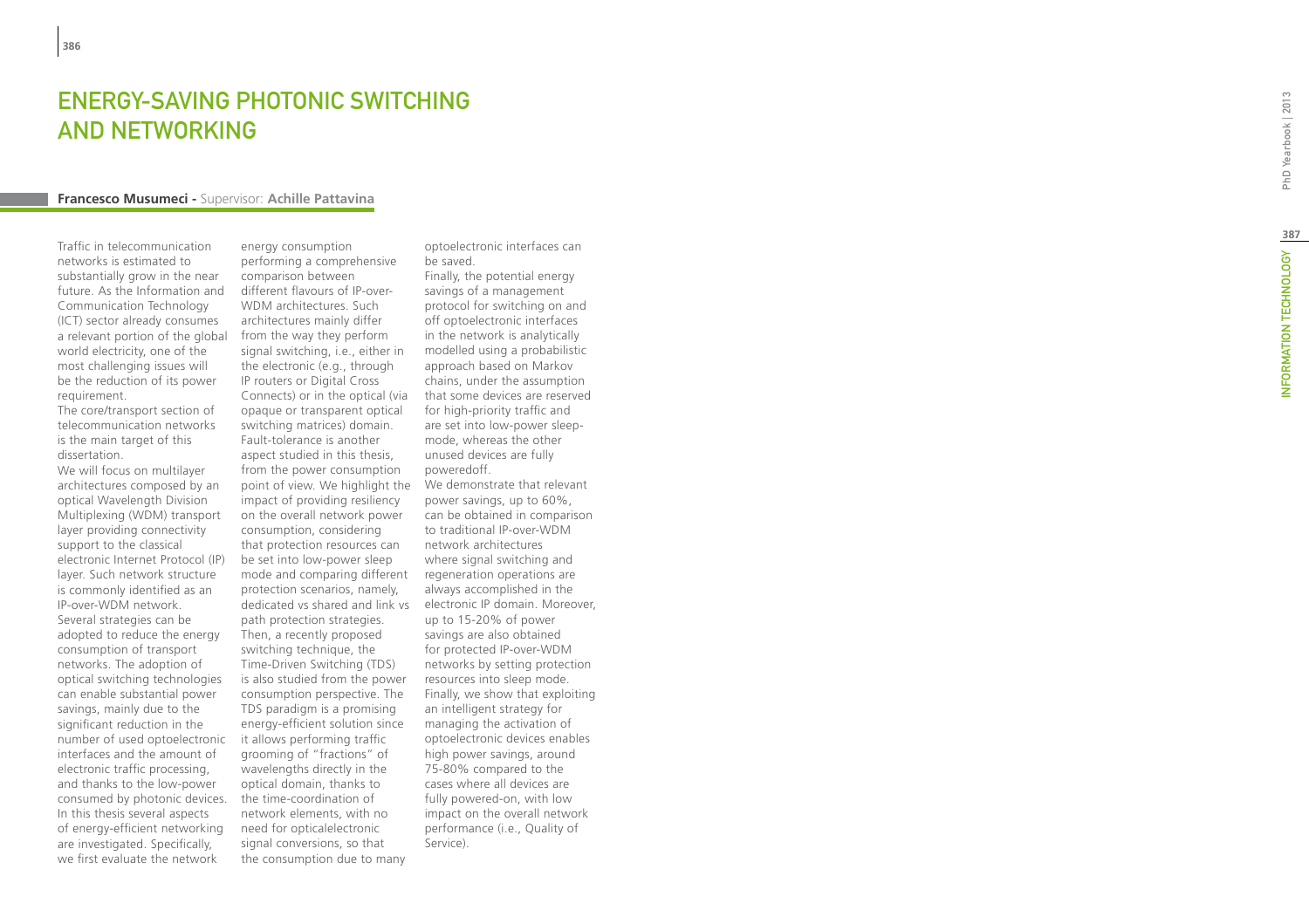# Towards the integration of neural mechanisms and cognition in biologically inspired robots

#### **Flavio Mutti -** Supervisor: **Giuseppina Gini**

Reaching a target in the environment with an arm is one of the most relevant capabilities of mammals. The reaching task involves several computations that transform the perception of the target in a complete movement of the arm to reach it. First, the target must be perceived with at least an external sensory system, such as vision, and filtered in order to localize its position in the sensory frame of reference (FoR); second, the information coming from the sensory system(s) must be integrated with the proprioception information of the body, such as the position of the arm with respect to the body; third, the target position must be computed with respect to the arm FoR, performing a coordinate transformation between the sensory FoR and the arm FoR; fourth, the arm movement trajectory must be computed and executed. Typically, an intelligent behaviour is identified by an observer in a subject able to react to unexpected events, and to modify and manipulate the surrounding environment. It implies a strong correlation between the capability to perform actions by a smart subject and the high cognitive reasoning. Despite recent findings in neuroscience, the underlying mechanisms of

the human brain are far to be completely understood. How the brain processes information indication that the reaching to solve the reaching task is one of the key feature that makes mammals on the top of the evolution chain. It is well known that the underlying neural circuitry is organized in several functional areas responsible to solve specific subtasks of the whole cortical information processing. It implies that an high level of synchronization among different areas is needed. Moreover, this functional organization follows the well known *divide et impera* paradigm. These anatomical and functional characteristics are interesting from a neuroscientific point of view since almost the whole brain is activated to solve a reaching task. Another interesting feature of the brain is that the underlying computational mechanisms of the different brain functional areas are widespread in mammals. Besides the scientific implication of this fact, from an engineering point of view it is interesting the capability of these computational mechanisms to self adapt to different bodies, exploiting their morphology. For these reasons, I conclude that the most interesting characterization of the basic

motion tasks as emerged from neuroscience are: first, the task is the expression of a complex and intelligent behaviour; second, the high level of synchronization and organization of the different brain areas; third, the adaptability of the computational mechanisms to different body shapes. On the other hand, the robotics community addresses the reaching task since the early era of robotics. Despite many efforts to solve the problem of reaching task, a robust and generic solution is missing. However, it is commonly accepted that the capability to solve the reaching task is a very important characteristic of a robotic system, especially for humanoids. Interacting with the environment is the main goal of any robot, regardless the specific task performed. Moreover, a generic and robust solution is still missing, and several approaches are available, such as optimal feedback control, visual servoing, and adaptive control. However, these methods need to know some robot characteristics that could be not available such as kinematics, dynamics, and controller parameters. Of course, the robot interacts with the environment

pursuing a task that must be accomplished. Typically, the knowledge is intrinsically coded by the designer that programs the robot to perform specific trajectories, with several constraints, such as time execution, velocities, and accelerations. Moreover, in the industrial context, the robots perform repetitive tasks, that need high precision and few autonomous decisions. On the other hand, autonomous robots must solve high level problems without any explicit definition of them. They typically work in hostile, highly dynamic environments and they must take decisions with a partial knowledge of both the surrounding environment and the robot state. In this case, taking smart decisions is crucial for achieving the goals. An autonomous robot, working with these constraints, needs the capability to think autonomously and to take actions, pursuing its own goals. For this reason, a cognitive architecture seems the obvious answer to those problems that can be solved by robots and that need high autonomy in the decision-making phase. Classical approaches at the developing of cognitive architecture are based, among the others, on symbolic processing, rules, and statistical learning. Making a further step, some scenarios could need a robot that is not only able to take decision with respect to its past experience but that is also able to develop new goals and behaviours. This goal generation phase is

grounded on some innate

following behaviours. These new goals should represent an higher level of abstraction with respect to basic goals, towards an artificial consciousness . This processing is quite similar in humans. For example, let suppose that a primary need for a human is eating. Generally, the human will act to reach its objective. However, its own actions will be different if its surrounding environment is the jungle or the metropolis. In the first case, he will hunt animals or collect vegetables, whereas, in the second case, he will go to the market. But, definitely, in both cases he is pursuing its basic goal of eating. Both behaviours (or goals) of going to the market and hunting are higher level abstractions of the need of eating. These concepts are particularly relevant if the aim is the design of a complex cognitive architecture that is also able to adapt its own behaviour through the interaction with the environment. However, a cognitive agent can not interact with the environment without a computational framework able to process the incoming sensory information, to automatically estimate the environmental state, and to interact with the surrounding objects. In the same way, an architecture able to reach objects in space, given the perceived position through the sensory system, is useless without a plan that can be generated by a further level of processing, the cognition. The synergy among a cognitive architecture, the way in which

criteria that bootstrap the

an agent perceive and interact, and the working environment, can drive towards a new generations of autonomous robots.

This thesis pursues several objectives, at different level of complexity. First, I want to investigate several biologically inspired models of different cortical areas that are functionally grouped in the visual dorsal pathway. The comparison between each single model and its own state of art gives insight in the neuroscientific findings, related to computational mechanisms of the cortical areas. Second, a qualitative comparison among previously developed models permits to propose a common computational framework for those computations requiring a minimum level of cognition and that our brain is able to automatically compute. Third, a biologically inspired cognitive architecture is investigated. It is based on the interaction among the cortex and other areas of the brain (e.g. thalamus and amygdala) that typically are not well investigated. Fourth, the proposal of a roadmap for the developing of biologically inspired architecture is presented. These architectures must exploit the synergy between low-level computation and cognitive development. The analysis involves a comparison among different types of learning of both low level computational models and the cognitive architecture. A roadmap for the integration is proposed.

PhD Yearbook | 2013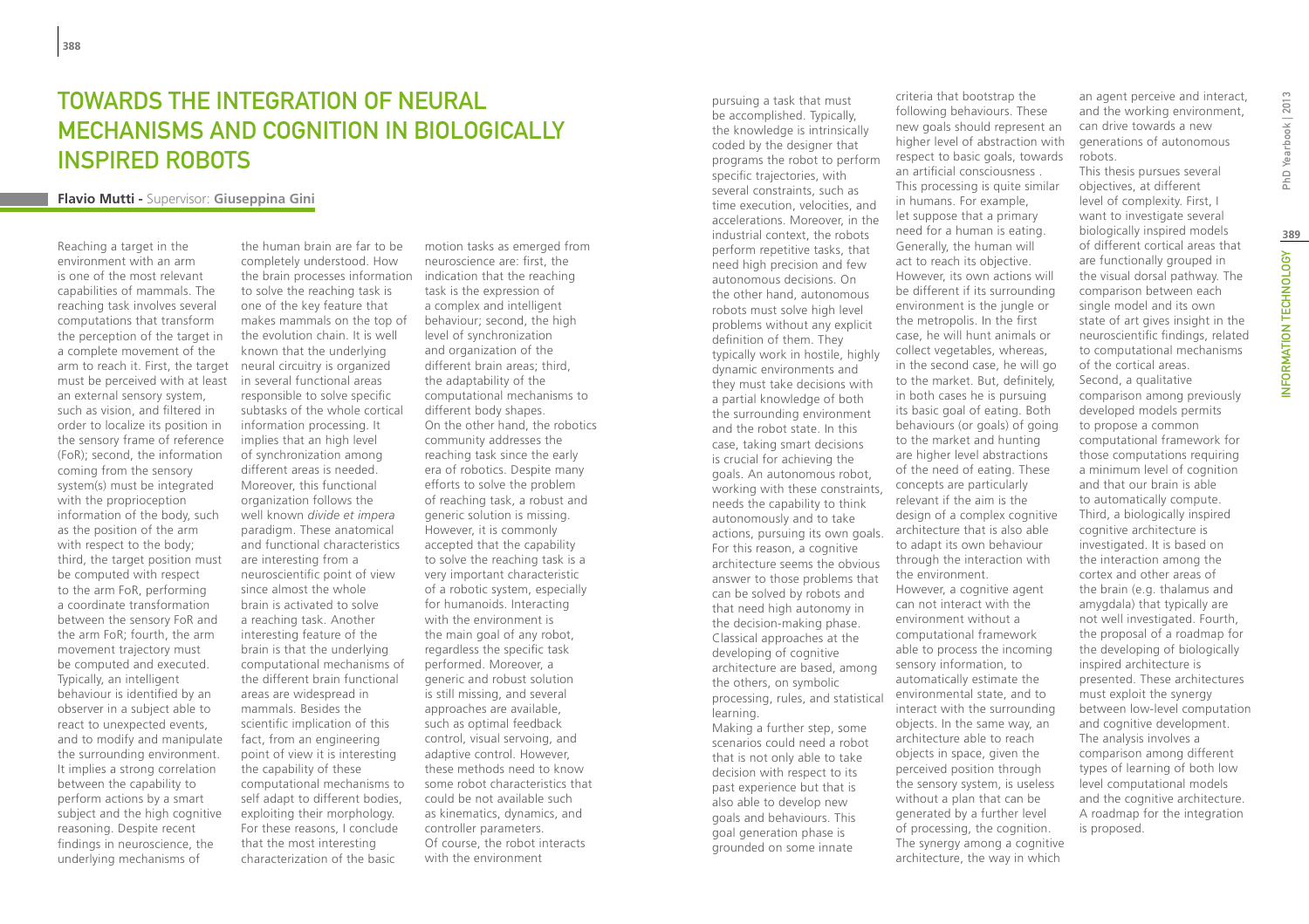## Synthesis and Modeling Techniques for Microwave Filters and Multiplexers

#### **Matteo Oldoni -** Supervisor: **G. Macchiarella**

This Ph.D. thesis covers subjects of interests for microwave engineers and researchers dealing with several problems often encountered in the design and realization of microwave filters and multiplexers. Though it is not meant to be a comprehensive handbook of practical solutions, it covers both theoretical aspects of modeling these devices and practical algorithms to follow in order to develop synthesis and semiautomated tuning software and techniques for real applications. The studied subjects can be logically grouped into two main areas: synthesis of 2-port filters and modeling of diplexers. Synthesis of microwave filters: the typical workflow to design a microwave filter starts from a given set of specifications, involving usually a passband (frequency range allowed through the filter) and a stopband (frequency range strongly attenuated). A rational response fulfilling them can be derived with standard methods (Butterworth, Chebychev…) and it must then be "synthesized" by a physical network to implement the desired response. One of the techniques to achieve this is based on section extraction, a method introduced nearly a century ago, but still used in modern designs: it is relatively simple and allows to a-priori constrain the topology of the



**1. Transmission and reflection response of a bandpass network designed with the proposed technique**

filter as a cascade of simple components. Basically, from the desired response at one of the ports, the designer identifies analytically which component is "seen", computes the remainder of the network and iterates these steps until all the components have been removed.

One of the drawbacks of this method is that, when traditionally applied to a lowpass normalized prototype, it requires constant reactances (usually introduced by hungresonators, which implement finite transmission zeros) and the physical circuit must thus be designed to approximate such ideal components. To overcome this approximation, this thesis introduces "reactive" nodes, which can be exploited by developing the synthesis directly in the bandpass domain. This is also extended to include

frequency-variant inverters, whose standard approximation is another important source of errors in the physical circuit (see Fig. 1).

A further refinement of the section-extraction technique is proposed in this thesis: an analytic derivation of extraction conditions directly obtained on the scattering parameters. It allows moreover to evaluate the relevant information on the rest of the network at each step without critical polynomial computations. Another study describes a simple yet effective circuital transformation to convert a triplet into the corresponding extracted-pole structure, often of easier practical implementation. This thesis also describes an original technique to solve the Feldtkeller equation, foundation for most design techniques, in

a lossless network in a more accurate way. It is based on a concept derived from the field of Digital Signal Processing, the Cepstral analysis, and is shown to reach higher polynomial orders than traditional methods. Modeling of microwave diplexers: this area covers two de-embedding techniques whose applications include diagnosis and tuning of microwave diplexers respectively, which lack of analytical modeling procedures. They are derived by exploiting the algebraic structure of the underlying identification problem and are tested through several examples. Microwave diplexers are components which, in their simplest form, involve two filters connected through a junction (Fig. 2). They are typically used to separate received channel bands and to combine transmitted and received signals. The practical problem of diagnosing such devices arises when a prototype is manufactured: its response must be verified to identify the main sources of error so that they can be addressed by the successive design iterations. The first technique proposed in the thesis is devoted to this issue and is based on a dual-state junction. It requires switching the state of the junction at every a trial-and-error process to measurement in order to provide two sets of measurements. This in turn allows identifying the equivalent measurements of the by acting on ad-hoc tuning filters without disconnecting them from the junction (usually unfeasible) so that their model can be compared with the target design. This is a slow technique but allows operating

order to compute the poles of

on a prototype device, which in general could exhibit a response very different from the desired one.

The second proposed technique provides a way to improve the tuning phase of large-scale fabricated devices. Tuning traditionally involves

thesis is based on a rational approximation scheme applied to a particular set of equations derived analytically from the diplexer. This method returns a fitted polynomial model of the two filters which can be used to identify the tuning elements to act upon. This method is



**2. Simple model of diplexer**





correct the mismatches with respect to the target response due to fabrication tolerances elements (usually screws on the lid). The lack of analytical methods requires such steps to be carried out by highlyskilled operators whereas the technique proposed in this

suited for real-time tuning of devices in mass-production.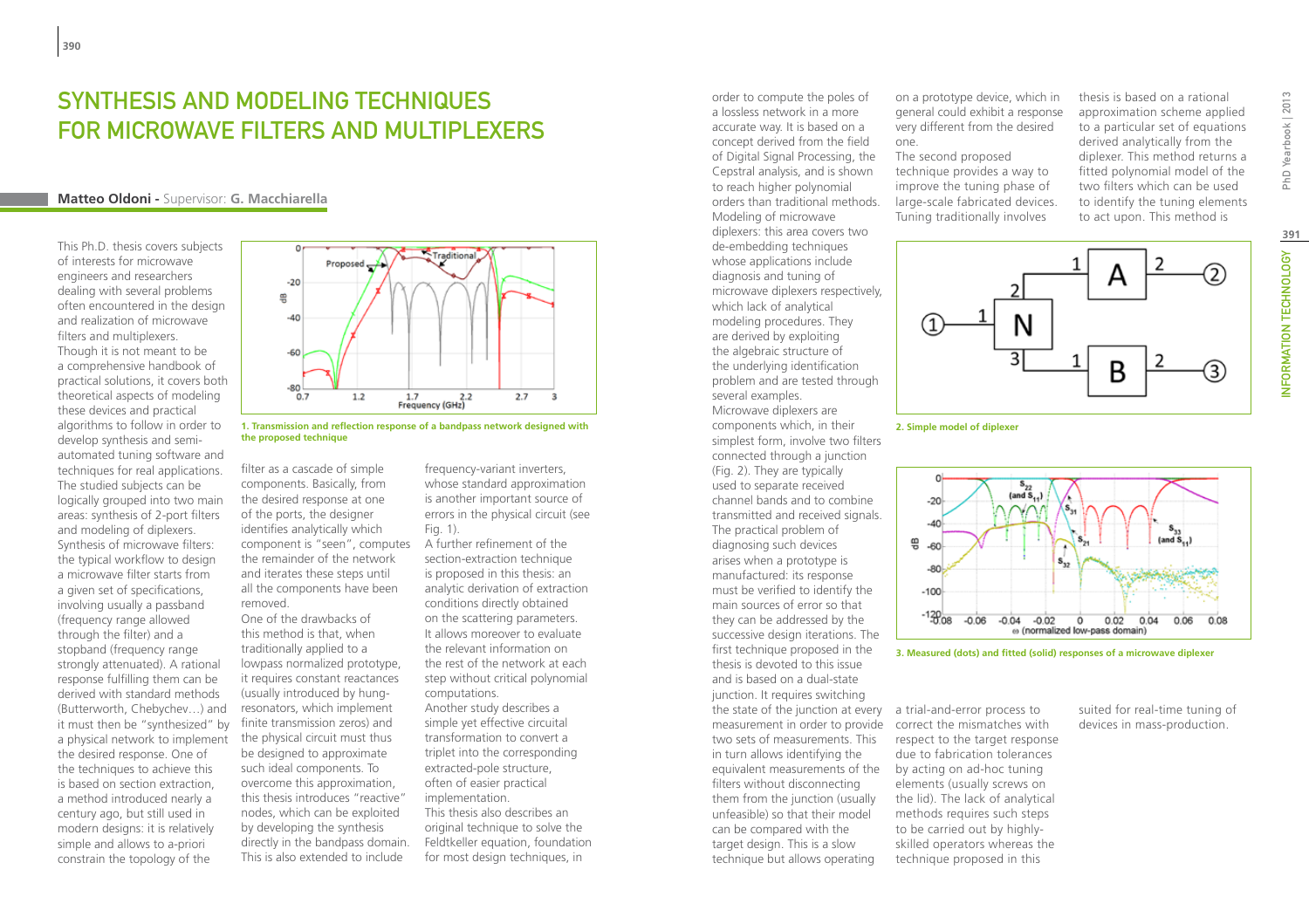## HIGH SENSITIVITY SINGLE PHOTON AVALANCHE Diodes for Timing Applications

#### **Francesco Panzeri -** Supervisor: **Ivan Rech**

Nowadays many scientific applications, which require the detection of very faint and fast decaying optical signals, rely on measurement systems with single photon sensitivity. Fluorescence Lifetime Imaging Microscopy (FLIM), diffuse optical tomography and Forster Resonance Energy Transfer (FRET) are just few examples. Today Single Photon Avalanche Diodes (SPAD) are the best choice when it comes to single photon detection. In the last decade they were able to overcome Photomultiplier Tubes (PMT) thanks to the advantages of solid state devices (compact size, lower voltage operation, insensitivity to magnetic fields) and in terms of photon detection efficiency. Single channel single photon modules featuring SPAD devices are already a well proven commercial product. This generation of SPADs shows great performances in terms of timing resolution (35ps), dark counting rate (10cps for a cooled 50um diameter detector) and afterpulsing (1%).

But science still wants more and a strong need for detectors with both high sensitivity and high temporal resolution and for multidimensional system showed up. On one hand, up to now, only detectors with high temporal resolution but limited

sensitivity in a one part of the spectral range or detectors with high sensitivity over the whole visible spectrum but poor temporal resolution can be found: a device capable of combining both high photon detection efficiency and high temporal resolution does not exist. On the other hand, large SPAD arrays were demonstrated only using a standard CMOS technology, which led to a severe worsening of the overall device performance.

As a matter of fact, two different high timing resolution, while approaches for SPAD fabrication stand out: the first one is based on custom technology and the second one is based on standard high voltage CMOS technology. CMOS SPADs are fabricated by reusing the technological steps of a standard CMOS technology. The big advantage of this approach is the possibility to exploit state-of-the-art CMOS electronics to design large arrays of smart pixels. However a major drawback concerning the SPAD performances turns out to be hard to overcome: the use of a standard CMOS process makes it impossible for the designer to develop devices with both a high photon detection efficiency and a low dark counting rate. On the other hand, a custom technology process, i.e. a technology process suitably tunable by the designer, allows

the development of high performance SPADs but makes electronic circuit integration, and thus array fabrication, more difficult. However, since the detector performances, especially in terms of sensitivity, matter the most in almost every application, the choice of a custom technology for SPAD fabrication is mandatory.

Aim of this work is the design of a new SPAD device able to combine both high photon detection efficiency and preserving other features, such as a low dark count rate, a low afterpulsing probability and a large active area. The target performances are a 40% photon detection efficiency at a 800nm wavelength and a resolution under the 100ps barrier. The second goal is the development of solutions aimed at the fabrication of large custom SPAD arrays, including the new designed detector, able to preserve the high performances of a single discrete detector.

Before my PhD studies, existing SPAD devices were not able to simultaneously satisfy all the applications requirements in terms of photon detection efficiency and temporal resolution. In particular, a device capable of combining both high

photon detection efficiency and resolution did not exist. In order to design a new SPAD detector, able to combine both high sensitivity and high timing resolution, suitable simulations tools were developed and an intensive study on novel device structures, capable of overcoming the limitations of the existing ones, was carried out. This led to the development of a new red enhanced SPAD, that has been consequently fabricated at the IMM-CNR foundry in Bologna (Italy). The new detector has been fully characterized and it proved to be a significant improvement with respect to existing technologies. In particular, a 40% photon detection efficiency available. A 32x1 thin SPAD combined with a 90ps resolution array has been consequently was measured at an 800nm wavelength. The second phase of this work concerned the development of large custom SPAD arrays for photon timing applications, i.e. arrays featuring either the existing thin SPADs or the new red enhanced SPAD. To this aim, on one hand we exploited work carried out at Politecnico di Milano that allows the integration of the timing front-end next to the SPAD detector, providing the same temporal resolution of a single channel in a multiple channel system. On the other hand, we developed a new family of active

quenching circuits, with low power consumption and low area occupation, thus suitable for operating a large SPAD array.

Thanks to this work, a complete single red enhanced SPAD module was developed and has been successfully employed in one of the scientific applications demanding for it, i.e. single molecule Forster resonance energy transfer on DNA molecules. Moreover, all the tools (i.e. the detectors, both thin SPAD and red enhanced SPAD, the timing front-end and the active quenching) for the design of a large high performance SPAD array for timing applications are now demonstrated while a red enhanced SPAD 32x1 array is under production.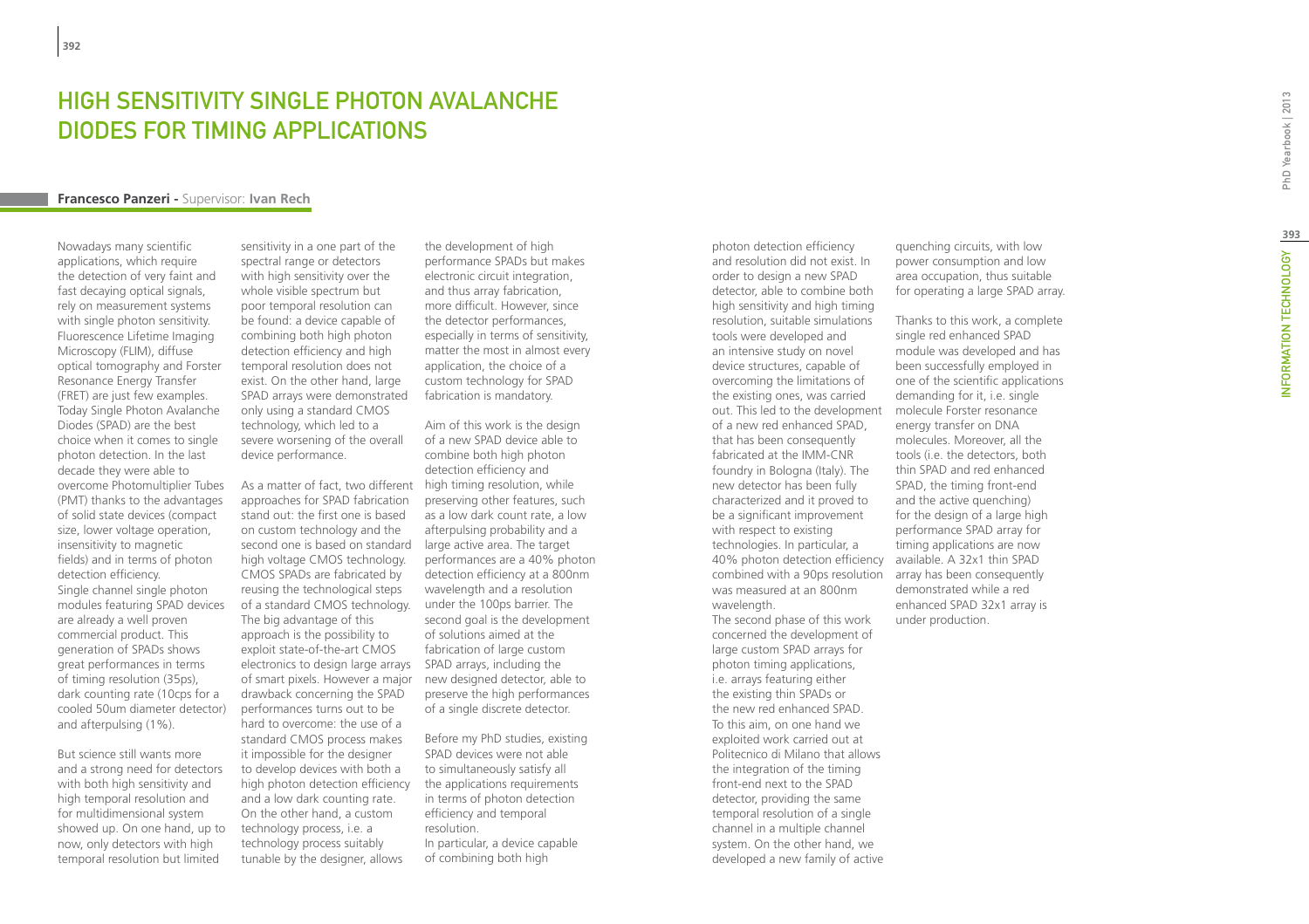## **TRAFFIC MONITORING IN IT<br>ARCHITECTURES AND ALG(<br>STATE ESTIMATION<br>Alessandra Pascale - Supervisor: M. Nicoli S: WIRELESS** .<br>. HITECTURES AND ALGORITHMS FOR TRAFF STATE ESTIMATION

The PhD thesis faces one of the most relevant problem of our society: traffic congestion. The research has been developed in the framework of intelligent transportation systems (ITS). The goal of ITS is to solve issues related to traffic exploiting the potentiality of information and communication technologies (ICT) applied to transport engineering.

In particular the thesis focuses on traffic control systems as essential for the achievement of a sustainable and safe mobility. Monitoring systems for traffic control collect a great amount of data that must be efficiently processed to support operations of traffic management. Data are usually provided at sparse and not regular locations on the road, but the development of control strategies requires a pervasive knowledge of the entire traffic field at the present time and the ability to generate reliable prediction of its usually observed in real traffic; evolution.

The dissertation focuses on this problem and identifies two different solutions. The first one consists in the proposal of new technologies for traffic monitoring based on wireless sensor networks (WSN). Compared to conventional infrastructurebased monitoring systems, this technology facilitates a denser deployment of sensors along

the road, resulting in a higher spatial resolution in sampling traffic parameters. A study is conducted also on data coming from vehicles equipped with GPS to analyze the daily speed patterns for the construction of an efficient, reliable and accurate historical database. The second solution is the development of statistical estimation techniques to compensate the limits of existing monitoring systems and provide pervasive and accurate knowledge of traffic evolution to traffic control systems. In particular, a non-parametric prediction method based on adaptive Bayesian network (ABN) able to adapt to the traffic conditions (flowing or congested) is presented. The thesis focuses its attention also on a parametric approach. The cell transmission model (CTM) is improved to take into account the random behavior a particle filter (PF) for traffic estimation built on this model is proposed. Parametric approaches are analyzed to be applied on both small-scale and large-scale networks. Large scale traffic reconstruction and estimation is recognized as a relevant research field as it requires a large computational cost often not compatible with real-time requirements of traffic control systems. We propose

to divide the traffic network in smaller subnetworks that make their own estimation using local measurements; these results are then updated making these subnetworks cooperating to share traffic information. This new solution is able to guarantee high accuracy and at the same time low computational cost. These requirements are fundamental in case of real-time operating of the control systems. The methods presented in the thesis have been calibrated and validated on real data provided by the PeMs project and WAY srl, demonstrating the validity of the proposed approaches.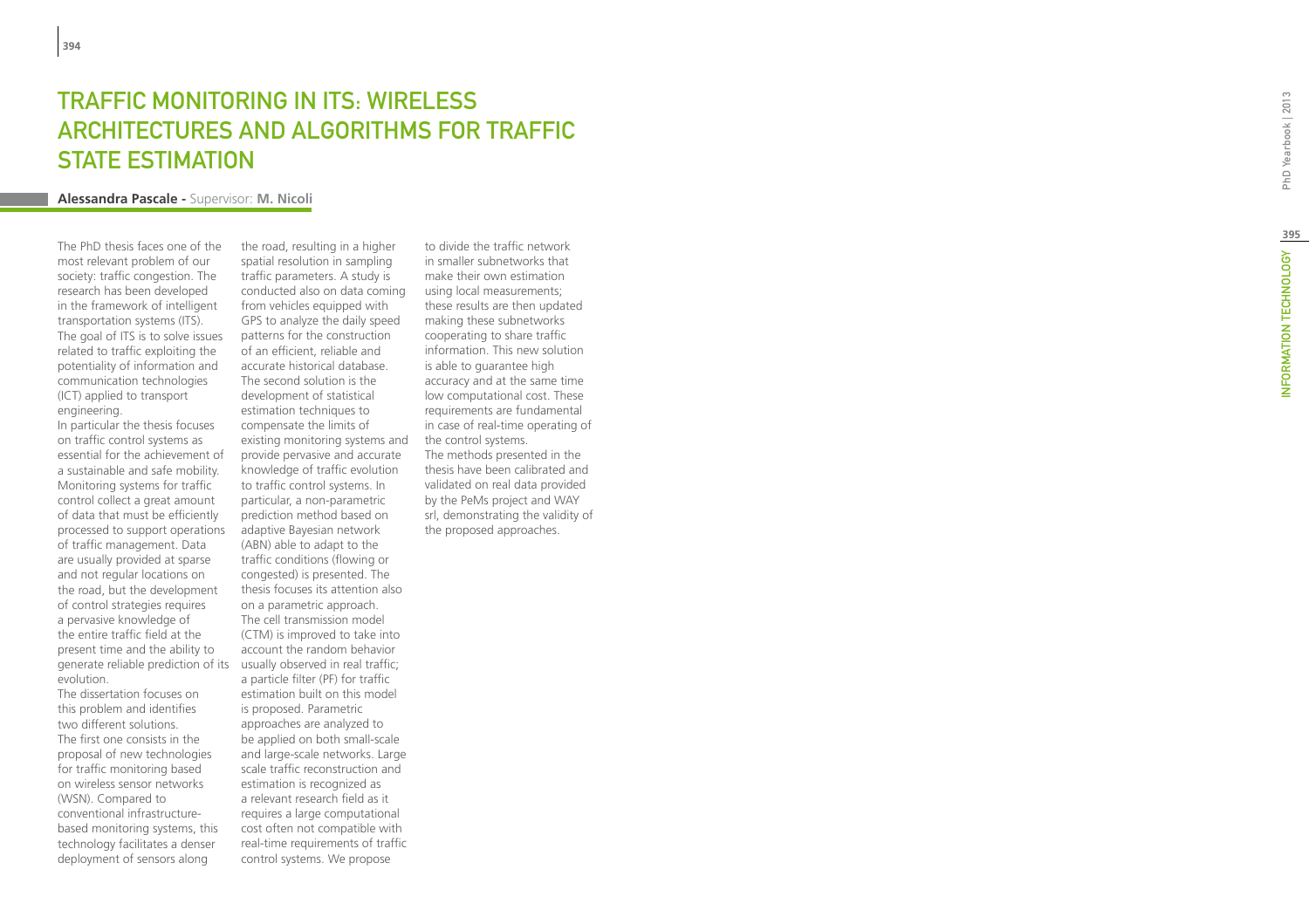# **CONTEXT-AWARE DATA PERSONALIZATION:<br>ISSUES AND SOLUTIONS<br>Emanuele Rabosio - Supervisor: Elisa Quintarelli** ISSUES AND SOLUTIONS

The term *information overload* refers to the difficulty to understand and make decisions when too much information is available; in the era of Big Data this problem is becoming dramatic, since users may be literally overwhelmed by the cataract of data accessible in the most varied forms. With *context-aware data tailoring*, given a target application, in each specific context the system allows the user to access only the view (over a global data schema) which is relevant for that application in that context; this normally produces a great reduction of the mass of available data, along with a specialization of this data to the current personal interests of the user.

This doctoral research begins by considering an existing context model named Context Dimension Model (CDM), able to represent all the available contexts in a given scenario – constituting the *context schema* – through a tree-shaped structure. Starting from the CDM, some context-related issues particularly relevant for data tailoring are studied.

First, an RDF representation of context schemas is proposed, providing suitable RDFS classes and properties. A complete and independent set of RDF

integrity constraints is used to guarantee the compliance of the effectiveness of our strategy. representation with the CDM definition. To this aim, some categories of constraints already defined in the literature are employed together with novel ones; SPARQL queries to check the satisfaction of the new kinds data portion for a certain of constraints are proposed, and some theoretical properties are investigated.

Second, context schema evolution is considered. The useful perspectives to be used in context-aware data reduction depend on the application requirements, which are intrinsically dynamic and thus can evolve. In this scenario it is natural that some contextaware applications be not up-to-date, since they still use obsolete context schemas. This issue is tackled defining a set of evolution operators that the designer must employ to perform the updates; each operator is also associated with the changes that have to be applied to the contexts defined according to the old schema in order to make them compliant with the new one. Moreover, we study the implications of the schema evolution on the association between contexts and data, and provide techniques to optimize sequences of operators. A prototype tool implementing the

proposed operators confirms the

Finally, we leave context modeling issues to deal with the interaction between context and user preferences. In fact, in order to determine the most suitable user in a certain context, the contextual information may be coupled with the user personal preferences. Since the contexts are obtained by combining the values of the various dimensions, and the number of possible configurations may rapidly grow to several hundreds also for small context schemas, requiring users to manually specify long lists of preferences for each possible context means really expecting too much from their spirit of collaboration. In this research, we propose a methodology where contextual preferences on tuples and attributes of a relational database are learned from the previous user's querying activity, gathering knowledge in terms of association rules. Experimental results highlight both the effectiveness of the approach and the utility of enriching user preferences with contextual information.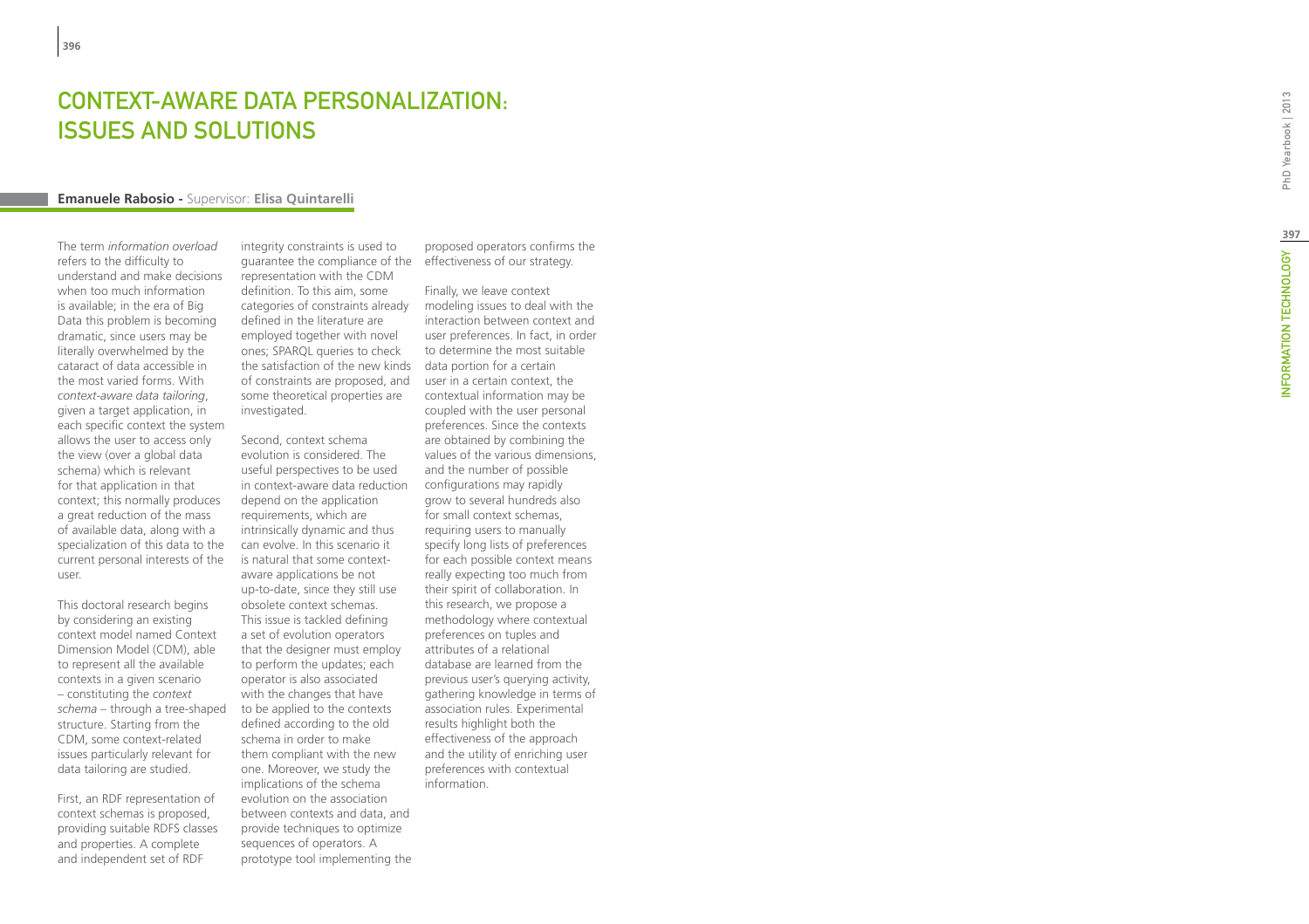## **CONTEXT-AWARE DATA M<br>A FULL-FLEDGED SYSTEM<br>ANSWER SET PROGRAMN<br>Angelo Rauseo - Supervisor: Letizia Tanca** EMENT: a FULL-FLEDGED SYSTEM BASED t ANSWER SET P

In a world made of global interconnections and networking systems, the variety and abundance of available data generates the need for effective and efficient gathering, synthesizing, and querying process, removing information noise. This thesis realizes a system where context awareness is integrated with - yet orthogonal to - data management, where the knowledge of the context in which the data are used drives the process of focusing on currently useful information (represented by means of views), process applying to the context keeping information-noise at bay. This activity is called context-aware data tailoring. The approach proposed in this thesis supports context-aware data tailoring by adopting a powerful context modeling tool known as Context Dimension Tree (CDT), used to define contexts and support the design of accompanying contextdependent views used to assemble contextualized data. The context is evaluated and validated by means of logic in Answer Set Programming (ASP); the discovered combinations of values constituting the current context are veried and mapped to their corresponding interesting data by the associated views in a uniform process, never leaving the ASP environment.

Inconsistencies have also been taken into account. In fact, sometimes the context information evaluated by the system is compatible with distinct (possibly mutually inconsistent) contexts: in this case, the system has to be ready to provide the user, or the application, with different views, each compatible with one of these contexts and refer the associated contexts for consistency checking. Special cases, in which particular behaviors must be substituted to the standard composition views, are also supported by means of overriding facilities designed to enable a very fine grained control over the contextualization process. In particular, the proposed approach uses ASP techniques to (i) validate the perceived context against feasible contexts extracted from a CDT provided along with application scenario, (ii) convey to the user the context-dependent views associated to the (possibly multiple) current contexts, (iii) use the views to retain from the underlying dataset only the relevant data for eachsuch context, returning only interesting data and removing noise, (iv) finely control the contexts by means of integrated support for contextual preferences and overriding

mechanisms for the views; all this retaining the orthogonality of context modeling to the data while adopting the same framework as for views and data representation. A prototype is introduced along with experiments and experimental results, considering the actual efficacy wrt. design support, validation and consistency of obtained answers through the tailoring process described in the approach proposed. A real-world application scenario, in which the approach is being actively adopted, is also discussed.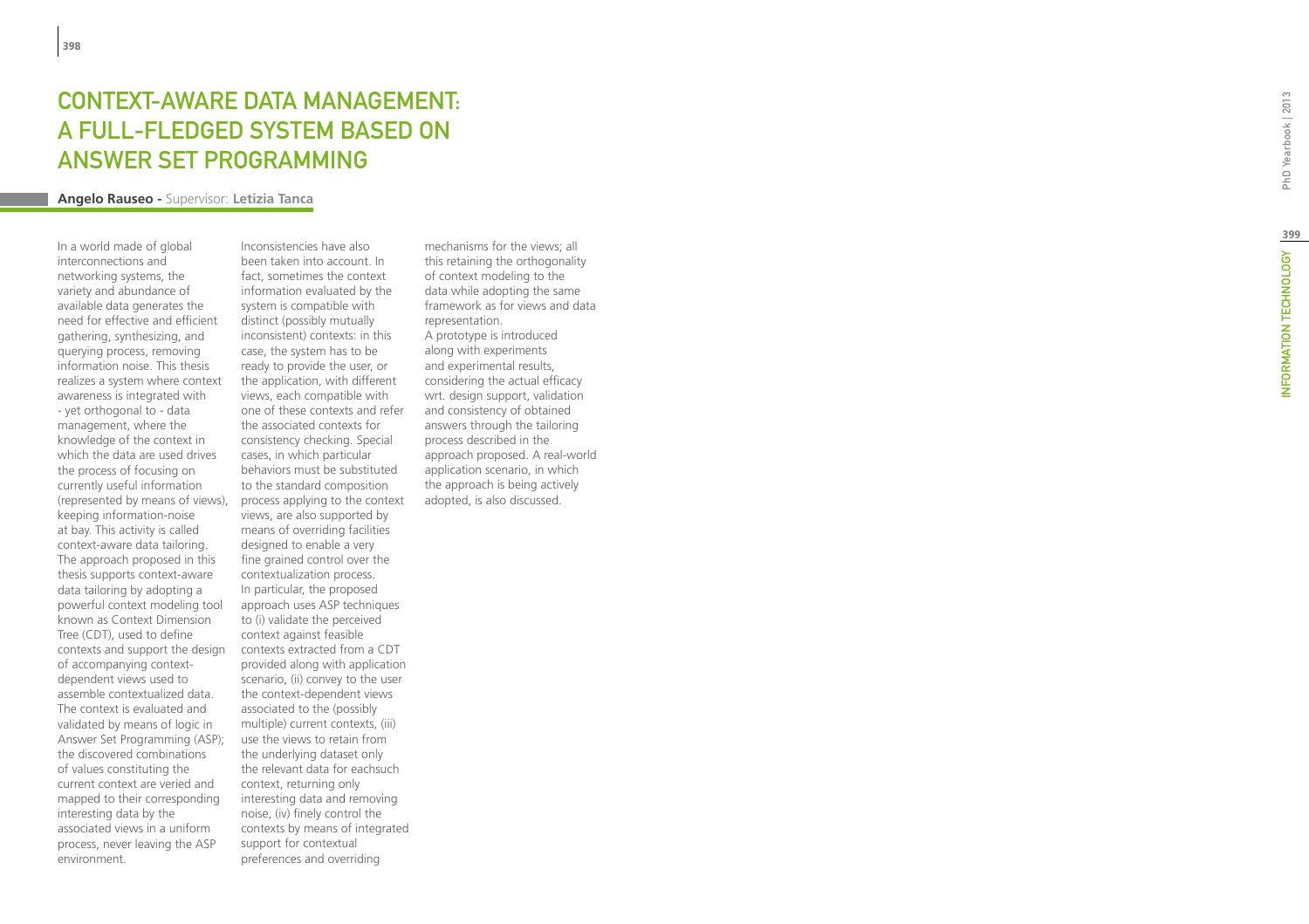## SCALABLE AND ENFRGY-FFFICIENT NEXT-Generation Photonic Networks

#### **Giuseppe Rizzelli -** Supervisor: **Achille Pattavina**

We are currently facing two major challenges for the development of future photonic networks: scalability and energy efficiency. The process of evaluating the impact on the network of the expected increase of traffic demand is called scalability analysis. It is one of the most important tasks for a network designer, along with energy consumption reduction which has become a mandatory target for next generation communication networks. Ultra-high definition video, 3D Internet, 3D multimedia, multimedia-supported social networks are some of the new broadband services responsible for the current growth of traffic demand. Over the past 10 years we have witnessed a traffic rate increase of about 60% per year. Therefore, optical transport of per-channel bit rates beyond 100 Gb/s is under active research is a critical parameter for WSSsince aggregated traffic per node will soon saturate fiber capacity. As a matter of fact, 100 Gb/s technologies have been already standardized in 2010 for both Ethernet and Optical Transport Network (OTN), and 400 Gb/s and 1 Tb/s interfaces are becoming mature candidate as transmission systems for Next-Generation Photonic Networks (NGPNs). During the last decade, not only transmission systems but also network architectures

have faced tremendous changes. WSONs. Particularly, with respect Although current optical networks are static, Wavelength Switched Optical Networks (WSONs) represent the next step towards fully flexible and dynamic networking to cope with the increasing demands of emerging dynamic applications. In order to "operationalize" dynamicity in optical networking a suite of control plane protocols and a reconfigurable optical layer are needed. As for the former, Generalized Multiprotocol Label Switching (GMPLS) seems to satisfy all the requirements. As for the latter, Reconfigurable Optical Add/Drop Multiplexers (ROADMs) enables the high level of automation and efficiency requested by WSONs. For current and future ROADMs, the Wavelength Selective Switches (WSS) represent the core switching elements. The port size of WSS based ROADMs as it limits the maximum traffic that optical nodes can manage, and in turn it affects the scalability of the network. The deployment of a WSON represents a huge investment for telecom operators. Thus, the network design phase has to be carefully addressed in order to prevent cost and energy waste. In the first part of this research work I have developed a novel

software tool for the design of

to existing works, an ad hoc scalability analysis algorithm has been designed. It encompasses a more realistic phisycal impairments estimator for coherent systems and addresses all the features of WSS-based ROADMs. Moreover, it allows us performing a cost and energy consumption analysis in order to trace for the first time the future evolutionary path in terms of network upgrades of a real WSON based on real traffic profiles and growth-rate projections. This study has been carried out in collaboration with Telecom Italia Labs. We have found that a) the network scalability and the roadmap for network upgrades depend on the type of traffic evolution, b) the benefits in terms of cost/energy efficiency of hybrid EDFA/Raman amplification (HRA) come above a certain transmission datarate value, c) the G.652 fiber type does not effectively affect network scalability but it reduces costs and power consumption with respect to G.655. Finally we have estimated the WSS port-count requirement in a real WSON with realistic traffic value. We have found that it increases linearly with traffic but we can achieve about 50% of WSS port savings by employing HRA scheme in all simulated scenarios.

Larger traffic implies higher number of equipments with high transmission speeds and switch capacities being deployed. This contributes to the increasing energy consumption of the Information and Communication Technology (ICT) field which currently represents about 8% of the total electricity consumption all over the world. At the 2007 Nature Photonics Technology conference in Tokyo it was emphasized that "*by 2020, Telecoms would move from switching Terabits to Petabits, but based on today's technology a 100 Pb/s IP router would consume 10 Megawatts and require a nuclear power station to supply it with electricity*" . Optical networks have been migrating from Opaque (Optical-Electrical-Optical (O-E-O) conversions at every transit node) to Translucent which employs O-E-O devices only where strictly cost. needed, in order to minimize the The impact of optical power-greedy O-E-O operations. However, in order to maximize energy efficiency, also the higher WDM networks has been also network layers must be involved in the design process. Multi-Layer design for translucent networks has been proposed as an effective strategy to reduce the network cost and IP-over-WDM has been identified as a promising two-layer architecture to increase energy savings. The second part of this thesis focuses on the energy consumption of translucent IPover-WDM backbone networks. With respect to existing works, I have proposed a novel power consumption model which also addresses the housing constraints of both IP and WDM layers (i.e., rack/shelf model) and, for the first time,

I have evaluated the energy savings brought by different Traffic-Aware Multi-Layer design strategies (i.e., resource utilization adaptation with daily traffic variations) for translucent networks via a Mixed Integer Linear Programming (MILP) formulation. Telecom operators seek for novel network design strategies which represent a good compromise between energy and cost. In fact, energy efficiency does not always mean cost efficiency. I have shown that high energy savings can be achieved by performing symbol-rate adaptation combined with sleepmode management of network devices (i.e., switching resources on-off). However, this approach results in higher costs in terms of optoelectornic (OE) interfaces. Therefore, I have proposed a new strategy to achieve the best trade-off between energy and

transmission reach on the power consumption of IP-overinvestigated. Since a longer optical reach does not come for free, (i.e., it implies more complex circuitry, Digital Signal Processing (DSP) and Forward Error Correction (FEC) modules to compensate for impairments and transmission errors, Raman amplification instead of EDFA, higher fiber quality, etc..), the common belief of "*the higher the reach, the lower the cost*" may not be true in any case. I have proposed a reach-related power consumption model based on 100G DSP's complexity showing that in order to prevent from cost and energy waste, a network designer must accurately choose whether

extended-reach technologies are preferrable to short-reach ones. This second part of my study has been carried out in collaboration with Alcatel-Lucent Bell Labs France.

Vendors and network operators cannot fail to consider the new challenges fostered by the never ceasing thrust towards energy and cost effective networks. The developed simulation and optimization tools and the promising results obtained throughout this reaserch study represent the starting point for further investigation aimed at providing a wider range of networking solutions tailored on the basis of clients' needs, while ensuring high level of customer satisfaction, from the cost, power consumption and traffic variation accomodation point of views.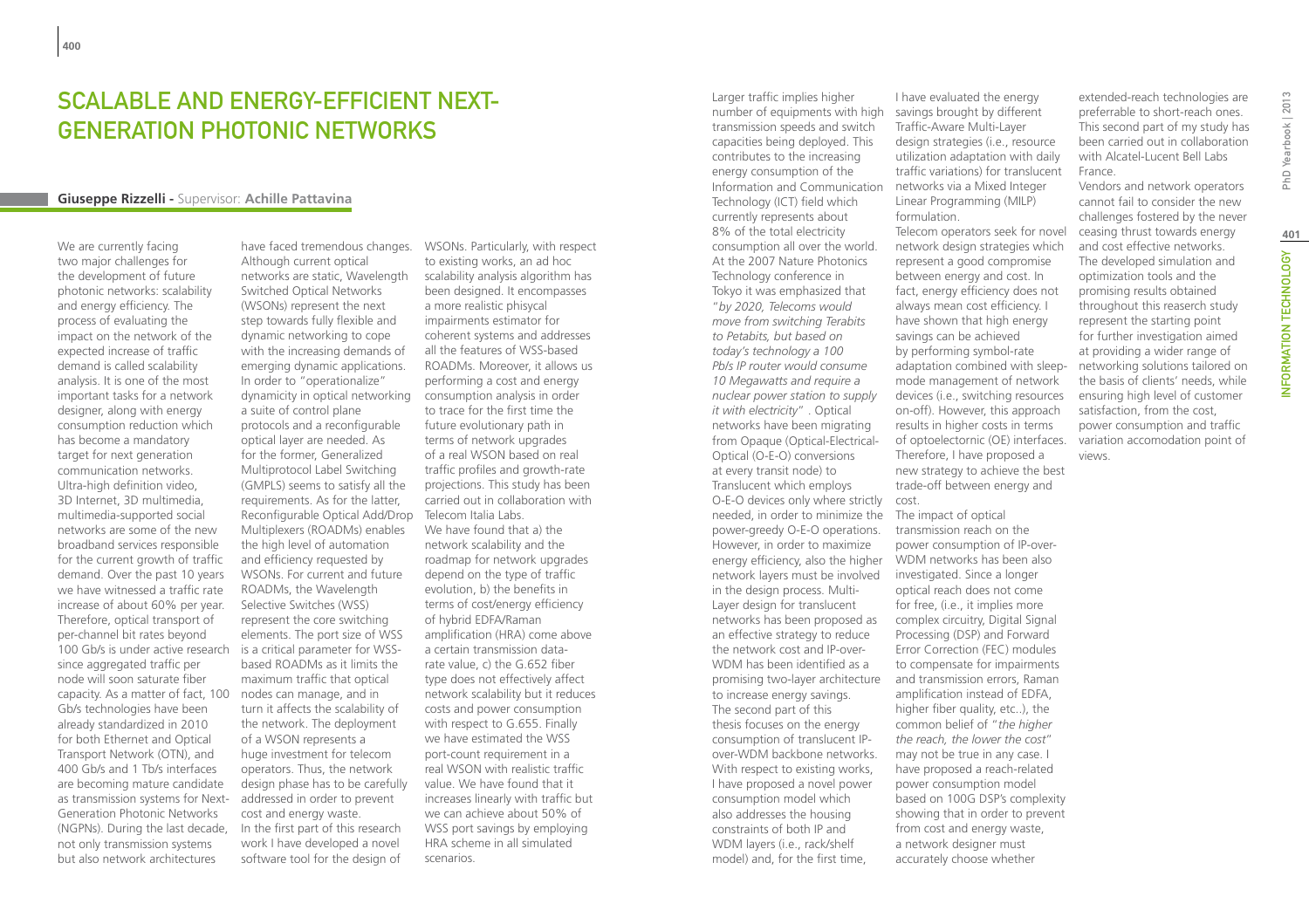# A DECLARATIVE APPROACH TO SELF-ADAPTIVE SERVICE ORCHESTRATIONS

#### **Leandro Sales Holanda Pinto -** Supervisor: **Gianpaolo Cugola**

Most modern software systems have a decentralized, modular, distributed, and dynamic structure. They are often composed of heterogeneous components and operate on several different infrastructures. They are increasingly built by composing services; that is, components owned (designed, deployed, maintained, and run) by remote and independent stakeholders. The quality of service perceived by the clients of such a composite application depends directly on the individual services that are integrated in it, but also on the way they are composed. At the same time, the world in which such applications are situated (in particular, the remote services upon which they can rely) change continuously. These requirements ask for an ability of applications to self-adapt to dynamic changes, especially when they need to run for a long time without interruption. This, in turn, has an impact on the way service compositions are implemented using ad-hoc process languages defined to support compositions.

Indeed, the principles behind Service Oriented Computing (SOC) has brought a simplification in the way distributed applications are developed. We claim, however, that the fully potential of SOC

is still to be reached and it is our belief that this is caused by the same tools used to build such service compositions. Indeed, mainstream approaches failed to support dynamic, self-managed compositions, characteristics they must have due to the changeable world they are embedded in, where it is essential to be able to adapt to changes that may happen at run-time. Unfortunately, mainstream SOC languages make it quite hard to develop such kind of self-adapting compositions. It is specially hard because they too closely resemble traditional languages, with their imperative style of programming: it requires service architects to take care of an intricate control flow, in which one tries to capture all possible ways things can go wrong and react properly to exceptional conditions. A great effort is required to program the application to continue to meet its requirements in the presence of anticipated or unanticipated changes.

In this thesis we present DSOL - Declarative Service Orchestration cope with exceptional situations Language, a novel approach in which we abandon the imperative style adopted by currently available languages in favor of a strongly declarative alternative. DSOL allows an orchestration to be modeled by

giving a high-level description of the elementary activities, a loosely coupled implementation layer and the overall Goal to be met by the orchestration.

DSOL models are then executed by an ad-hoc service orchestration engine, which leverages automatic planning techniques to elaborate, at run-time, the best sequence of activities to achieve the goal. Whenever a change happens in the external environment, which prevents execution to be completed, DSOL engine behaves in a self-healing manner. Through dynamic re-planning and advanced rebinding mechanisms, it finds an alternative path toward the goal and continues executing it, until the goal of the orchestration is reached.

DSOL provides several advantages w.r.t. traditional approaches, ranging from a better support for the implementation of self-adaptive orchestrations to a more decoupled architecture in which they may smoothly evolve to or to requirement changes. DSOL models also promotes a more readable and maintainable code through a clear separation of concerns, in which the orchestration logic is isolated from the logic to used to handle and adapt to exceptional situations.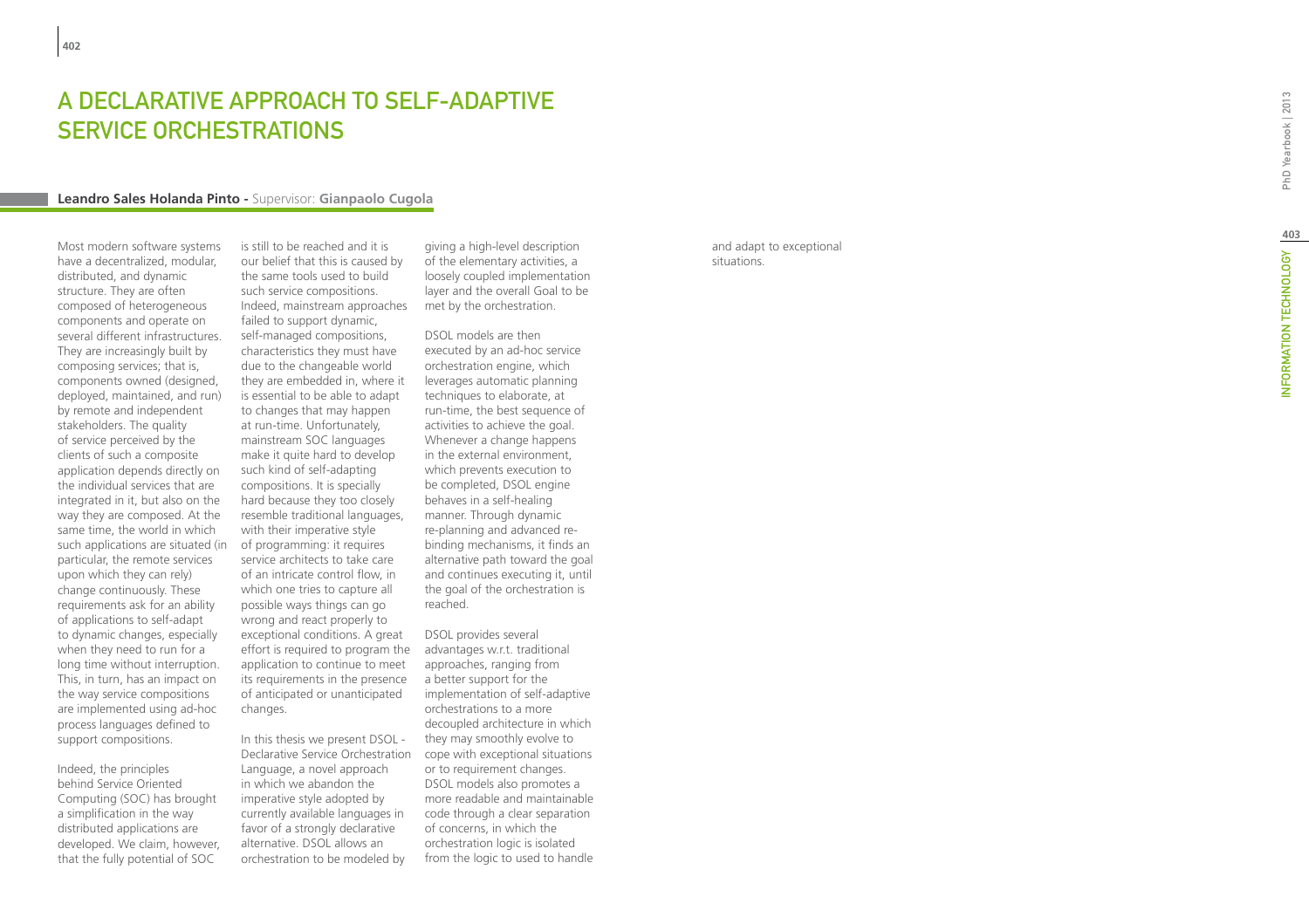## Exploratory computing: designing discovery-driven user experiences

#### **Luigi Spagnolo -** Supervisor: **Paolo Paolini**

Large information spaces – i.e. websites involving hundreds or thousand of pages, corpora of contents such as digital libraries and archives, semantic knowledge bases, etc. – represent a strong challenge for the design of user experiences aimed at information seeking and sense making. Recent research proposes to integrate and complement the traditional approaches to information seeking – i.e. *hypertext navigation* and *search* – with more advanced and powerful *exploratory*  patterns . In particular *faceted navigation*, nowadays largely adopted also by practitioners (e.g. in e-commerce websites), is a technique for providing users with guided search when they have an ill-defined goal (e.g. just "finding something interesting") or need to acquire knowledge about the specific domain in order to accomplish the retrieval task. In addition, faceted exploration is potentially able to support a much broader range of complex knowledge needs and learning tasks. Exploratory interaction techniques can be employed to support business intelligence and online analytical processing (OLAP) applications througha form of visual, user-driven feature mining on the different dimensions of a dataset. With a similar approach, exploratory

disseminating knowledge about a specific domain such as cultural *information* about the properties heritage and education.

Despite these potentials have at least in part already emerged, a whole picture of such a novel *exploratory computing* approach was however still missing, since previous research has mainly focused mainly on specific, empirical examples.

For such a reason, I proposed a comprehensive framework of design and implementation strategies, named *Felis* – i.e. *Faceted Explorations for Large Information Spaces*. According to this general paradigm, exploration takes place over structured information spaces, described according to a more or less complex semantics, involving multiple *faceting properties*. These facets are intended as high-level, conceptual dimensions which are relevant from the potential users' perspective, rather than system-oriented properties (e.g. locations at level of region or countries, rather than geocodes). In such a context, the query (formulated by advanced user navigation) has the key role of defining the scope of the exploration within the whole space, ie. the features that the "observed" information items should or should not possess. An exploratory application does not simply outputs the set of result

experiences can be also useful for matching the query, but also provides users with *feedback*  shared by those selected items. The shared features are in their turn also used to iteratively refine the query, restricting (zoomin) or enlarging (zoom-out) the scope of the exploration. Finally, different visualization strategies can be adopted to show the distribution of the observed properties, possibly at several levels of granularity, and highlight possible interesting

patterns. **Felis four pillars.** More in detail Felis is based on the four pillars listed below. (a) *Semantic Knowledege representation and query formulation* .Classification concepts (for describing resources) and queries are represented in FelisQL, a language specifically conceived for supporting exploratory applications, which is in its turn an extension of the LISQl, developed by the LIS team at IRISA – University of Rennes. FelisQL is fully translatable into RDF and SPARQL, while being closer to natural language. The model should is also understandable by *domain experts* and *power users* of the applications, to support agile design and prototytiping also when lacking strong programming expertise. FelisQL allows designers to

adopt a flexible semantics, also at different levels of granularity or detail for the same properties, (c) *Interface elements and*  also handling data coming from heterogeneous sources (e.g. folksonomies, controlled from text, etc.). Among its features, the language also

and peculiarity measures are visualized.

partitioning and aggregating them according to one or more dimensions (as in thematic maps and mosaic plots). In fig. 2 an example of multivariate canvas is shown together with a set of facet widgets for handling the specific item properties. **Case studies.** Experimental



**1. Colored weighted terms and bar charts representing frequency and peculiarity of civilizations or periods relevant for venues of archaeological interest in Northern Italy. "Germanic peoples" is highlighted (with a green background) as having a significant positive peculiarity (it is very typical of Northern Italy), while "Ancient Greece" and "Italian Peoples" are shown as less peculiar for this area (with a red background)**

includes a formalization of the set of syntactic transformations that allow to move from a stage to another of the exploration, by modifying the query. (b) *Relevance metrics* (based on association mining measures) for determining the degree of concepts of item features (e.g. the authors names, they affiliation, etc.) with respect to the specific context of the exploration, expressed by a query (e.g. one may want to understand how frequent are collaborations with authors affiliated to foreign research institute within a specific research area). Fig. 1 shows an example of how frequency

vocabularies, metadata extracted arbitrarily complex combinations *patterns* for advanced (also semantic) querying. Such elements allow to compose of sub-expressions, e.g. adding a new filter in conjunction or an

**Selection can have consta** 

parent



**2. Example of pixel-grid visualization from PoliCulturaPortal, a portal allowing users to explore interactive narratives produced by Italian schools within a national context held by Politecnico di Milano. Each item is represented as a tassel of different shape and colour: the shape represents a fixed dimension (school level in the specific case) the colours may be used to highlight a number of other selectable dimensions**

alternative one in disjunction, excluding the items with a certain feature, etc. (d) *Visualization strategies* for displaying both the facets and the set of results matching the query. In particular, we distinguish between *facet widgets*, allowing users to refine the query by inserting new restrictions and providing feedback about the specific properties of the current set of results (through monodimensional visualizations such as tag clouds and bar charts), and *canvases*, aimed at displaying the current set of results (at the main focus of the query) possibly highlighting, evidence comes from real case studies: a prototype for the Directorate- General for Antiquities depending from the Ministry of Culture of Italy, as well as portals for Politecnico di Milano educational initiatives, for which several statistics have been collected and interactively visualized using JavaScript frameworks, Google Charts and Google Maps.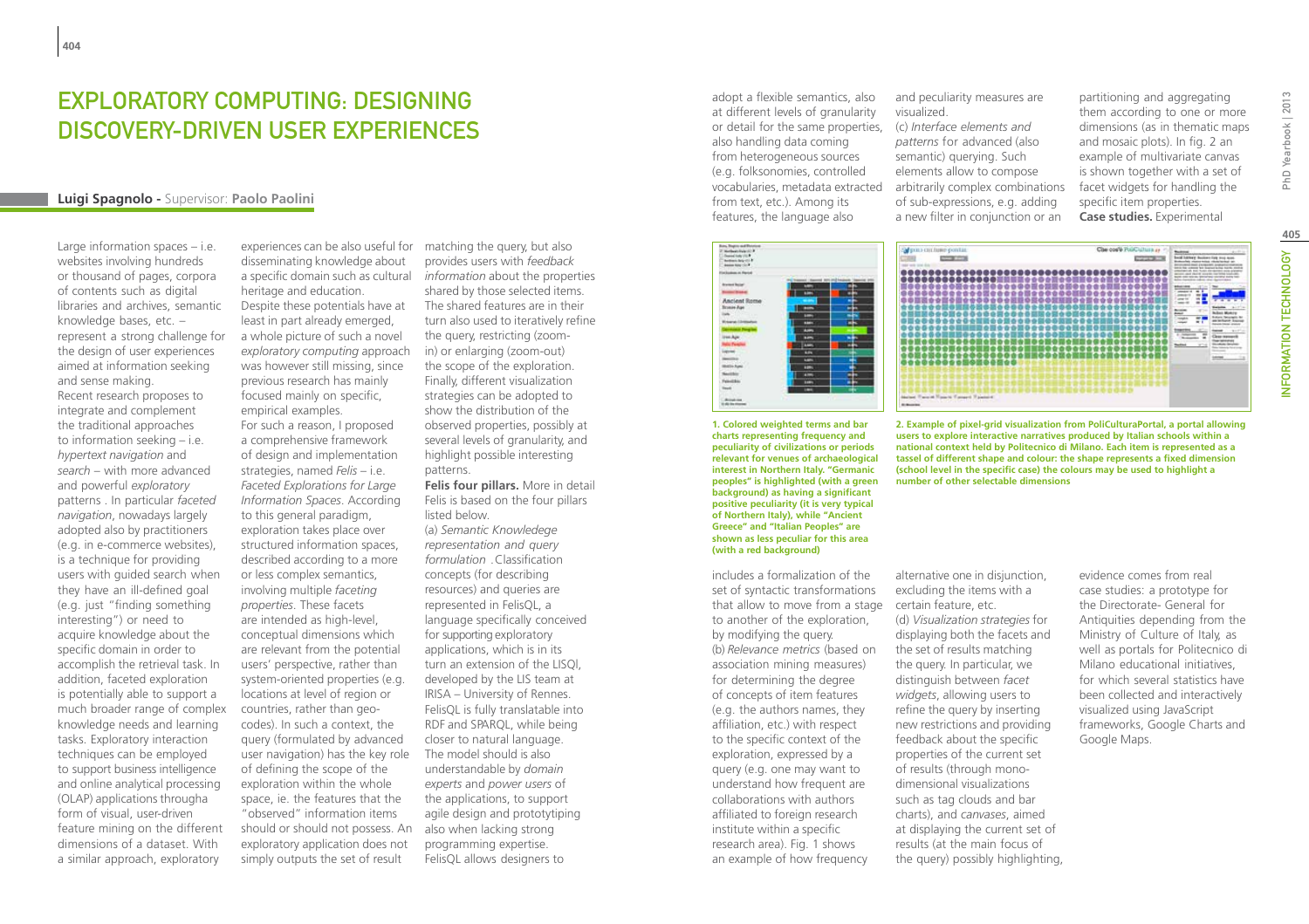# **EXPROVING SYNCHRONIZATION AND DATA ACCESS<br>IN PARALLEL PROGRAMMING MODELS<br>Ettore Speziale - Supervisor: Stefano Crespi Reghizzi** IN PARALLEL PROGRAMMING MODELS

Today, parallel architectures are the main vector for exploiting available die area. The shift from architectures tuned for sequential programming models to ones optimized for parallel processing follows from the inability of further enhance sequential performance due to power and memory walls. On the other hand, efficient exploitation of parallel computing units looks a hard task. Indeed, to get performance a lightweight JIT compilation improvements it is necessary to carefully tune applications, as proven by years of High Performance Computing using MPI.

To lower the burden of parallel programming, parallel programming models expose a simplified view of the hardware, by relying on abstract parallel constructs, such as parallel loops or tasks. Mapping of those constructs on parallel processing units is achieved by a mix of optimizing compilers and run-time techniques. However, due to the availability of an huge number of very different parallel architectures, hiding low-level details often prevents performance to be comparable with the one of hand-tuned code.

This dissertation aims at analyzing inefficiencies related to the usage of parallel computing units, and to optimize them from the runtime

perspective. In particular, we analyze the optimization of reduction computations when performed together with barrier synchronizations. Moreover, we show how runtime techniques can exploit affinity between data and computations to limit as much as possible the performance penalty hidden in NUMA architectures, both in the OpenMP and MapReduce settings. We then observe how approach could enable better exploitation of parallel architectures, and lastly we analyze the resilience to faults induction of synchronization primitives, a basic building block of all parallel programs.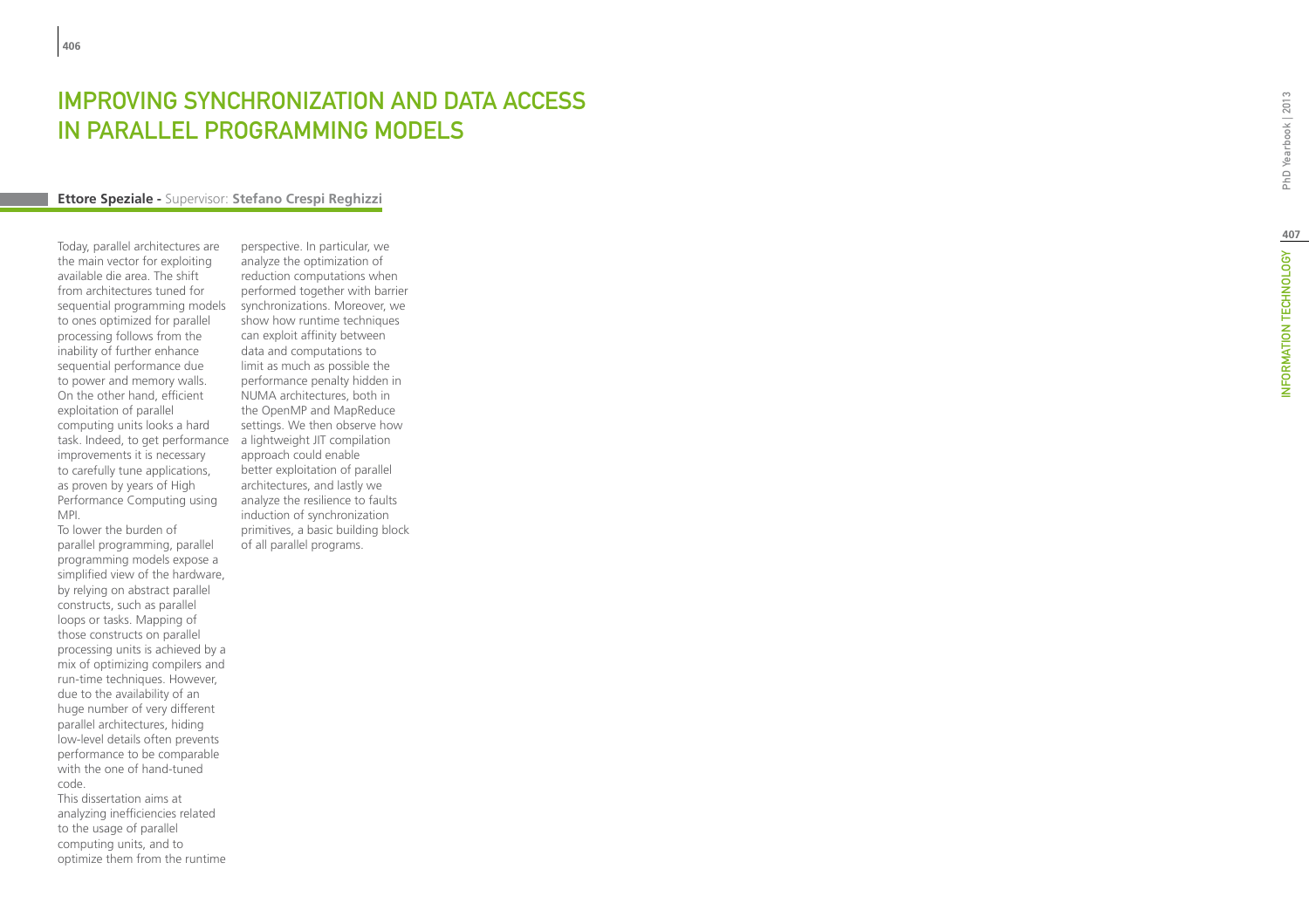# MACHINE LEARNING OF COMPILER HEURISTICS for Parallel Architectures

#### **Michele Tartara -** Supervisor: **Stefano Crespi Reghizzi**

The complexity of modern computer architectures is constantly increasing every time a new one is released. Because of this, compiler writers cannot know in advance the exact effect of applying a given code transformation, since too many characteristics (size of the cache memories, pipeline length, degree of parallelism, etc.) actually influence the result. This is especially true when multiple interacting optimizations are considered.

Building an exact model of such architectures that can be used by compiler to decide what optimizations to apply to a program, in which order to apply them, or what values to assign to numerical parameters required by the compilation process is computationally infeasible. Therefore, all compilers use heuristics to make such decisions, based on program-dependent values available at compile-time, called features. Possible features are the average number of instructions in a basic block, the nesting level of a loop, the average number of successors for each instruction, etc. In order to fully exploit new architectures, compilers have to be updated as well, to allow the programmers to have full access to all the computational power they provide. Unfortunately, while Moore's

law predicts that the number of transistors in processors doubles roughly every two years, ready, a new architecture is Proebsting's Law tells us that the optimization level provided by compilers can be expected to double every eighteen years. Such numbers give us a clear insight about how difficult it is for compilers to keep the pace with the innovations introduced by the hardware. Deep knowledge of the functioning of the architecture

is required, including being aware of how the memory hierarchy can provide data in an optimal fashion, and how the functional units can be used together with the register to provide the correct operands at the correct time, preventing avoidable lag. Also, many parameters such as software pipelining strategies, instruction scheduling, blocking factors and loop unrolling depths have to be decided. Moreover, to obtain the best results on all architectures, the process of defining the heuristics should be repeated for every time a new version of the compiler is released, or a new target architecture becomes available, since different platforms require different optimizations and therefore different heuristics. It might take several releases of the compiler to exploit all the features of a new architecture, and, given the current rate

of evolution of the hardware, by the time the compiler is likely to be available. The main problem is that most compiler optimizations can provide either speedups or slowdowns depending on the code they are applied to and depending on which other transformations are applied before and after the one being considered. Deciding whether and when to apply an optimization algorithm is a daunting task, and the complexity of the architectures makes the usage of exact models to predict the outcome unfeasible, so compilers rely on heuristics to make such decisions. The process of writing heuristics

is, traditionally, mostly based on the personal experience of the compiler writer and involves a time-consuming trial and error process. Much work has been done recently to try and substitute the compiler writer with automated algorithms for performing this task. Iterative compilation and machine learning approaches have been studied, each with its own merits and shortcomings. This thesis work is rooted in this research area. First of all, it presents long-term learning, a new learning algorithm that aims at automatically determining efficient compilation heuristics.

Long-term learning tries to overcome the main issue of most iterative compilation and machine learning approaches (the long compilation times and the need for a time-consuming initial training phase) while still providing their advantages. Similar challenges have been faced already by recent works in the area, but, unique to long-term learning is the ability to solve them while generating human-readable heuristics (in the form of mathematical formulas) and while taking into consideration the fact that the single code transformation algorithms are not independent, therefore their heuristics need to be evolved in such a way to interact well with one another. In order to further speedup the execution of the long-term learning algorithm, this thesis presents a method to parallelize it across multiple machines or to execute it in parallel on a single machine by splitting up its resources, using an approach based upon MapReduce. This approach is not limited to longterm learning, but it is general and it can be applied to most iterative compilation algorithms. Finally, two proposals are presented as future work. First, a new lightweight compilation method for highly dynamic parallel programs, allowing one to divide the compilation process between compiletime

and runtime, keeping as much as possible of the heavyweight computations at compile-time, and applying at runtime only those transformations that could benefit from information not available at compile-time, using a technique derived from long-term learning to choose which optimizations to postpone at runtime. Second, starting from an analysis of the sensitivity to hardware faults of synchronization primitives, namely locks and transactional memories, a use of long-term learning as the basis for a novel approach to fault recovery is presented.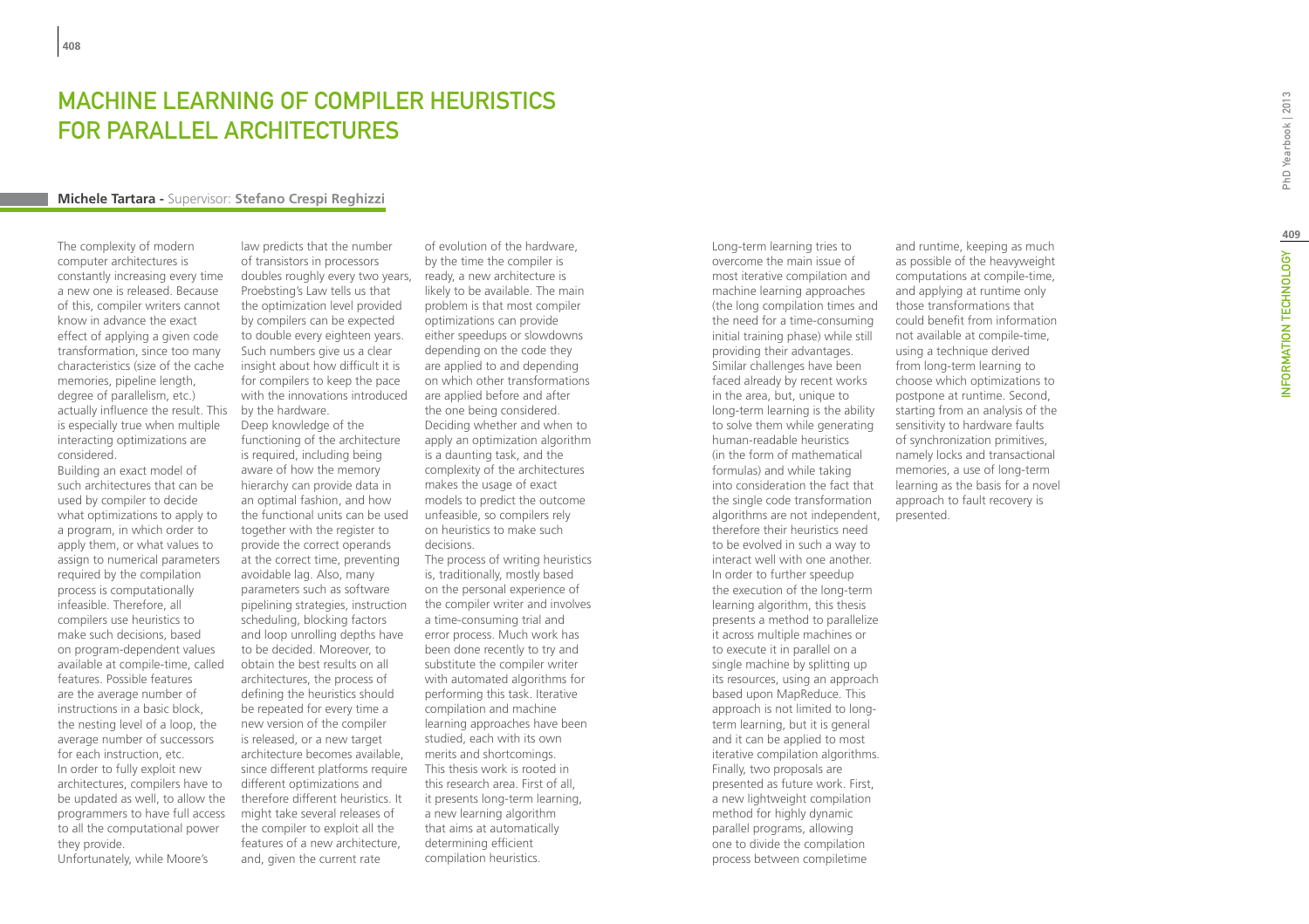# ELECTRONIC INSTRUMENTATION F El ectrochemical Cell Monitoring in Lab -on - Chip Devices

## **Marco Vergani -** Supervisor: **Giorgio Ferrari**

Study of neural stem cells differentiation is one of the most appealing challenges in modern biology. For this purpose, researchers need new technologies for quantitative cellular monitoring, which may be developed combining different design methodologies with a multi-disciplinary approach. The European project EXCELL has been conceived in this framework, with the aim of developing a platform for simultaneous electrochemical and optical cell monitoring inside a microfluidic culture system.

The work presented in this thesis is focused on design and implementation of electronic instrumentation and its integration inside the EXCELL microfluidic platform. At this aim, two different multichannel instruments have been realized. First one is optimized for monitoring cell population growth and differentiation on interdigitated electrodes with an area of 6 10<sup>4</sup>  $\mu$ m<sup>2</sup> by measuring impedance in the 10mHz - 100kHz frequency range. For maximum versatility, the instrument can also perform time domain measurements with  $5pA_{rms}$  input noise (100ms time averaging). The compact 24-channels prototype is fully integrated with a microfluidic platform to allow automatic

monitoring of cell cultures. The second instrument has been designed with the different aim of performing electrochemical imaging of exocytotic events on single or small groups of cells. It operates in parallel on 54 small electrodes (diameter of 5µm) with  $3pA_{rms}$  input noise, a time resolution of 54µs and 5kHz analog bandwidth.

A final part of the work contained in this thesis was devoted to explore a post-CMOS fabrication technique to deposit gold biocompatible electrodes on integrated circuits, thus integrating sensors and front-end circuits on the same substrate and overcoming the limitation set by connection between electrodes and electronics.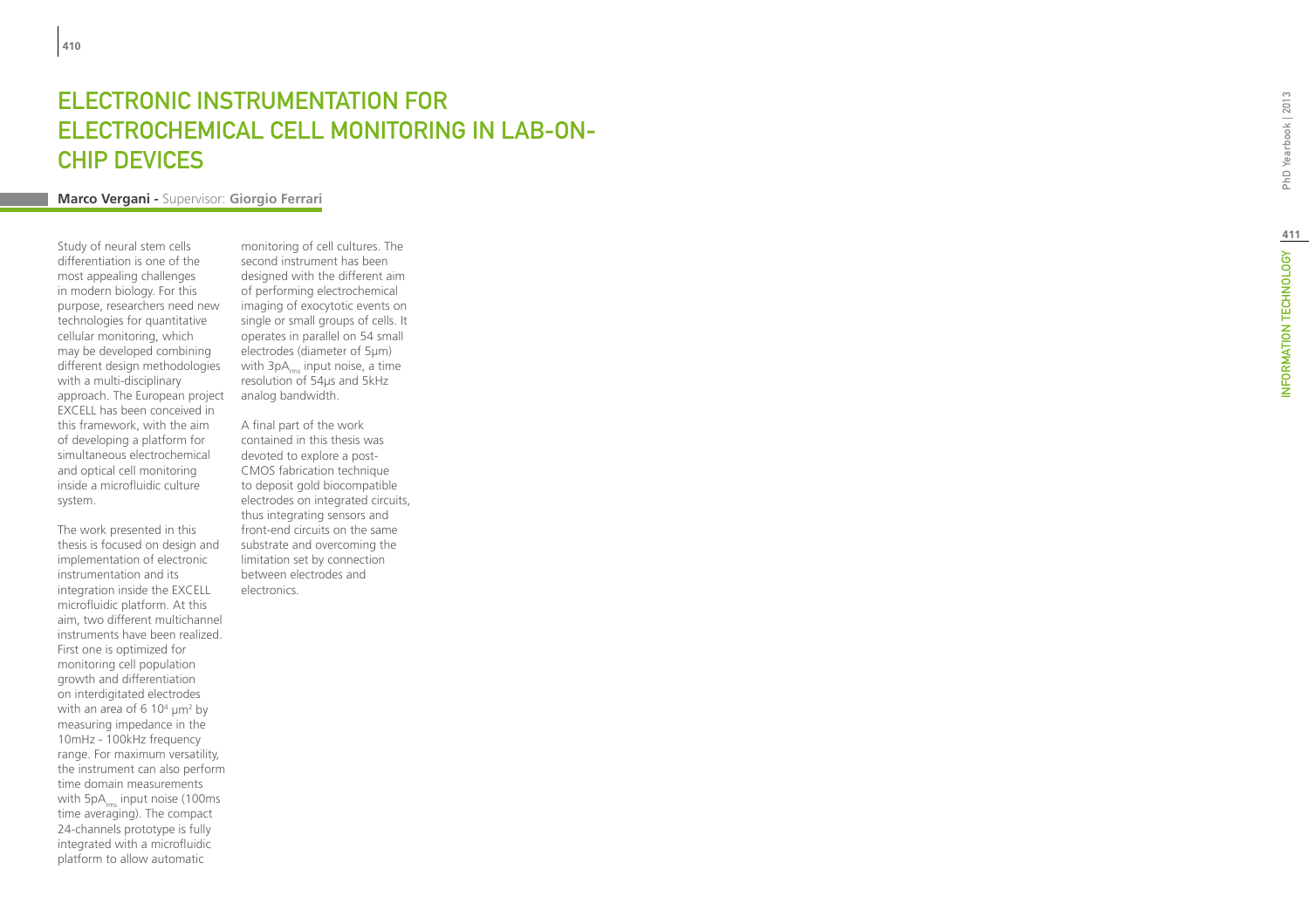## DESCRIPTION LOGICS AND SEMANTIC QUERY LANGUAGES IN ROBOTIC APPLICATIONS

#### **Nicola Vitucci -** Supervisor: **Giuseppina Gini**

Research in robotics has moved throughout several phases in its history: the sense-think-act paradigm, where inputs from the sensors are used to generate a plan which is then transformed into action, has been challenged by a behaviourist approach, where the control system responds dynamically to the changes in the environment by means of separate activities arranged in layers. The main difference between these two points of view is in the use of representations: while in the latter "the world is its best model", the former, being rooted in artificial intelligence, needs symbols, concepts and reasoning abilities for building rich world models.

The interest in the behaviourist approach has been revived by recent theories on the importance of embodiment and neuropsychological development in robotics, so that sensing and acting are considered as tightly coupled and the focus is shifted on the robot body and its perception, introspection and proprioception; the study of this perspective is supported by the availability of research platforms such as the iCub, which provide researchers some common grounds for developing and testing such theories. On the other hand, approaches based on cognitive modelling focus

more on the different aspects of human intelligence such as the use of language, learning skills, generalization abilities and interaction with people; for this reason, the disciplines involved in research on cognitive robotics are many and diverse.

We are now in a phase where AI-based approaches are being reintegrated, albeit with different claims than in the past: rather than relying on purely symbolic approaches as the only models for intelligence, the current perspective is now to adopt symbols as a support for integration of different representations and as a way to code (and make readily available to robots) what is called high-level knowledge, which is the basis of human communication and interaction. In order to serve to this purpose a symbolic system has to interact with different sources of data, from the low level (such as data coming from sensors) to the high level (such as linguistic representations, plans, categories and so on); therefore, a symbolic representation should be able to integrate such different channels of information and possibly act as an interface among them.

Description logics define a logicbased framework for knowledge representation and reasoning

which has received much attention in the last decade, the reason being their decidability property which makes them more attractive with respect to traditional AI approaches (i.e. theorem proving based on first order logic). As description logics provide a unified formal approach to semantics, they have been used in many fields related to robotics for different kinds of applications along semantic query languages, which constitute the semantic counterpart of query languages for databases. In this thesis we discuss the issues related to the use of description logics and semantic query languages in the robotic domain, analyzing use cases from different yet related fields along with possible issues and examples of solutions. We focus in particular on the following aspects:

∙ Representation: as the knowledge base design is the first step to build a logicbased framework, what do classes, instances and relations represent in the specific domain and how to structure them accordingly? ∙ Reasoning tasks: as semantic languages are commonly used because of the reasoning facilities they offer, what kind of reasoning tasks are expected to be performed within the specific domain?

∙ Expressivity: as there exists different reasoning engines and semantic storage solutions which are optimized on specific logics, is there a minimum expressivity needed for the representation and reasoning tasks to use?

- ∙ Knowledge base management: based on the expressivity of logic, the reasoning tasks and the expected volume of data, what is the best solution for storing the knowledge base and how new data is added?
- ∙ Queries: what is the expected type of query to execute on the knowledge base and what are the languages to be used? ∙ Extensions: are any extensions to the standard description logics needed for the specific

application?

By focusing on such knowledge representation issues we aim to have a better understanding of what does semantics mean in robotics and of the "level of semanticity" we can expect to be useful within robotic tasks; additionally, we analyze how different levels of information can be integrated by means of semantics. More specifically, the fields we explore are the following:

∙ Object representation, where the main problem is on whether a representation of an object based on part

decomposition can be effectively used and how it should be designed using a logic-based approach to make it usable and scalable; ∙ Grasping, where the main problem is on how to decide the possible grasps to be performed on an object, given a geometric representation of both the shape of a hand and the shape of the object itself

in terms of a fuzzy extension of description logics; ∙ Cognitive architectures, where the main problem is on how to build an embodied ontology to integrate different representations (from low- to high-level) for concepts, using language as a guiding criterion to structure the knowledge.

Our aim is therefore to discuss strengths and weaknesses of a logic-based representation on different levels: in the thesis it is shown what is the amount of information provided respectively by humans (e.g. in defining names for concepts, grouping criteria for parts and so on) and by raw data. The long-term goal of this research is to obtain a suitable conceptual model for integrating all the available sources of information, thus semantics is here used as a means for achieving interoperability and for making the acquisition of new

information more structured and autonomous.

Language has a great deal of importance for "grounding" knowledge: grounding perceptions directly to symbols via a "translation" does not provide a sufficient account of the neural and cognitive processes underlying the lowlevel representation of entities, while language provides some organizational principles to guide the acquisition, organization and comparison of symbols. Knowledge representation formalisms such as DLs are based on language because they are used for providing common vocabularies in order to describe specific domains; thus, the integration of human-understandable concepts makes resources for robots accessible by humans; in fact, as a byproduct of our analysis of low-level information, we built several resources which can be useful for humans as well.

INFORMATION TECHNOLOGY